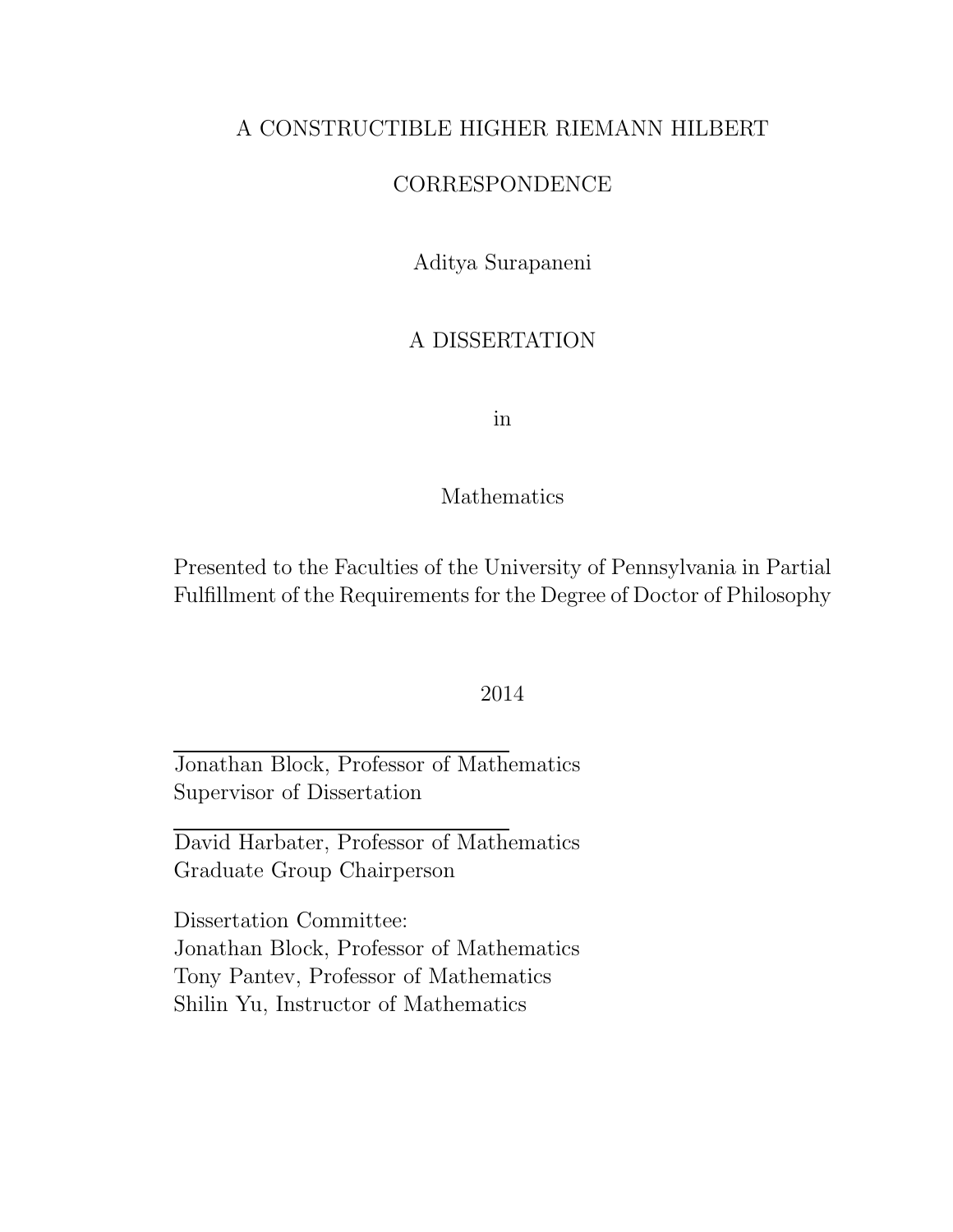UMI Number: 3623971

All rights reserved

INFORMATION TO ALL USERS The quality of this reproduction is dependent upon the quality of the copy submitted.

In the unlikely event that the author did not send a complete manuscript and there are missing pages, these will be noted. Also, if material had to be removed, a note will indicate the deletion.



UMI 3623971

Published by ProQuest LLC (2014). Copyright in the Dissertation held by the Author.

Microform Edition © ProQuest LLC. All rights reserved. This work is protected against unauthorized copying under Title 17, United States Code



ProQuest LLC. 789 East Eisenhower Parkway P.O. Box 1346 Ann Arbor, MI 48106 - 1346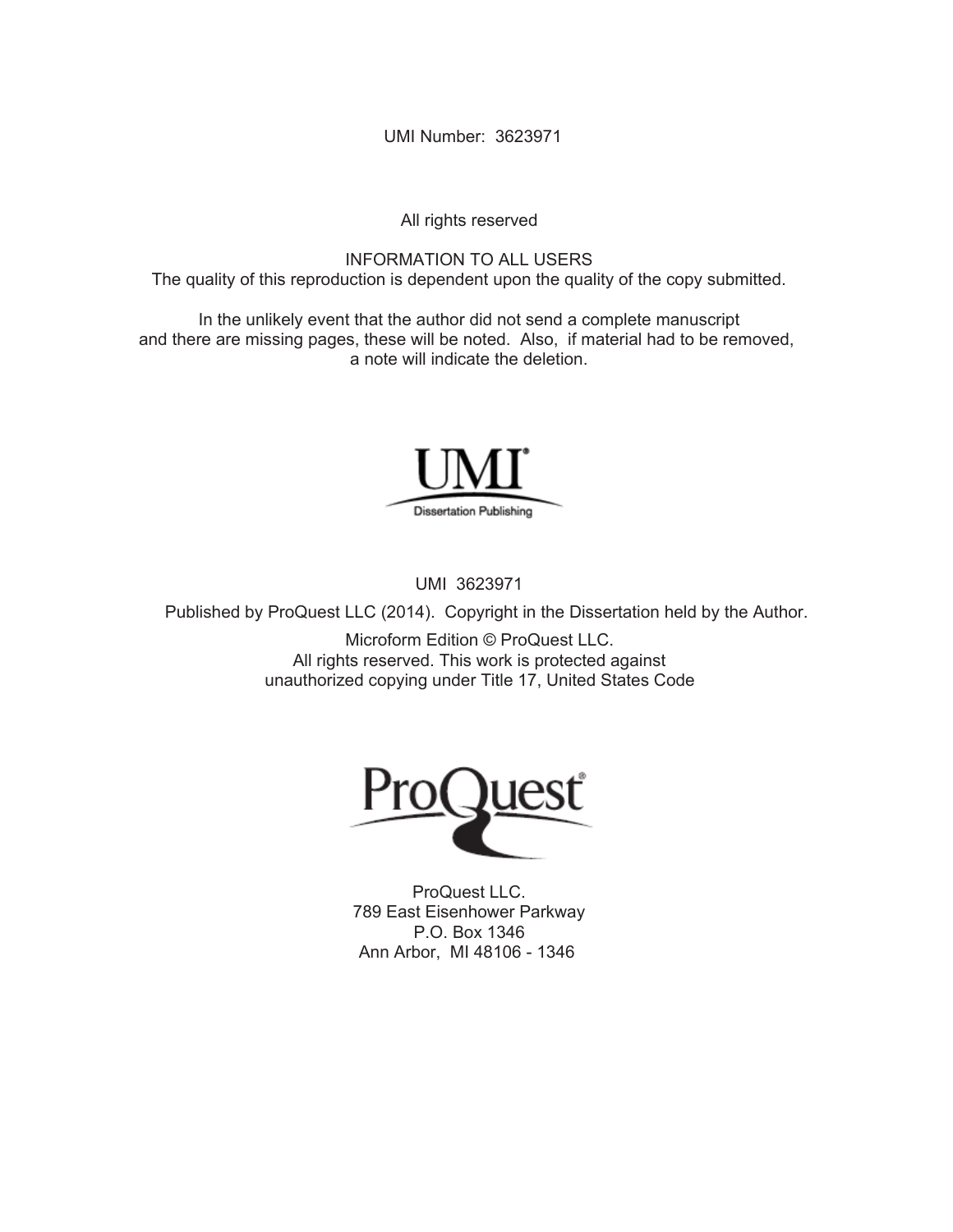# Acknowledgments

It is a pleasure to thank my advisor Jonathan Block for all his help and support over the years. I have learned a lot from our mathematical conversations and he has given me all the time and attention that I needed. His topology courses in my early years at Penn inspired me to work in the area. I also thank him for inviting me to his home and his warm hospitality. And not least for fighting the many administrative battles for me towards the end.

An intellectual debt is owed the authors of the works that this dissertation draws on. I thank Jonathan Block, Aaron Smith and Kiyoshi Igusa. I have also learnt a lot and found inspiration in the works of Jacob Lurie.

I thank Chris Croke and Shilin Yu for serving on my orals and dissertation committees respectively and Tony Pantev for serving on both. I thank David Harbater for getting me a stay of execution. I warmly thank Janet, Monica, Paula and Robin for all their help over the years.

I've made many friends here who have enriched my life and made it enjoyable. I thank Aaron, Elaine, Harsha, Lee, Paul, Pranav, Sohrab, Shanshan, Shuvra, and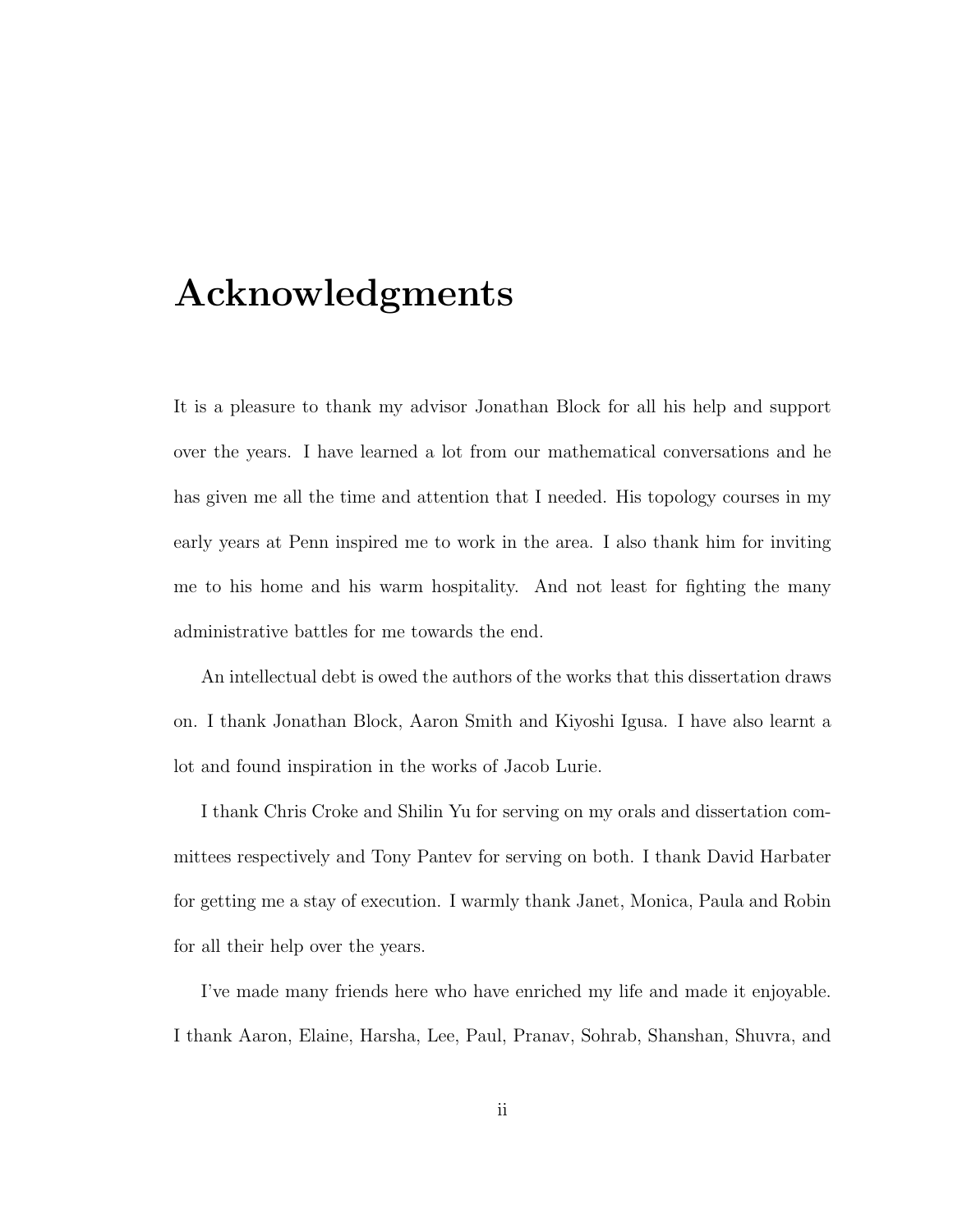Torcuato. I also thank my friends from college in the US who made a home away from home possible. Mahesh, Samik, Shilpak, Somnath, Sucharit and Tathagata.

I thank my other teacher John Penn for teaching me the Classical guitar and introducing me to some beautiful music. My life is so much richer for it.

I thank my sister whose friendship is very dear and special to me.

Finally I thank my parents for their unfailing and somewhat misplaced faith in me.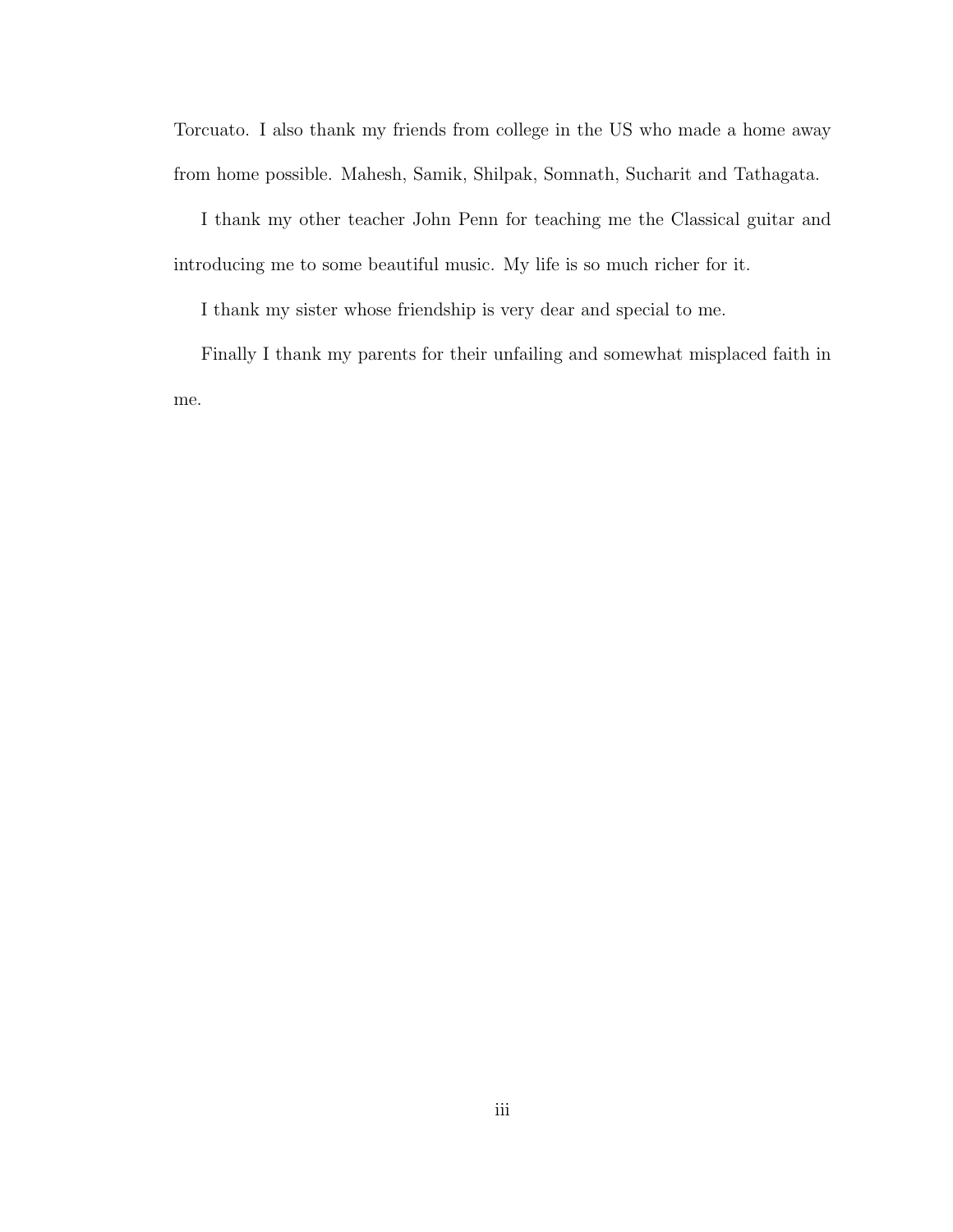### ABSTRACT

### A CONSTRUCTIBLE HIGHER RIEMANN HILBERT CORRESPONDENCE

Aditya Surapaneni

Jonathan Block

We introduce a notion of a constructible vector bundle with connection and establish a constructible version of the Higher Riemann-Hilbert correspondence studied by Block and Smith. We also give a construction for a super connection of a graded vector bundle, starting from a higher parallel transport and give a different proof of their result.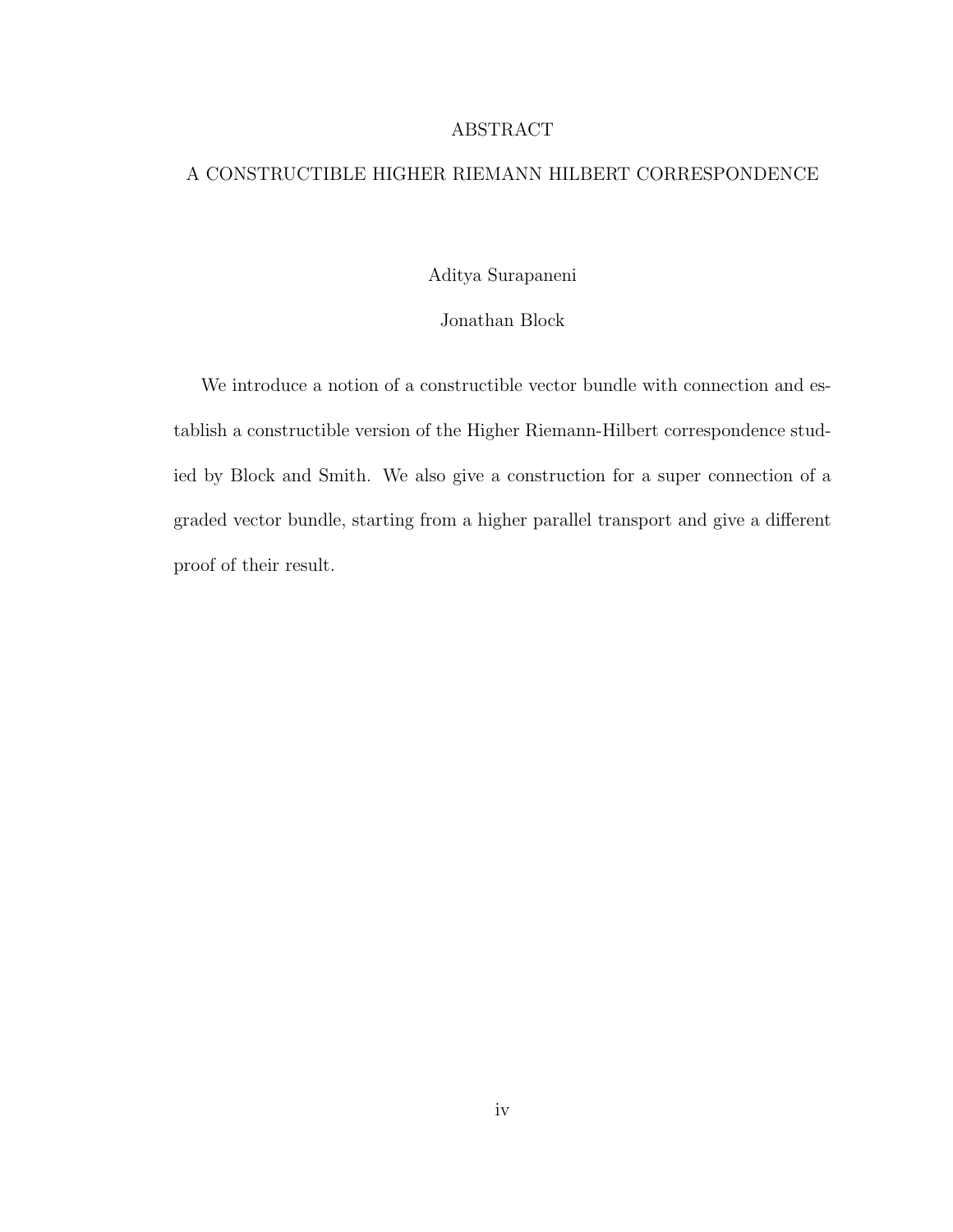# **Contents**

| $\mathbf 1$  |     | Introduction            |                                                           | $\mathbf{1}$   |
|--------------|-----|-------------------------|-----------------------------------------------------------|----------------|
| $\mathbf{2}$ |     | <b>Classical Theory</b> |                                                           | 3              |
|              | 2.1 |                         |                                                           | $\overline{4}$ |
|              | 2.2 |                         |                                                           | 6              |
|              |     | 2.2.1                   |                                                           | $\overline{7}$ |
|              |     | 2.2.2                   |                                                           | $8\,$          |
|              |     | 2.2.3                   |                                                           | 9              |
|              |     | 2.2.4                   |                                                           | 21             |
|              |     | 2.2.5                   | Constructible Sheaves on a Simplicial Complex             | 22             |
| 3            |     | The derived case        |                                                           | 24             |
|              | 3.1 |                         | Higher Parallel Transport -Iterated Integrals             | 25             |
|              | 3.2 |                         | Higher Parallel Transport - Recovering a Super connection | 28             |
|              |     | 3.2.1                   |                                                           | 28             |
|              |     | 3.2.2                   |                                                           | 32             |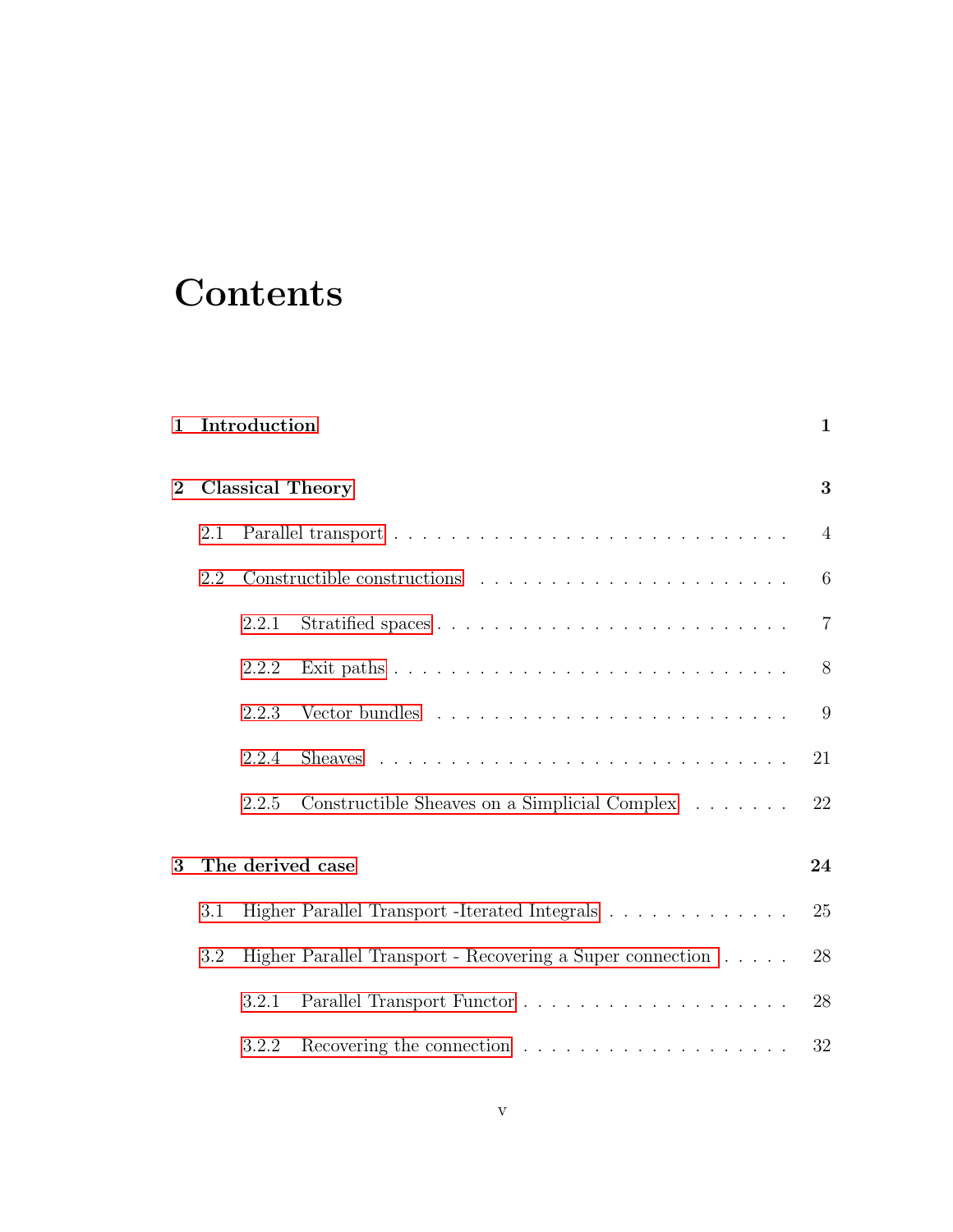|     |       |                                                                                | 39 |
|-----|-------|--------------------------------------------------------------------------------|----|
|     |       | 4 The Constructible case                                                       | 45 |
| 4.1 |       |                                                                                | 46 |
| 4.2 |       |                                                                                |    |
|     | 4.2.1 | Relation to the work of K.Igusa $\ldots \ldots \ldots \ldots \ldots \ldots 57$ |    |
|     | 422   | Relation to the work of Block-Smith                                            | 57 |
|     | 4.2.3 |                                                                                |    |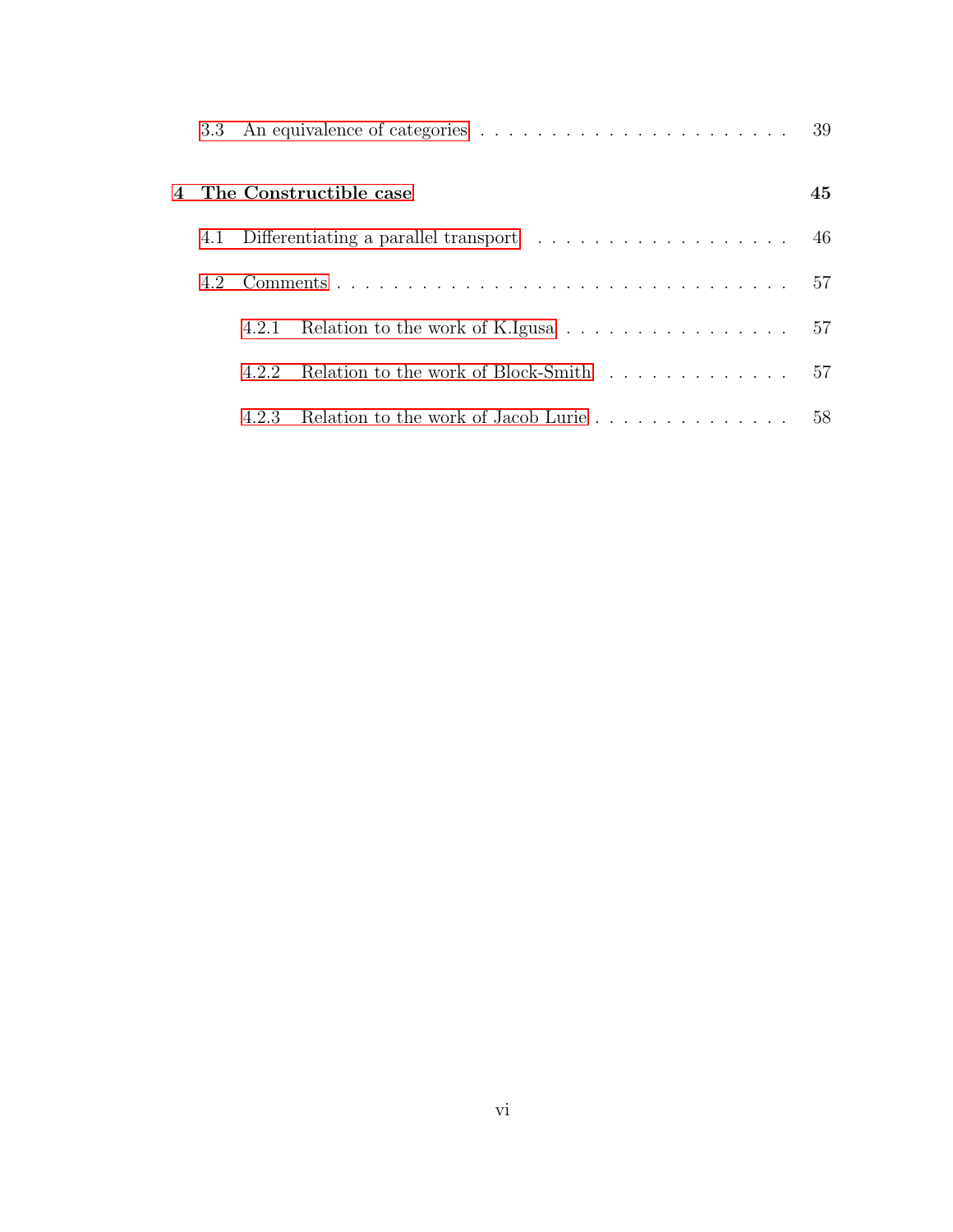# <span id="page-7-0"></span>Chapter 1

# Introduction

The Riemann-Hilbert correspondence is a classical result in topology that relates vector bundles over a space M with a flat connection and representations of the fundamental group,  $\pi_1(M)$ . The correspondence is executed by the familiar notion of parallel transport. Parallel sections of a flat vector bundle define a locally constant sheaf. We are concerned with some generalisations of these notions.

In one direction, we may replace locally constant sheaves with sheaves constructible on the space  $M$  with a fixed stratification. The corresponding replacement for the fundamental group will be a category of exit paths inspired by unpublished work of MacPherson. These are paths that have an 'exit property'. i.e. that they may not re-enter a lower stratum. We introduce a notion of a constructible vector bundle with connection to take the place of ordinary vector bundles.

The parallel transport that arises from a flat connection is homotopy invariant.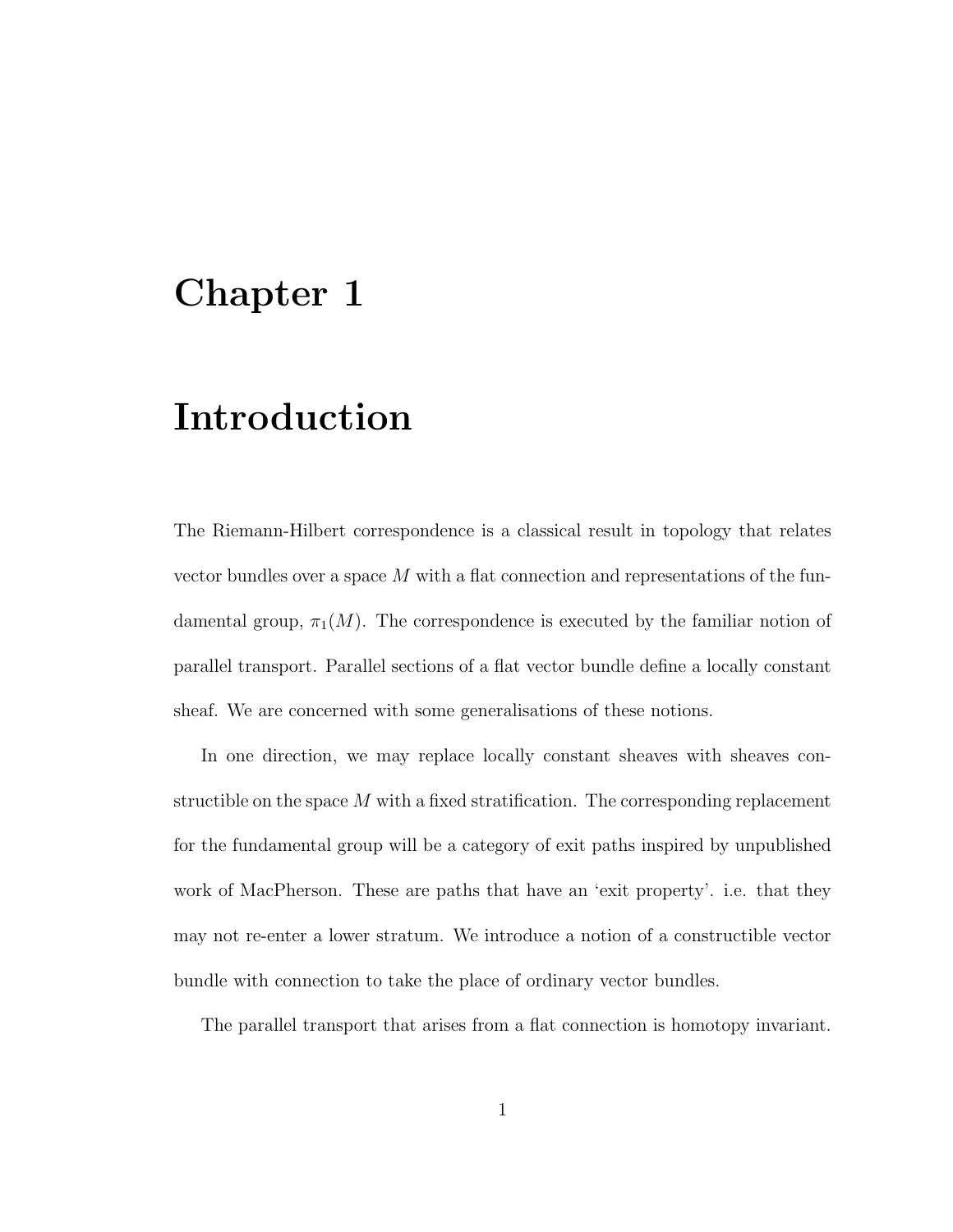That is, two homotopic paths joining a pair of points induce the same map on the fibers at the endpoints. We could ask instead, that homotopic paths give rise to homotopic transports and higher homotopies give higher homotopies and so on. This is the second direction of the generalisation. We give a construction for a vector bundle with a flat super connection starting with such a coherent transport functor.

We will make use of previous work by Block, Smith and Igusa which in turn was inspired by works of Chen on iterated integrals in the 70's, for a notion of a derived parallel transport construction.

In the second chapter we will review the classical theory and give a notion of a flat constructible vector bundle that would correspond to parallel transport for exit paths. In chapter 3 we start by recalling work of Igusa [\[Ig09\]](#page-68-0), Block-Smith [\[BS09\]](#page-67-0). We then construct a graded vector bundle with a flat super connection starting with a higher transport (or  $\infty$ -local system) and show that this is inverse to the constructions of Igusa and Block Smith. In chapter 4 we'll extend the results to the constructible case, combining ideas from the previous two chapters. We end with a few comments on how this relates to equivalence with sheaves.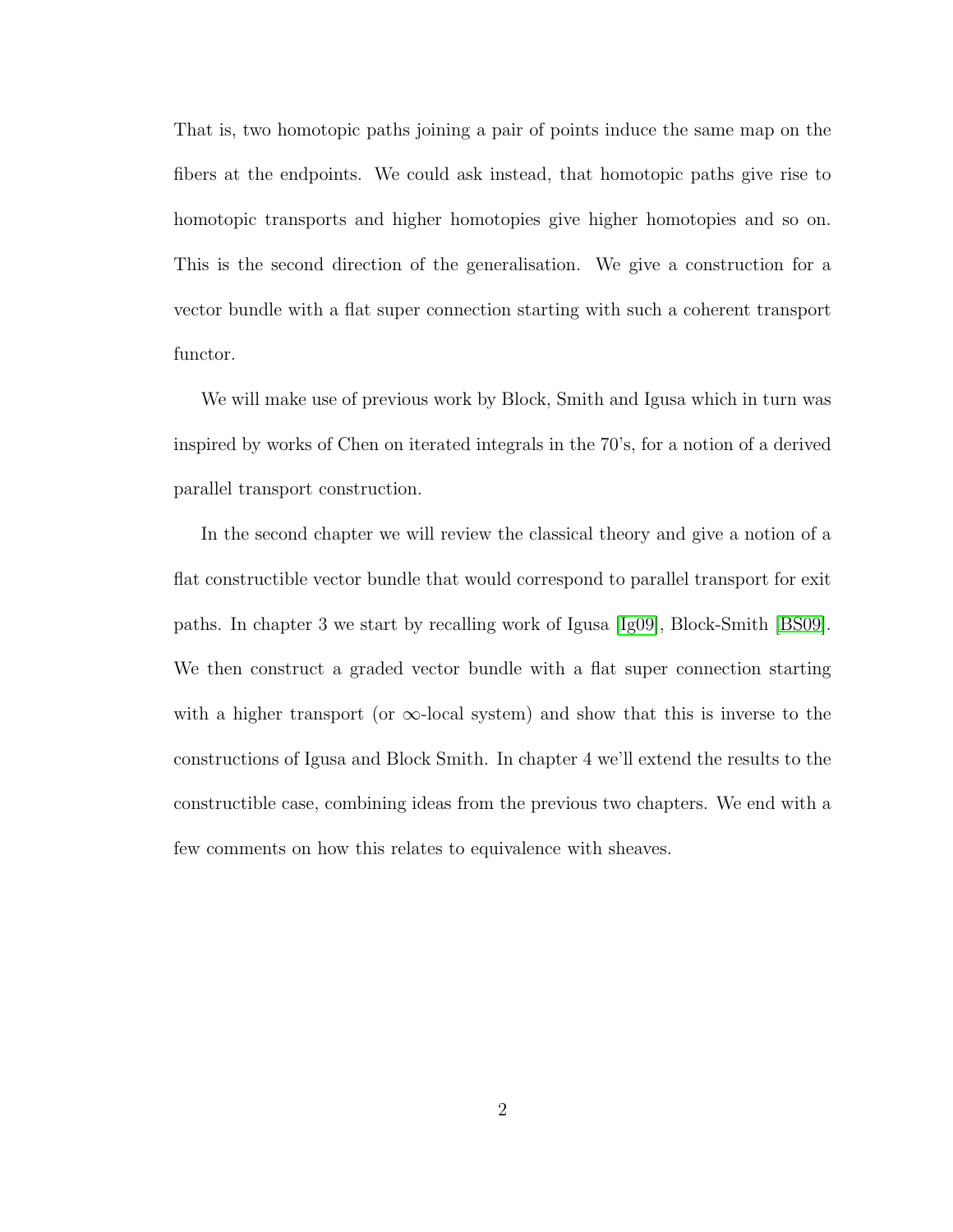# <span id="page-9-0"></span>Chapter 2

# Classical Theory

Here we will describe the 1-categorical Riemann Hilbert correspondence in a way that generalises to the  $\infty$  case. Given a vector bundle  $p: V \to M$  with a flat connection  $\nabla$  we have a notion of a parallel transport functor. This is a rule  $F_{\gamma}(t, s)$  that gives for each path  $\gamma$  in M, a map  $V_{\gamma(s)} \to V_{\gamma(t)}$ . This can be thought of as functor  $\pi_{\leq 1}(M) \to Vect$  the category of vector spaces. This is standard. We will describe below a way back, i.e. we'll construct a bundle and a connection given the data of the transport functor. We will associate a locally constant sheaf with this data. This sheaf will have as sections over an open set  $U$  the sections of the vector bundle that are parallel with respect to the connection.

In section 2 we will try to generalise all of this to the constructible case. After introducing our notion of a stratified space, we will build 'constructible vector bundles' as analogues of constructible sheaves to replace vector bundles, and we will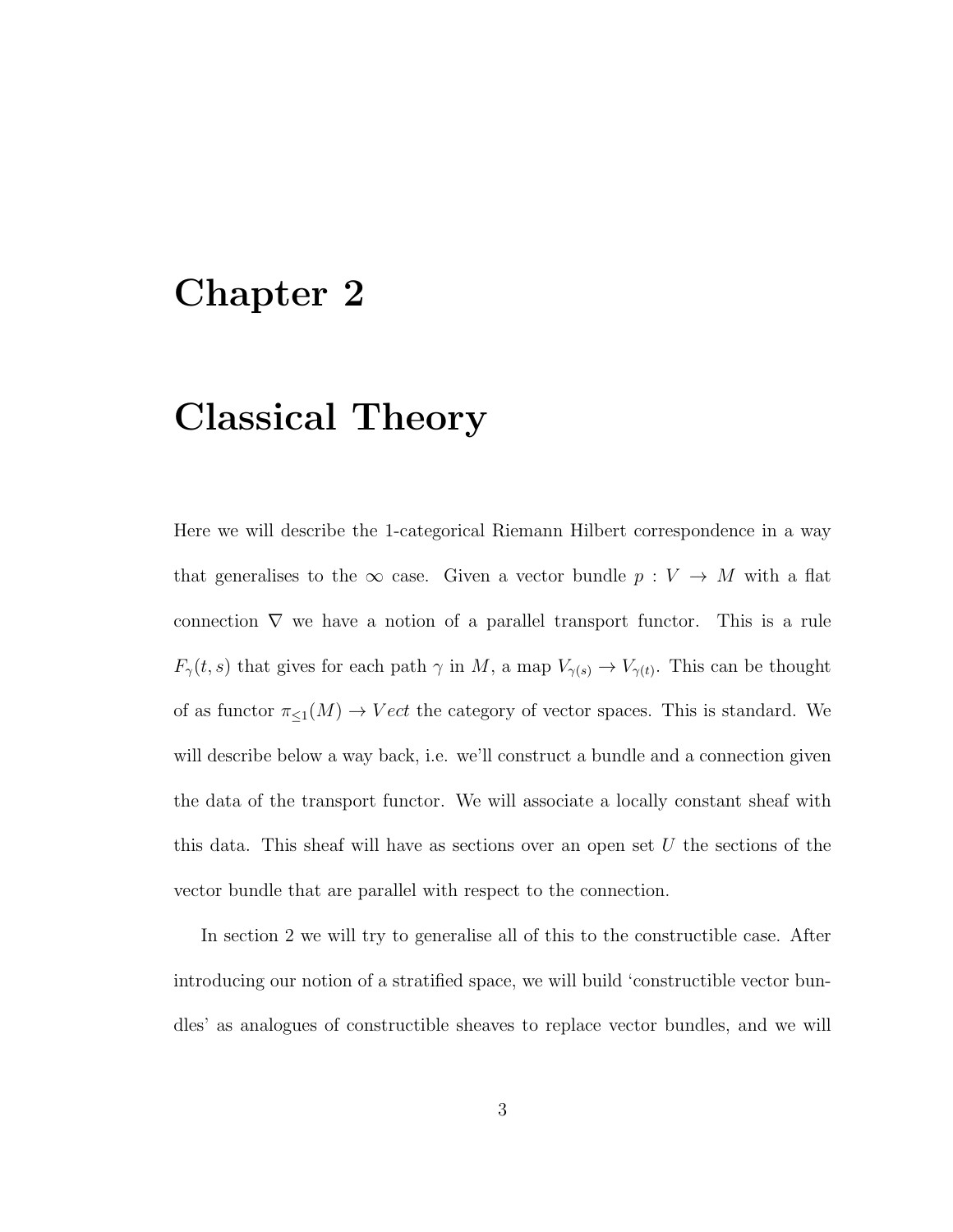<span id="page-10-0"></span>see how to extend the above constructions.

## 2.1 Parallel transport

Let  $p: V \to M$  be a smooth vector bundle. A connection on this bundle is a section  $\nabla \in \Gamma(T^*M \otimes End(V)$  which satisfies the Liebnitz rule,  $[\nabla, f] = df$ . Locally we can write  $\nabla = d - A$ , where  $A \in \Omega^1(M, End(V))$  is a matrix of 1-forms.

A section s of the bundle is called parallel with respect to the connection if it satisfies the equation  $\nabla s(x) = 0$ . In local co-ordinates, this is  $ds(x) = As(x)$ . This defines an ODE which we know have solutions.

For a path  $\gamma,$  we say  $F(t,s) : V(s) \to V(t)$  defines a parallel transport along  $\gamma$ if for any  $v_s \in V(s)$ ,  $F(t, s)v_s \in V(t)$  (as t varies) defines a parallel section over  $\gamma$ . Then  $F(t, s)$  satisfies

$$
\frac{\partial F(t,s)}{\partial t} = A(\gamma'(t))F(t,s)
$$

There is a way of computing explicitly the parallel transport. It is given as an iterated integral

$$
\sum_{k=0}^{\infty} \int \int_{t < t_1 < t_2... < s} A(t_1) A(t_2) ... A(t_k)
$$

where  $A(t_i) = A_{t_i}(\gamma'(t_i)).$ 

It can be checked that this satisfies  $F(t, x)F(x, s) = F(t, s)$ . The connection is called flat if  $(d - A)^2 = 0$ . If a connection is flat, the parallel transport it gives rise to is equal on homotopic paths.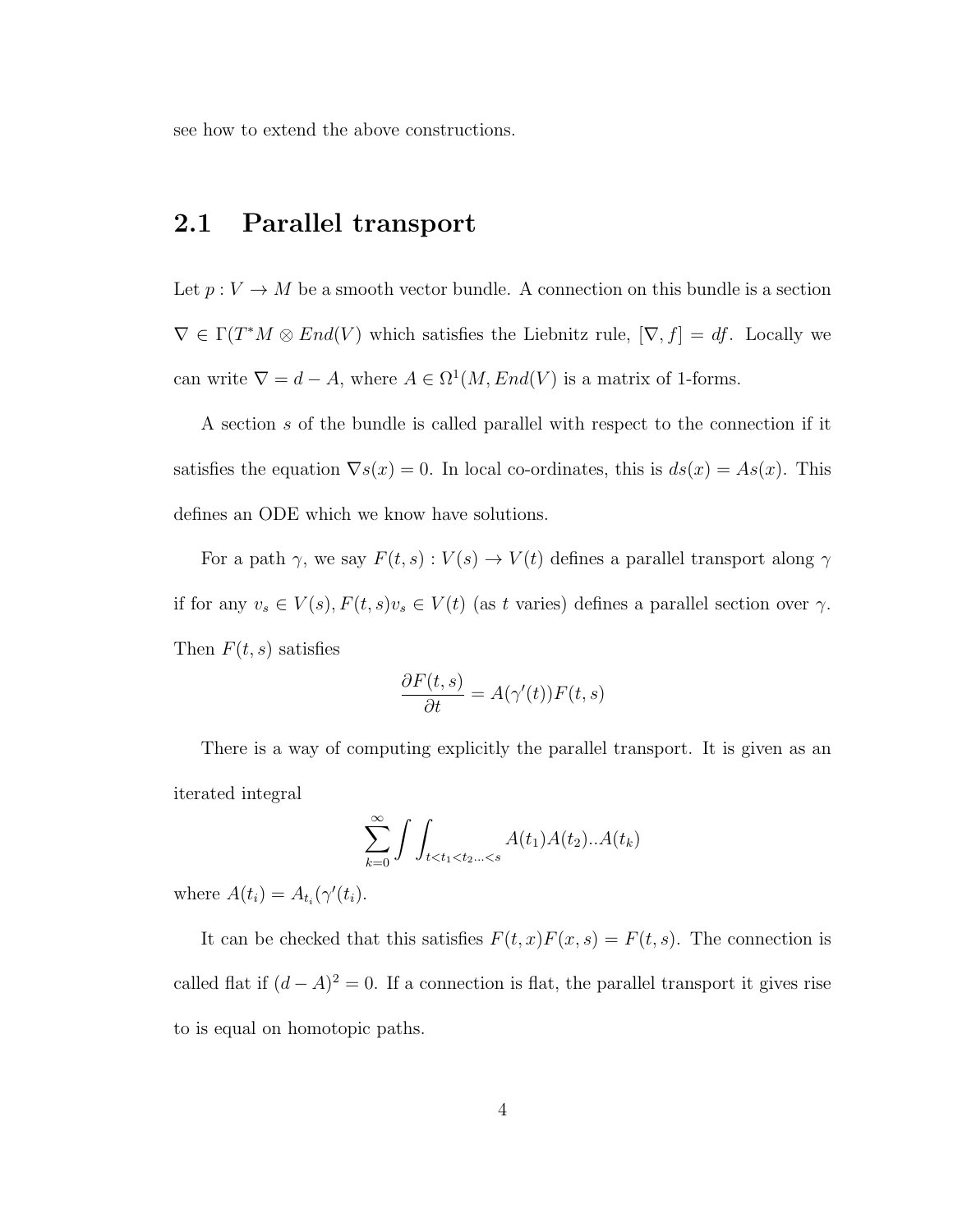Let  $\pi_{\leq 1}(M)$  denote the category whose objects are points of M, and whose morphisms are homotopy classes of paths. Then we may think of the parallel transport (of a flat connection) as a functor  $\pi_{\leq 1}(M) \to Vect$ , which takes a point  $x \to V_x$  and a path  $x \to y$  to the transport map. If the connection is flat, this depends only on homotopy class and the equation  $F(t, x)F(x, s) = F(t, s)$  gives composition.

Given the information of a functor  $F : \pi_{\leq 1}(M) \to Vect$ , we may recover the vector bundle and a connection on it as follows. Let  $\{V = v_x\}_{v_x \in F(x), x \in M}$  as a set. There is a natural projection map  $p : v_x \to x$ . If  $(U, x_0)$  is a contractible open ball containing  $x_0$ , we can write

$$
p^{-1}(U) \simeq F_{x_0} \times U
$$
  

$$
v_x \to (F^{\gamma}(x, x_0)v_{x_0}, x)
$$

We use this to topologise the bundle and give it a smooth structure. Transition functions are given by the choice of path  $x_0 \to x_1$ . Now we can define a connection on this bundle as

$$
A(t) = \frac{\partial F}{\partial t}|_{t=0}
$$

Given a flat vector bundle  $V|_M$  or a transport functor F, we may define a sheaf (denoted  $\mathcal{F}$ ) by

$$
\mathcal{F}(U) = \{s : U \to V | \nabla s = 0\}
$$

$$
\mathcal{F}(U) = \{s : U \to V | s(x) = F(x, y)s(y)\}
$$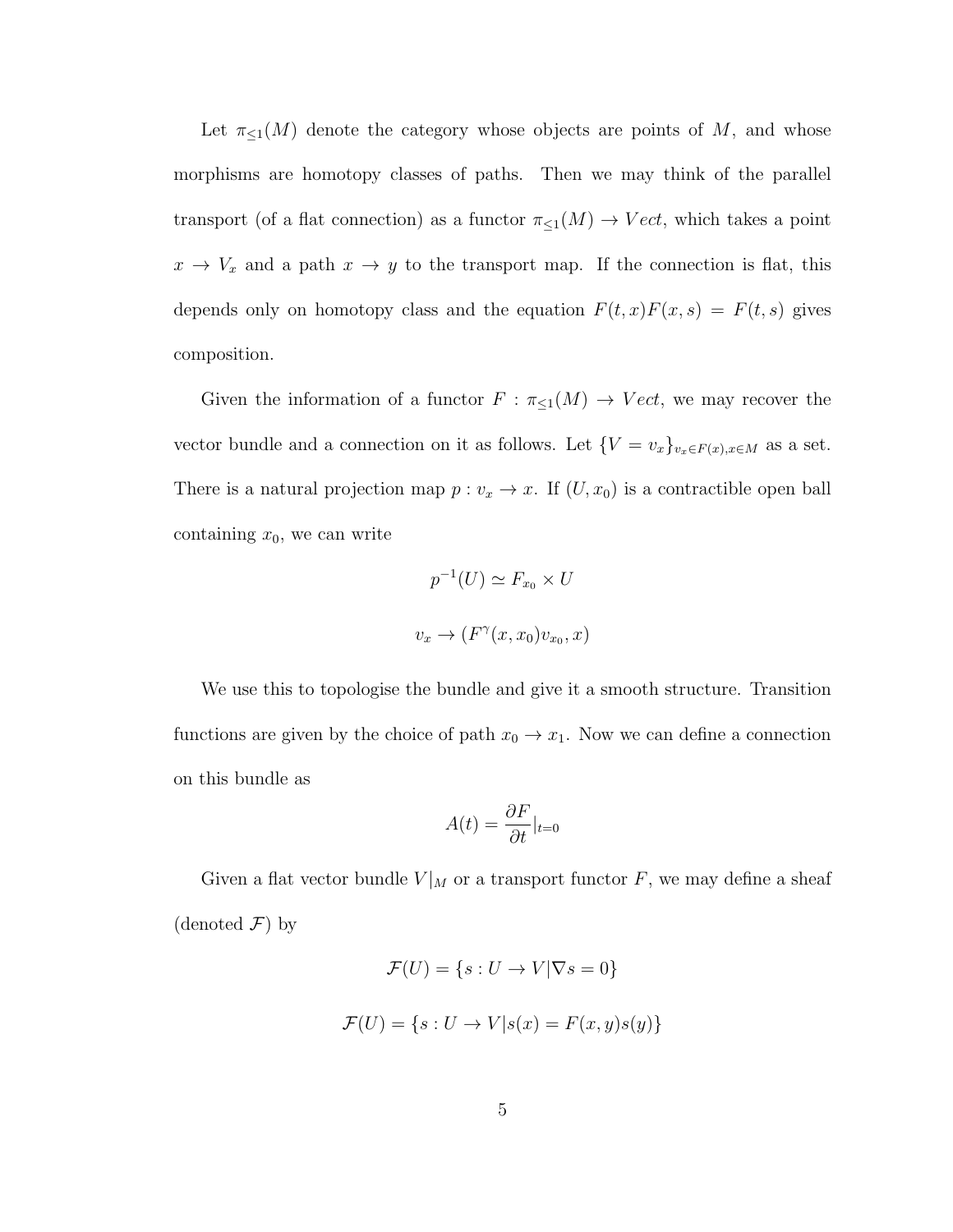It can be checked that this defines a sheaf (because we can patch together solutions of ODEs) that is locally constant  $(\mathcal{F}(U, x_0) \simeq F_{x_0})$ .

## <span id="page-12-0"></span>2.2 Constructible constructions

A stratified space is a space built from manifolds with some measure of control over how they fit together. Standard examples are manifolds with corners filtered by dimension. A constructible sheaf is a sheaf that is locally constant when restricted to each stratum. Given a locally constant sheaf  $\mathcal F$  we get a notion of parallel transport given by taking the stalk  $\mathcal{F}_x$  over each point x and a map  $\mathcal{F}_x \to \mathcal{F}_y$  for each path  $x \to y$  using the local triviality. When  $\mathcal F$  is constructible this is no longer possible as we no longer have the same notion of local triviality where two strata meet. Where two strata meet, the stalks at different nearby points  $x \in S_0, y \in S_1$ are different (non isomorphic) vector spaces. However, we may salvage a notion of transport of we restrict ourselves to what are called 'exit paths'. Suppose a path  $\gamma$ is such that  $x = \gamma(0)$  lies in a lower stratum and  $\gamma(0, 1]$  is in a higher stratum. An element in the stalk  $\mathcal{F}_x$  still comes from the restriction of a section that is defined in a neighbourhood of that point. We can use this fact to get a lift of our path for a small part of the path at x, and get a map  $\mathcal{F}_x \to \mathcal{F}_y$  as before once we've entered the higher stratum. It is a fol theorem (by MacPherson) that there's an equivalence between constructible sheaves and representations of exit paths. We take inspiration from this and imagine vector bundles which do not have local triviality where strata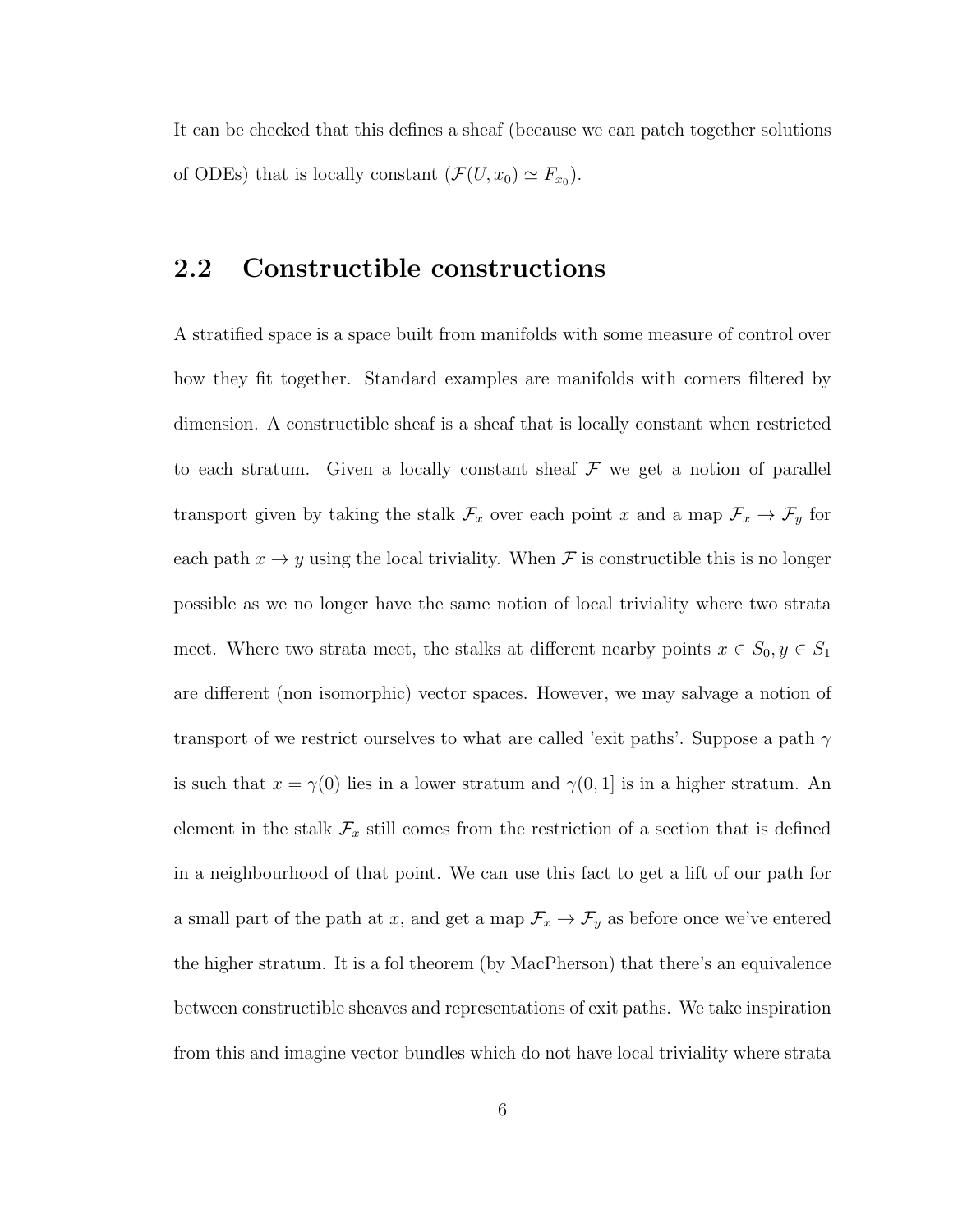meet, but have a notion of a parallel transport for exit paths. We can then construct a connection on such a 'vector bundle' as we would a connection for an ordinary vector bundle with transport.

### <span id="page-13-0"></span>2.2.1 Stratified spaces

A stratified space M is a filtered space  $M_0 \subset M_1 \subset M_2... \subset M_n = M$  satisfying some conditions. In our case we may think of 'stratified manifolds' as being built out of smooth manifolds as follows:

Let  $M_0 = S_0$  the 0th-stratum be a closed manifold. Let  $(\bar{S}_1, \partial S_1)$  be a closed manifold with boundary.  $(S_1 = \overline{S}_1 - \partial S_1)$  will be a manifold that represents the 1-stratum). We will obtain the stratified space  $M_1$  by gluing  $M_0$  and the  $S_1$  by a given attaching map  $f_1 : \partial S_1 \to M_0$ . i.e.  $M_1 = M_0 \cup_{f_1} S_1$ . We have  $M_1 - M_0 =$  $\bar{S}_1 - \partial S_1 = S_1.$ 

To get  $M_i$  we need a manifold with boundary  $(\bar{S}_{i+1}, \partial S_{i+1})$  and an attaching map  $f_{i+1}$ :  $\partial S_{i+1} \to M_i$ . Remember  $M_i$  is not a manifold for  $i \geq 1$ . Then let  $M_{i+1} = M_i \cup_{f_{i+1}} S_{i+1}$ . Again we have  $M_{i+1} - M_i = \bar{S}_{i+1} - \partial S_{i+1} = S_{i+1}$ .

We would like the maps  $f_i$  be submersions. This doesn't quite make sense because  $M_i$  is singular. So instead we ask that  $f_i$  be a submersion over each stratum in  $M_i$ . i.e.  $f_{i+1} : f_{i+1}^{-1}(M_j - M_{j-1}) \to M_j - M_{j-1}$  is a submersion for  $j < i$ 

**Definition 2.2.1.** We define a stratified space to be the all the data specified above. i.e.  $\{M_i, S_i, f_i\}$  where  $f_i$  are submersions in the above sense. We call the spaces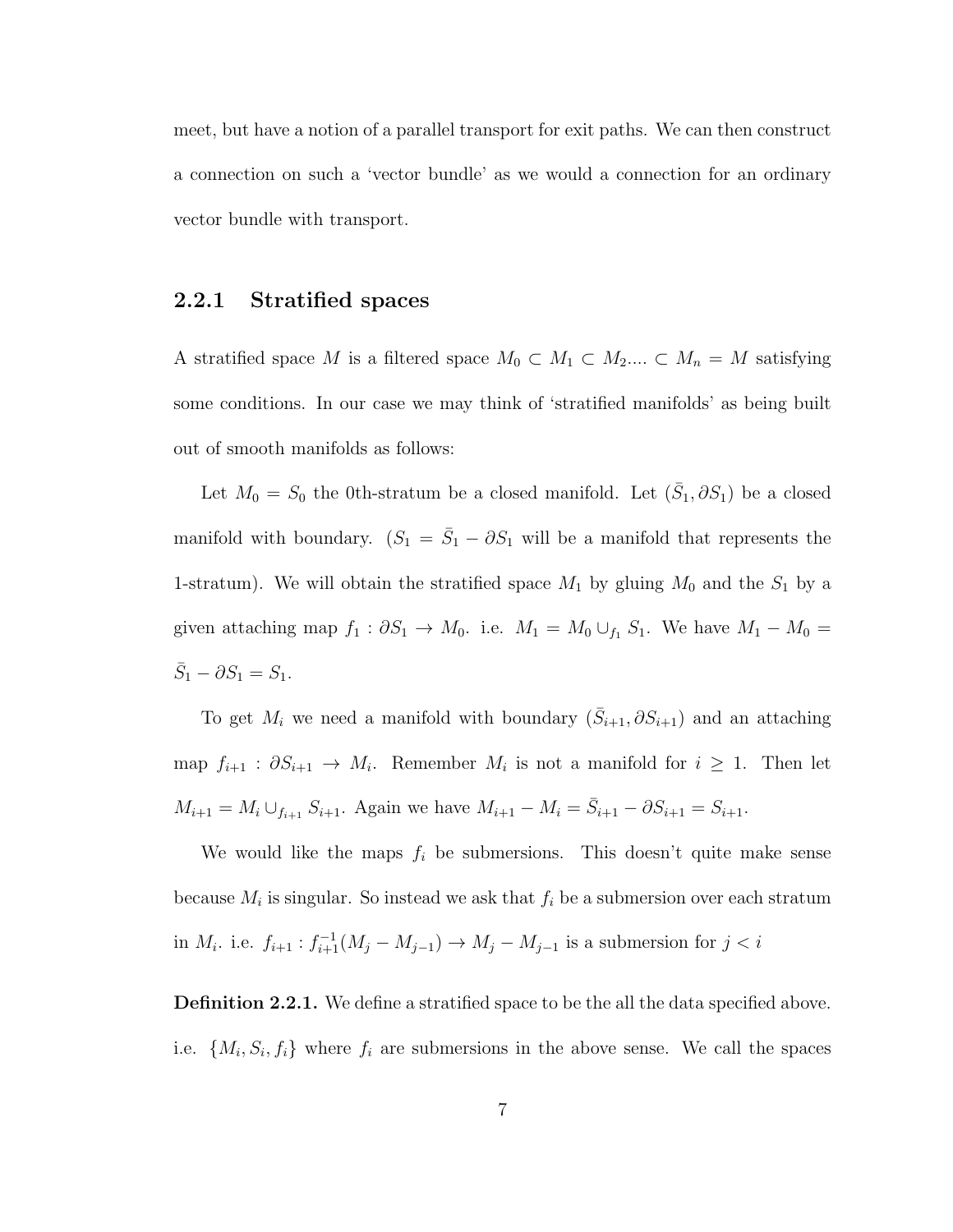$S_i = M_i - M_{i-1}$  the pure strata and  $\bar{S}_i$  the closed pure strata.

It is now easy to see for example, that simpicial complexes, manifolds with edges are examples of our stratified spaces. Most stratified spaces 'in nature' arise this way, though these do not consist of all (Whitney/Thom-Mather) stratified spaces. Spaces like these are considered in [\[BF02\]](#page-67-1) and [\[Kr10\]](#page-68-1).

Remark 2.2.2. The map  $f_{n+1} : \partial S_{n+1} \to M_n$  is a submersion on strata by definition. It is also proper since  $\partial S_{n+1}$  is compact. By Ehreshmann's theorem, this means that the map is a fiber bundle over each stratum in  $M_n$ . A collar neighbourhood of  $\partial S_{n+1}$  ⊆  $S_{n+1}$  in the glued space, takes the place of tubular neighbourhoods in Thom-Mather stratified spaces.

### <span id="page-14-0"></span>2.2.2 Exit paths

Given a stratified space  $M$ , the category of exit paths has as objects points of space M and as morphisms paths with the exit property. i.e a path  $\gamma : [0, 1] \to M$  with the property that if  $t_1 \le t_2$  then  $rk(\gamma(t_1)) \le rk(\gamma(t_2))$  where  $rk(x)$  is the dimension of the stratum in which x lives. In words, these are paths that only go up strata, and cannot return to a lower stratum they've exited. We denote this category  $\pi_{\leq 1}^{exit}(M)$ and  $\pi_{\leq 1}M - Rep$  denotes the functors from this category to Vect.

When  $M$  is a smooth stratified space, exit paths will be continuous paths that are smooth when restricted to each stratum.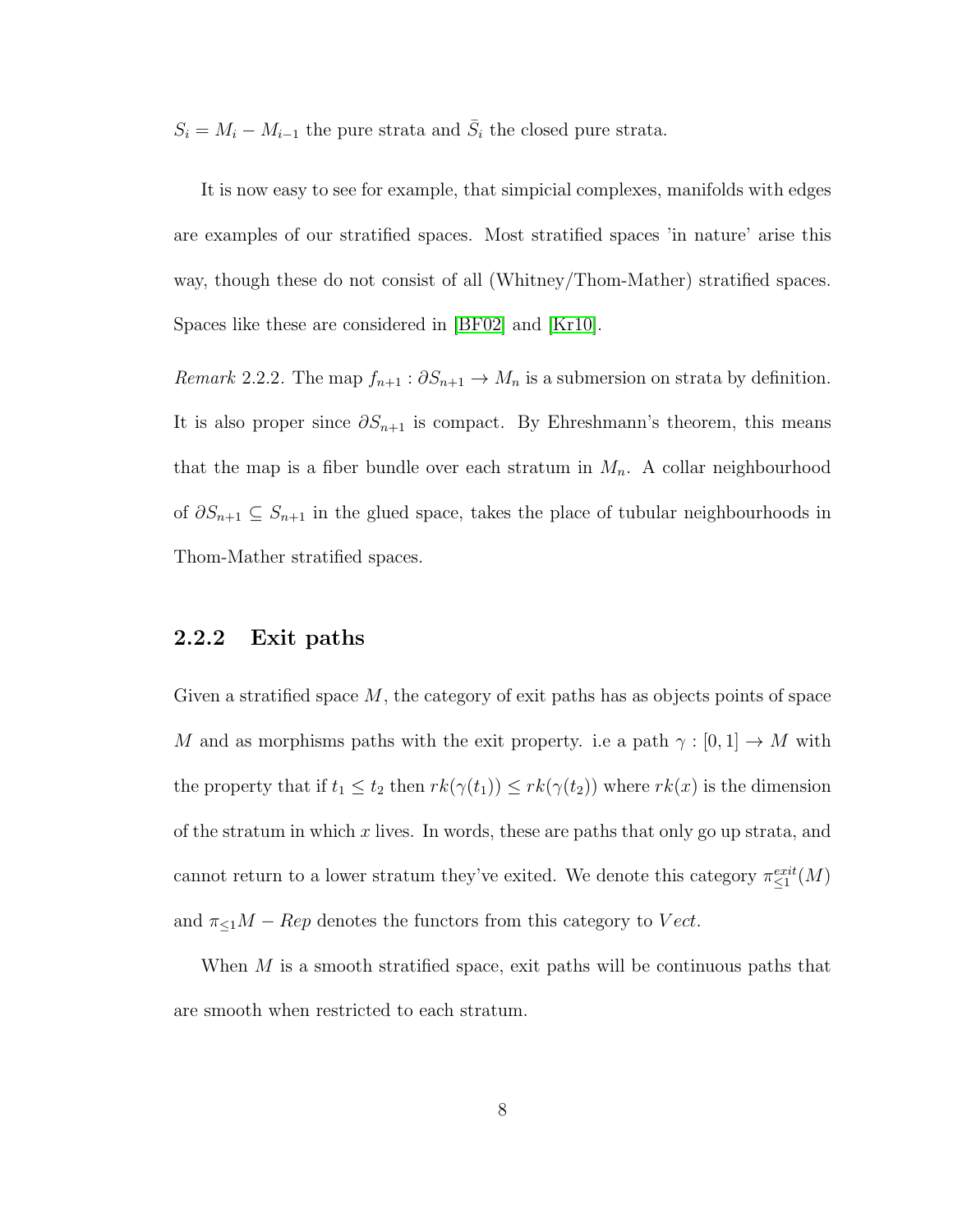### <span id="page-15-0"></span>2.2.3 Vector bundles

We want to define a notion of a smooth vector bundle over a stratified space defined above. Given the data  $\{S_i, M_i, f_i\}$  of a stratified space, we'll define a constructible vector bundle as follows:

We start with an ordinary smooth vector bundle  $p_0 : V_0 \to M_0$  over the 0 stratum  $M_0$ . Let  $\mathbb{S}_1 \to S_1$  be a smooth vector bundle. Let  $\tilde{f}_1 : \mathbb{S}_1|_{\partial S_1} \to V_0|_{M_0}$  be a bundle map covering the attaching map  $f_1 : \partial S_1 \to M_0$ . Define the constructible bundle  $V_1$  to be  $\mathbb{S}_1 \cup_{\tilde{f}_1} V_0$ . This  $V_1$  is naturally equipped with a projection map  $p_1$ to  $M_1$  which we can think of as the 0-section in it. We have that  $V_1$  restricted to each open stratum is an ordinary smooth vector bundle.

Next, look at a vector bundle  $\mathbb{S}_2 \to S_2$  and a map  $\tilde{f}_2 : \mathbb{S}_2|_{\partial S_2} \to V_1|_{M_1}$ , such that the map restricted to  $M_0$  and  $M_1 - M_0 = S_1$  is a map of ordinary vector bundles. Then define the constructible bundle  $V_2$  to be  $\mathbb{S}_2 \cup_{\tilde{f}_2} V_1$ . Again we see that this "bundle" restricted to the open strata gives an ordinary vector bundle.

Continuing in this way, we can define a constructible vector bundle on all of M inductively.

**Definition 2.2.3.** Given a stratified space  $\{S_i, M_i, f_i\}$ , a constructible vector bundle consists of the data  $\{\mathbb{S}_i, V_i, \tilde{f}_i\}$ , where  $\mathbb{S}_i \to S_i$  is an ordinary vector bundle,  $\tilde{f}_i$  covering  $f_i$  is a vector bundle map when restricted to each stratum and  $V_i$  is inductively defined to be  $\mathbb{S}_i \cup_{\tilde{f}_i} V_{i-1}$ .

In the sequel, we will take the maps  $\tilde{f}_i$  attaching the vector bundles to be 0.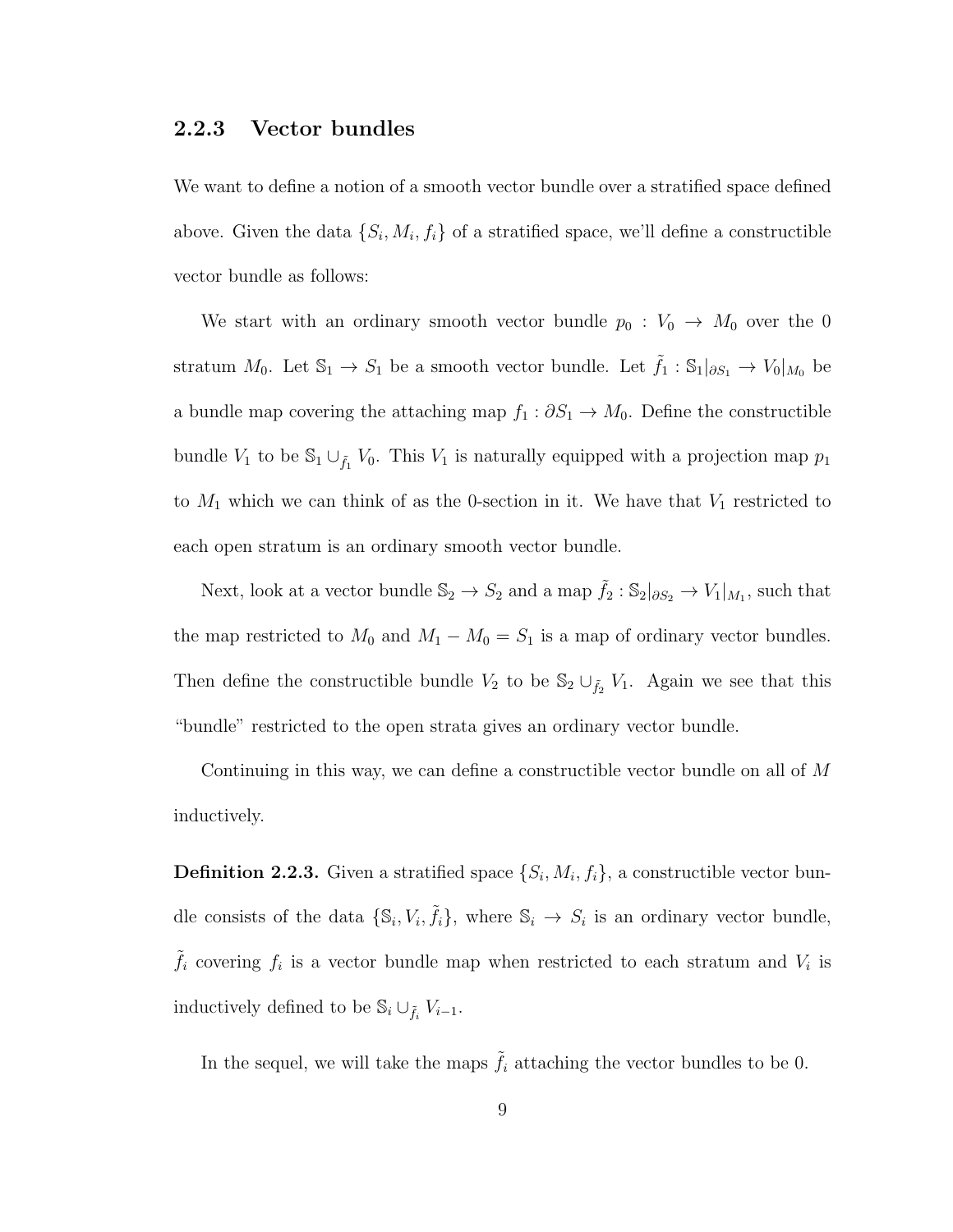Baues-Ferrario [\[BF02\]](#page-67-1) study vector bundles of this form and prove a classifying theorem etc. though they do not have a notion of a connection.

We wish to endow such a vector bundle with a (flat) connection that would give rise to the parallel transport for exit paths, similar to the case of constructible sheaves we described in the introduction.

Let us begin with the 0-stratum again. Parallel transport here is the ordinary one and so, a connection on  $V_0 \to M_0$  should be an ordinary connection, i.e a section in  $\Gamma(End(V_0) \otimes T^*M_0)$ .

Let  $\gamma : [0, 1] \to M_1$  be an exit path such that  $\gamma(0) \in M_0$  and  $\gamma((0, 1]) \subseteq M_1 - M_0$ . Let  $F(t, s) : V_1(\gamma(s)) \to V_1(\gamma(t))$  be the transport. We then have  $F(t, s)F(s, 0) =$  $F(t, 0) : V_1(\gamma(0)) \to V_1(\gamma(t))$ . Here  $F(t, s)$  is happening in the open 1-stratum for  $s > 0$  and there is again, an ordinary connection in the open 1-stratum that gives rise to it.

The remaining information is  $F(t, 0)$  as  $t \to 0$ .  $F(0, 0)$  as such is not defined, so instead we look at

$$
V_0 \longleftarrow f_1^*(V_0) \xrightarrow{\alpha^1} S_1
$$
  
\n
$$
\downarrow \qquad \qquad \downarrow
$$
  
\n
$$
M_0 \longleftarrow f_1 \qquad \qquad \downarrow S_1
$$
  
\n
$$
S_1 \longrightarrow S_2
$$

and let  $\alpha^1$  take the place of the map  $F(0,0)$ . We call  $\alpha^1$  an exit map.

Here we assume  $\mathbb{S}_1|_{\partial S_1}$  is the extension of the bundle  $\mathbb{S}_1$ . It might not always be possible to extend a given vector bundle and a transport to the boundary, but we can find a bundle isomorphic to the one we have that does extend. We'll return to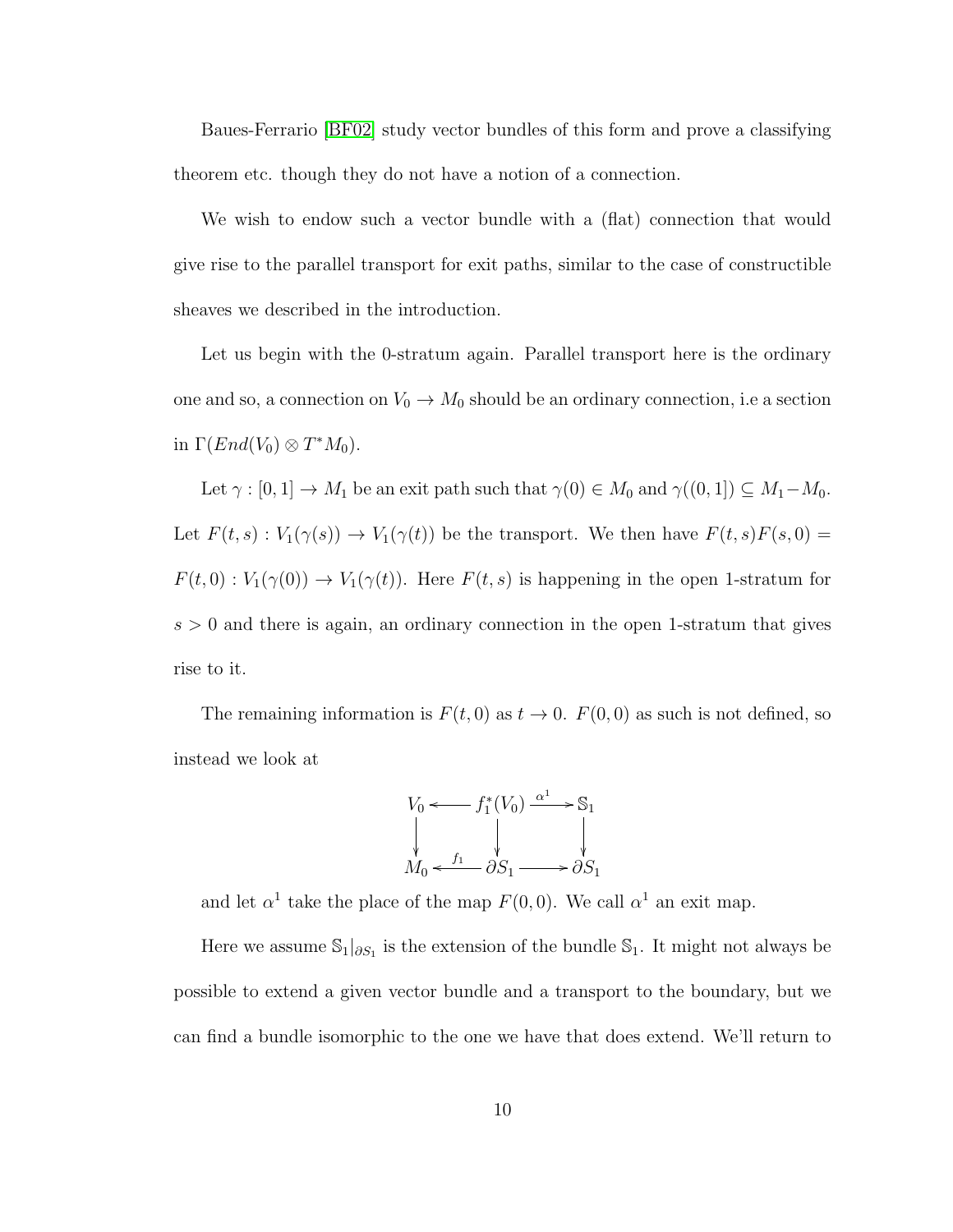this in a moment.

Denote by  $\{F^0, F^1\}$  the ordinary parallel transport in the 0 and 1 strata. Now given a vector  $v_0 \in V_0$  over  $\gamma(0) \in M_0$ , we can write  $F^{exit}(0,0)v_0 = F^0(0,0)v_0 = v_0$ and  $F^{exit}(t,0)v_0 = F^{1}(t,0)(\alpha^{1}v_0)$ . and we had  $F^{exit}(t,s)v_s = F^{1}(t,s)v_s$ . i.e. we have written the exit transport in terms of the ordinary transports on the strata and the exit connection map  $\alpha$ .

This is the object of this section. Given a notion of a parallel transport for exit paths we will try and break it down into ordinary transport on the strata and maps  $\alpha$  at the 'exit'. A connection on a constructible bundle then will be the connections that give rise to the ordinary transports and the exit maps.

Now say  $\gamma$  is a more typical exit path with  $\gamma([0, 1/2]) \subseteq M_0$  and  $\gamma((1/2, 1]) \subseteq$  $M_1$ . We could calculate the transport along  $\gamma$  by making an exit as it were at  $\gamma(0)$ and transporting in  $M_1 - M_0$  or we could make the exit at  $\gamma(1/2)$  and travel the rest of the path over  $M_1$ . These two routes have to take us to the same destination, because the paths are (trivially) homotopic. Another way of saying this is that the parallel transport in  $M_0$  and  $M_1$  agrees along the tangent directions common to both  $M_0$  and  $M_1$ . This is expressed by the equation

$$
F^{1}(1,1/2)F^{1}(1/2,0)\alpha^{1}v_{0} = F^{1}(1,1/2)\alpha^{1}F_{0}^{0}(1/2,0)v_{0}
$$

where  $F^i$  is the transport in the  $i-th$  stratum.

In general, a homotopy of exit paths can be broken down into a homotopy in each strata and a thin homotopy of the above form where paths straddling strata. So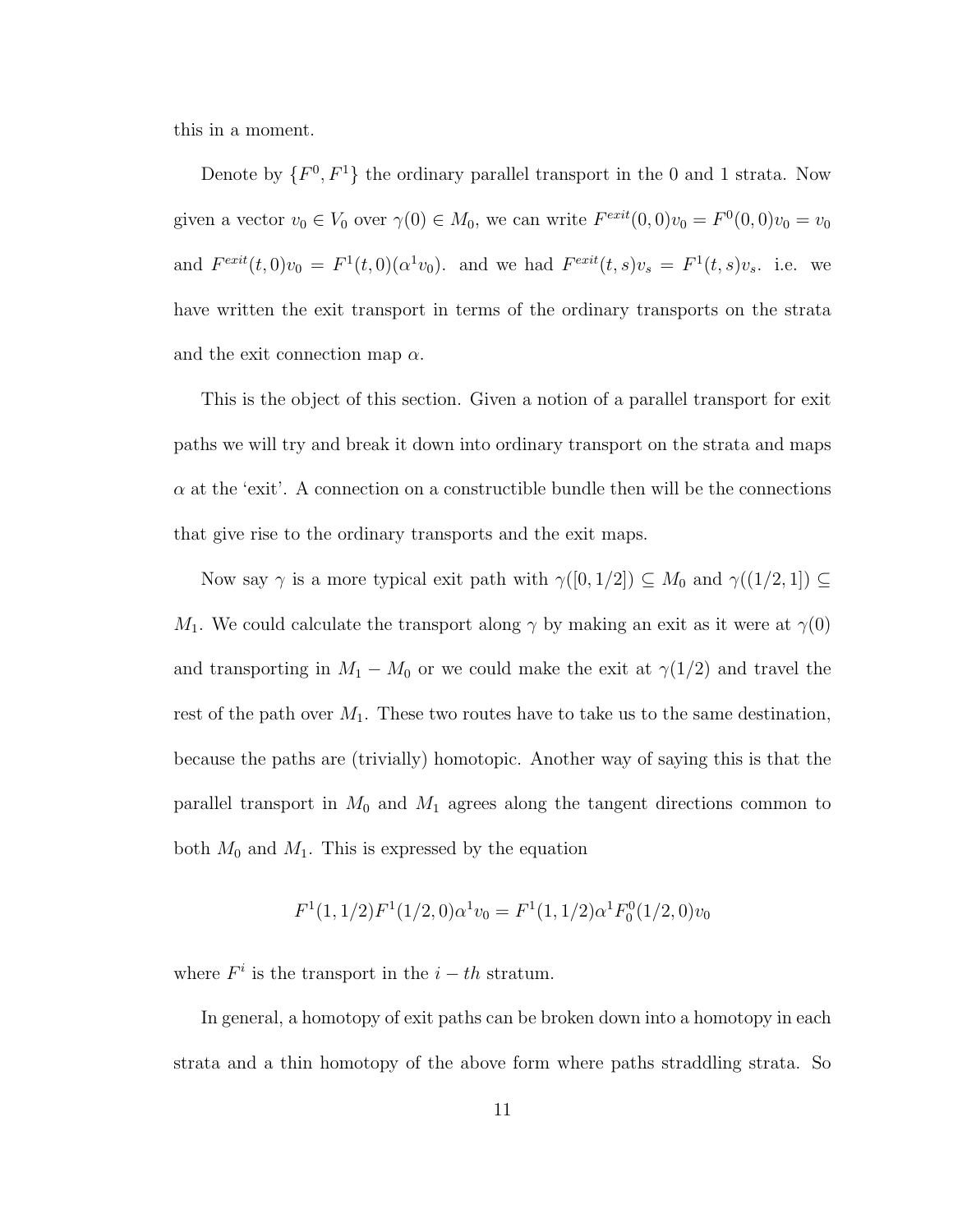having this condition assures any two exit paths that are homotopic have the same transport. (Assuming the transports are homotopy invariant inside each stratum).

The equation for a general  $t$  and  $x$  looks like

$$
F^{1}(t,x)\alpha_{1}(\gamma(x)) = \alpha^{1}(\gamma(t)F^{0}(t,x))
$$

for a curve  $\gamma$ . Multiplying by the invertible  $F^0(x, s)$ , this equation is equivalent to

$$
F^1(t,x)\alpha(\gamma(x)F^0(x,s)) = \alpha(\gamma(t)F^0(t,x)F^0(x,s)) = \alpha(\gamma(t)F^0(t,s))
$$

Now the LHS is independent of  $x$ . So we have

$$
\frac{\partial}{\partial x}F^{1}(t,x)\alpha(\gamma(x)F^{0}(x,s)) = F^{1}(t,x)[A^{1}(\frac{\partial}{\partial x})\alpha + \frac{\partial}{\partial x}\alpha + \alpha A^{0}(\frac{\partial}{\partial x})]F^{0}(x,s) = 0
$$

Here  $A(\frac{\partial}{\partial x})$  is the connection acting on the vector  $\gamma'(x)$ . So the condition is equivalent (since we can reverse the calculation) to

$$
A^1\alpha + d\alpha + \alpha A^0
$$

Remembering that  $d\alpha = d \circ \alpha + \alpha \circ d$  by the product rule and  $\nabla^1 = d - A^1$  etc., we get that the condition is equal to

$$
\nabla^1 \alpha = \alpha \nabla^0
$$

So far we have that a connection on a bundle with two strata consists of a connection over each stratum and an exit map that satisfies a differential equation involving the connection. Let's now go one more stratum up. As before we can argue that the information of parallel transport for the exit paths is given by  $\{F^0, F^1, \alpha^1\}$ on  $M_1$ , a transport  $F^2$  on  $\mathbb{S}_2|_{S_2}$  and an exit map  $\alpha^2$  given as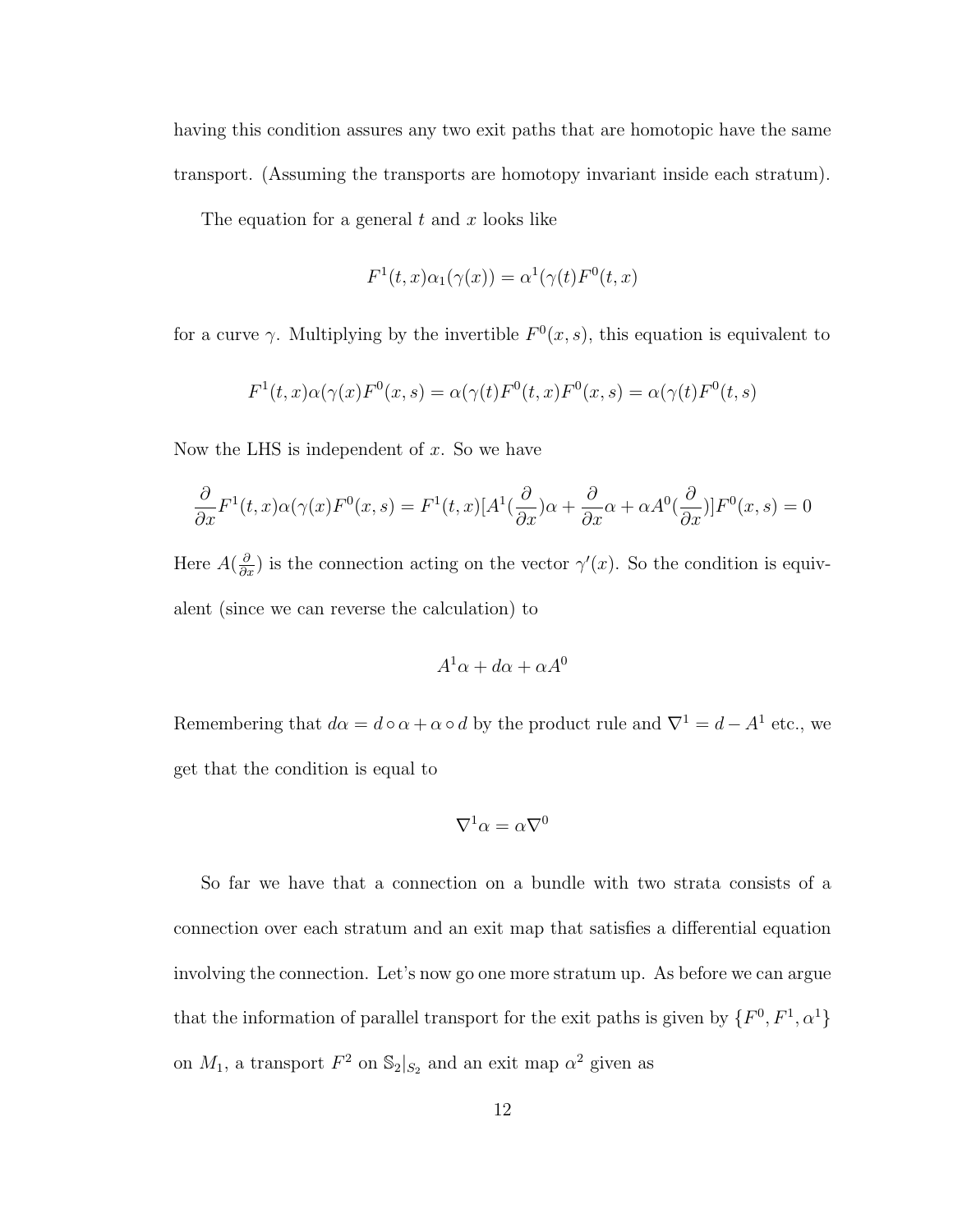

Then the lift of an exit path starting in  $M_1$  at 0 can again be given as  $F^{exit}(0,0)v_1$  $= F^1(0,0)v_1 = v_1$  and  $F^{exit}(t,0)v_1 = F^2(t,0)(\alpha^2 v_1)$ . and so on.

We now have to address the issue of compatibility of the  $\alpha$ s. So let's say we have a small (contractible to a point in  $M_2$ ) triangle in  $M_2$  given as  $\{(x_0, x_1, x_2)|x_i \in M_i\}.$ So the path  $x_0 \to x_1$  is in  $M_1$  etc. Since the triangle is contractible, we'd have that the transports along the paths  $x_0 \to x_1 \to x_2$  and  $x_0 \to x_2$  are the same. i.e. if  $v_0$  is a vector over  $x_0$ , we have  $F(x_2, x_1)F(x_1, x_0)v_0 = F(x_2, x_0)v_0$ . Writing this in terms of the exit maps and the transports on each stratum, we get

$$
F^{2}(x_{2}, x_{1})\alpha^{2}F^{1}(x_{1}, x_{0})\alpha^{1}v_{0} = F^{2}(x_{2}, x_{0})\alpha^{2}v_{0}
$$

Loosely speaking, we again have the condition  $\alpha^2 F^1 = F^2 \alpha^1$  which as before captures the idea that the transport along the directions common to both the strata is the same. Say we also have a compatibility condition for the exit maps of the sort  $\alpha^2 \alpha^1 = \alpha^2$ . Then we have

$$
F^{2}(x_{2}, x_{1})\alpha^{2}F^{1}(x_{1}, x_{0})\alpha^{1}v_{0} = F^{2}(x_{2}, x_{1})F^{2}(x_{1}, x_{0})\alpha^{2}\alpha^{1}v_{0} = F^{2}(x_{2}, x_{1})F^{2}(x_{1}, x_{0})\alpha^{2}v_{0}
$$

$$
= F^{2}(x_{2}, x_{0})\alpha^{2}v_{0}
$$

where the last equation holds because  $F^2$  is an ordinary transport. In words, if we have a triangle  $\{(x_0, x_1, x_2)|x_i \in M_i\}$ , we can pull back everything in  $M_0$  and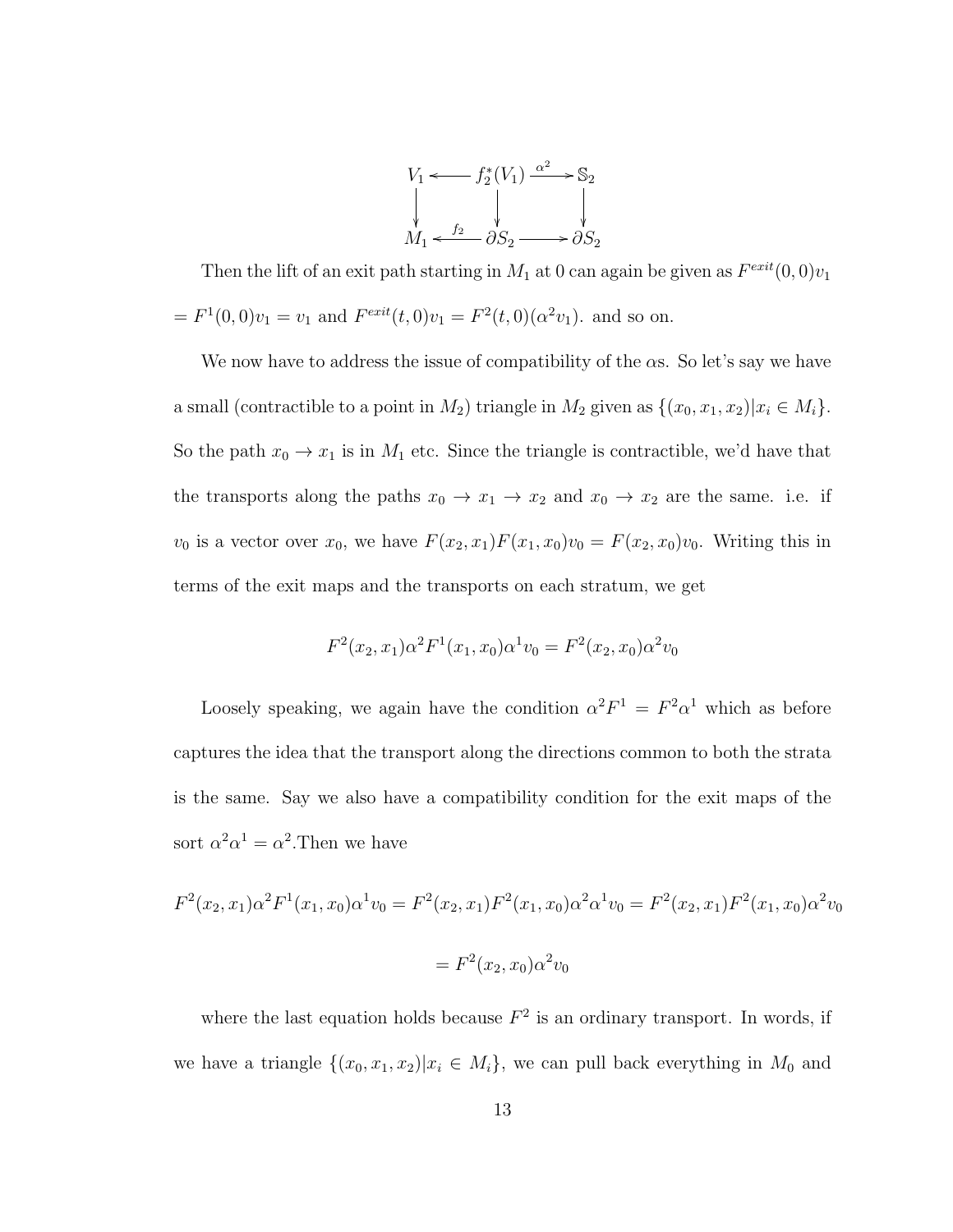$M_1$  to the 2-stratum using the attaching maps and calculate the ordinary parallel transport there.

We need to make sense of the equation  $\alpha^2 \alpha^1 = \alpha^2$ . Now  $\alpha^i$  is a bundle map over  $\partial S_i$ , so the composition  $\alpha^2 \alpha^1$  is not as such defined.

To fix this we will pull back the bundles to a space where we can compose the maps. Define  $S_{12}$  as the pullback



Here  $f_1 : S_1 \to M_1$  is the extension of the attaching map  $f_1 : \partial S_1 \to M_0$  by taking it to be the identity on  $S_1 - \partial S_1 \to M_1 - M_0$ . We can now pull back the bundles  $V_1|_{M_1}, \mathbb{S}_1|_{S_1}, \mathbb{S}_2|_{\partial S_2}$  to the space  $S_{12}$ . We continue to call them by the same names. If we have a map  $\alpha^{12}$  that extends  $\alpha^2$ , and the following diagram commutes, as bundles over  $S_{12}$ 



Now,  $\alpha^{12}\alpha^1 = \alpha^2$  gives

$$
F^{2}(x_{1}, x_{0})\alpha^{12}\alpha^{1}v_{0} = F^{2}(x_{1}, x_{0})\alpha^{2}v_{0}
$$

$$
\alpha^{12}F^{1}(x_{1}, x_{0})\alpha^{1}v_{0} = F^{2}(x_{1}, x_{0})\alpha^{2}v_{0}
$$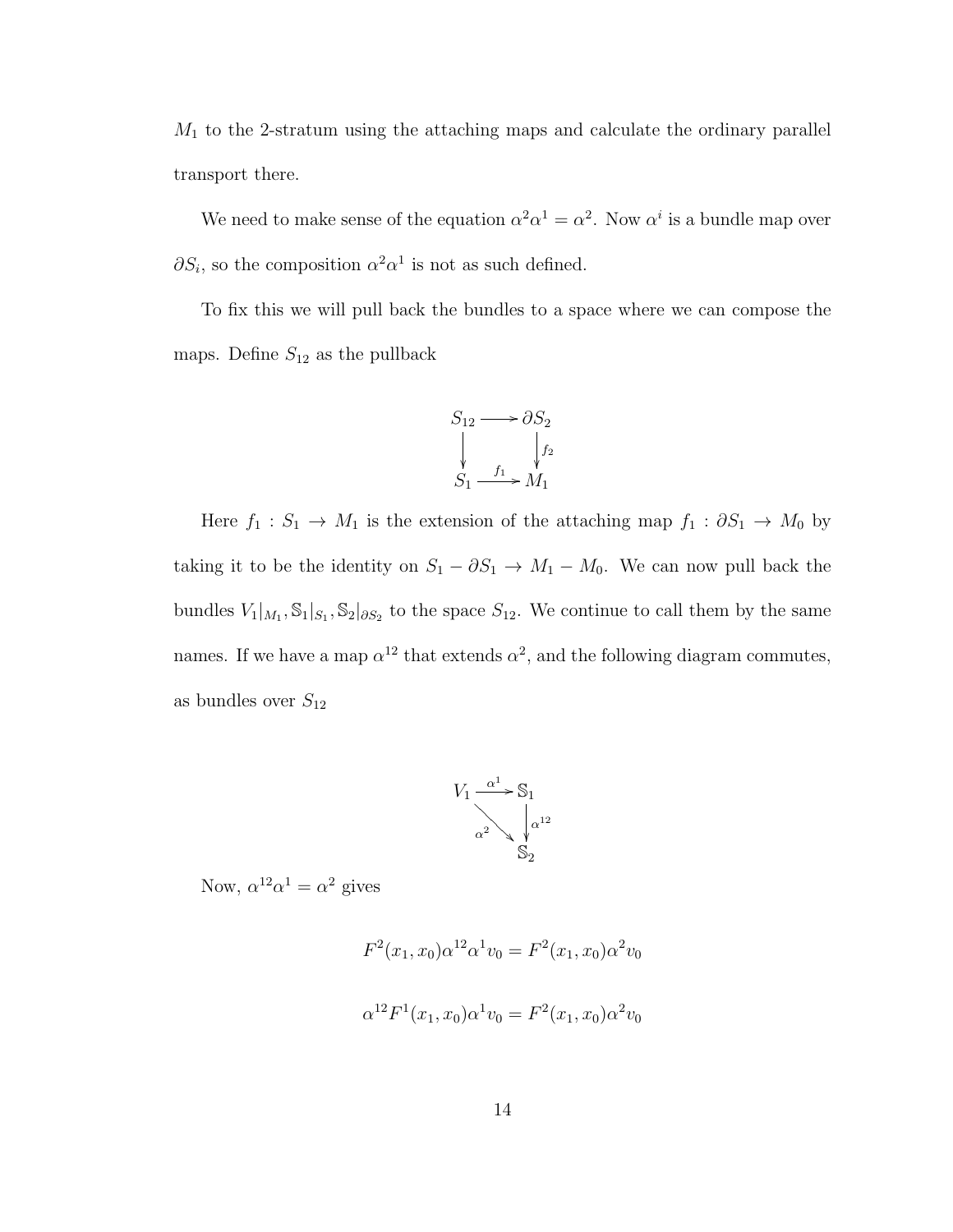The image of this last equation over  $\partial S_2$ , remembering that off  $M_0$ , we have  $\alpha^{12} = \alpha^2$  is

$$
\alpha^2 F^1(x_1, x_0) \alpha^1 v_0 = F^2(x_1, x_0) \alpha^2 v_0
$$

which is the compatibility condition that we wanted.

We can (and should) do this for all pairs of strata, if  $i \geq j$  we ask to have the diagram



commute where the bundles are the pullbacks to the space  $S_{ij}$  defined as



We will abbreviate this discussion by saying that the  $\alpha^i$  satisfy the condition  $\alpha^i \alpha^j = \alpha^i$ , when  $i > j$ . This condition gives equations of the form

$$
\alpha^i F^j \alpha^j = F^i \alpha^i
$$

for all  $i > j$ , we then get

$$
\alpha^i F^j \alpha^j F^k \alpha^k = \alpha^i F^j F^j \alpha^j = \alpha^i F^j \alpha^j = F^i \alpha^i
$$

where the first equality is given by the pair j, k and the last by the pair  $i, j$ . Then a simple inductive argument gives

$$
F^{i_n} \alpha^{i_n} \dots F^{i_1} \alpha^{i_1} = F^{i_n} \alpha^{i_n}
$$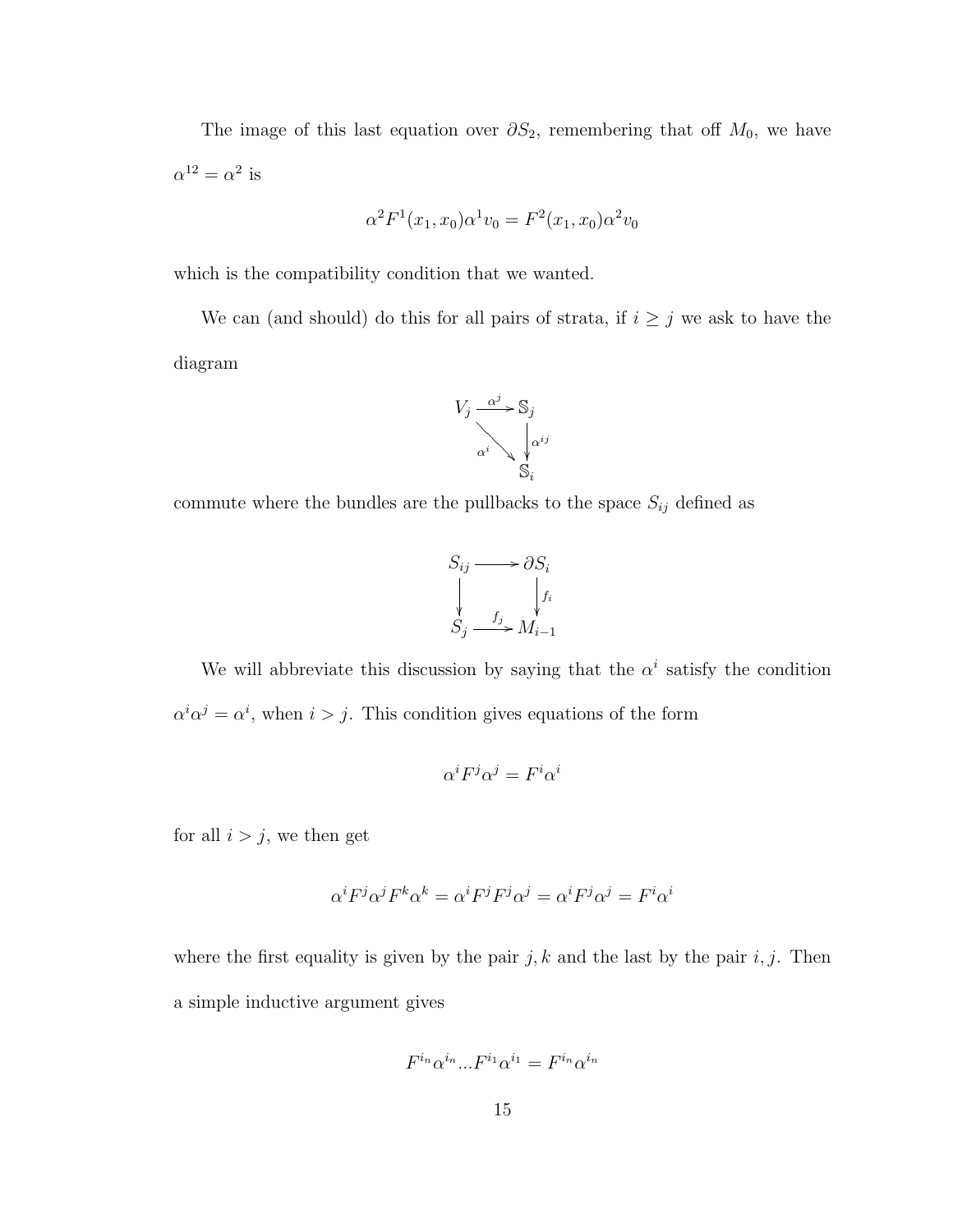i.e. we can compute the transport of a general exit path by lifting the path to the top stratum and compute the pure transport there.

We wish to say any parallel transport can be broken down like this. To do this we saw, we need to be able to extend the transport on the pure strata  $S_i$  to the boundary. This is not always true. So we modify a given  $F$  on  $S_i$  on a collar neighbourhood of the boundary to a new transport  $\bar{F}$  by taking it to be the identity in the collar direction. We have

Lemma 2.2.4.  $\bar{F}|_{(0,\epsilon]\times\partial S} \simeq F|_{(0,\epsilon]\times\partial S}$ 

*Proof.* Choose coordinates  $(y, s) \in (0, \epsilon] \times \partial S$ . (This notation conflicts slightly with our notation in the rest of this paper.)



We have

$$
F(s_2y_2, s_1y_1) = F(s_2y_2, s_2\epsilon)F(s_2\epsilon, s_1\epsilon)F(s_1\epsilon, s_1y_1)
$$

and

$$
\bar{F}(s_2t_2, s_1y_1) = \bar{F}(s_2y_2, s_2\epsilon)\bar{F}(s_2\epsilon, s_1\epsilon)\bar{F}(s_1\epsilon, s_1y_1)
$$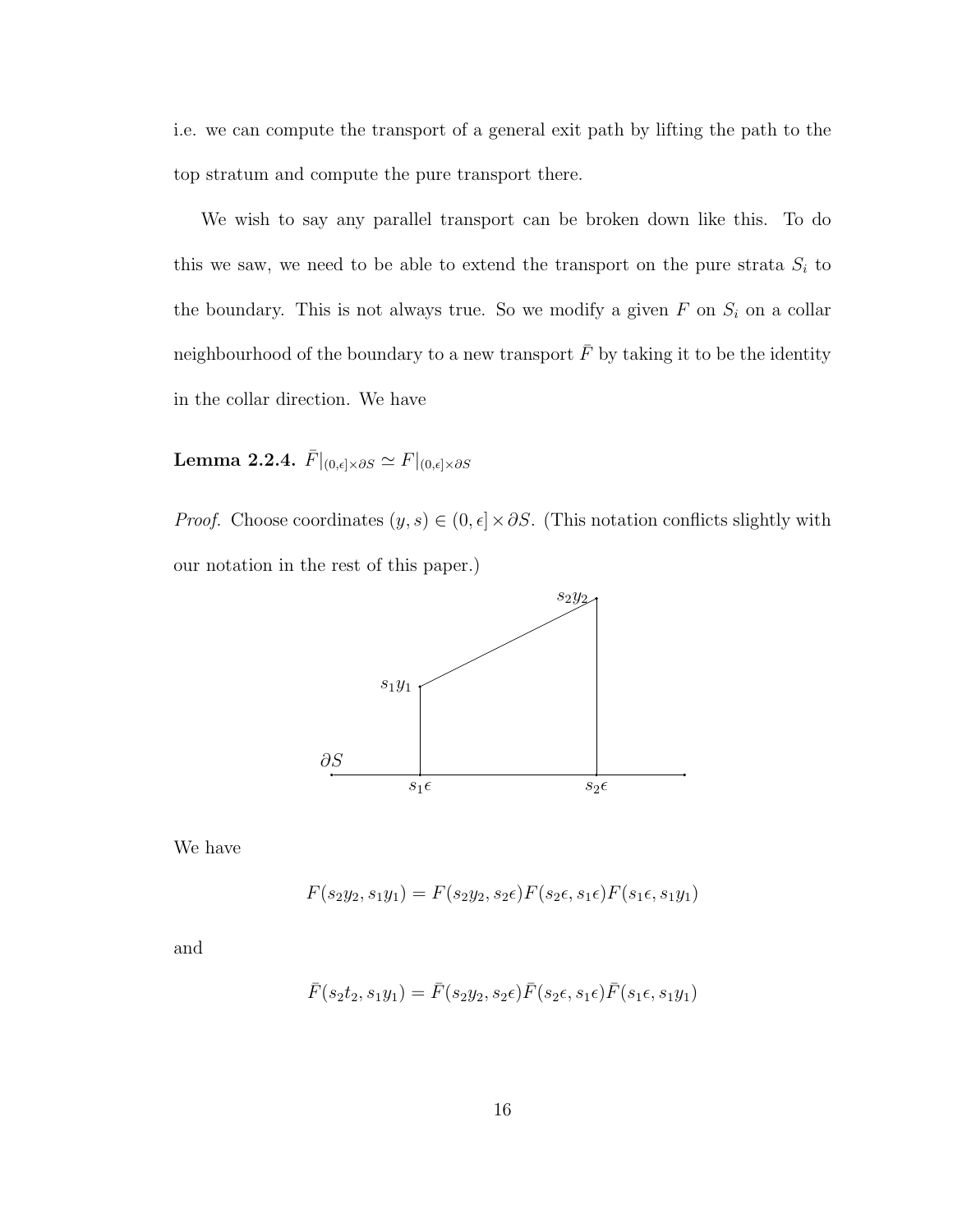But from the way we defined  $\bar{F},$  we know this is

$$
\bar{F}(s_2y_2, s_1y_1) = Id. \bar{F}(s_2\epsilon, s_1\epsilon).Id
$$

So we may write

$$
F(s_2y_2, s_1y_1) = F(s_2y_2, s_2\epsilon)\bar{F}(s_2y_2, s_1y_1)F(s_1\epsilon, s_1y_1)
$$

 $\Box$ 

And this last equation gives the isomorphism  $\bar{F} \simeq F$ .

Now, we'll give an inductive definition for a transport built out of ordinary transports on the closed pure strata  $\bar{S}_i$  and exit maps. Given an ordinary transport  $\mathbb{F}^i$  on  $S_i$ , an exit transport  $F^{i-1}$  on  $M_{i-1}$  and a map (natural transformation)  $(\alpha^i : f_i^*F^{i-1} \to \mathbb{F}^i)|_{\partial S_i}$ , we can construct a transport on  $M_i$  as  $F_i = \mathbb{F}^i \alpha^i F^{i-1}$ , i.e. Given a path  $\gamma$ , such that  $\gamma[0, s] \subseteq M_{i-1}$  and  $\gamma(s, 1] \subseteq M_i - M_{i-1}$ , we define  $F^{i}(t,0) = \mathbb{F}^{i}(t,s)\alpha^{i}(s)F(s,0)$ . In general, we may define  $F^{i} = \mathbb{F}^{i}\alpha^{i} \cdot \mathbb{F}^{i}^{i} \alpha^{i} \cdots$ 

**Definition 2.2.5.** Denote by  $\pi_{\leq 1}^{broken}(M) - Rep$  the category of the transports that arise this way. i.e. The objects of the category are given by

- 1. An ordinary parallel transport  $\mathbb{F}^i \in \pi_{\leq 1}(\bar{S}_i) Rep$
- 2. Exit maps  $(\alpha^i : f_i^* F^{i-1} \to \mathbb{F}^i)|_{\partial S_i}$
- 3. Maps  $\alpha_{ij}$  of transports over  $S_{ij}$

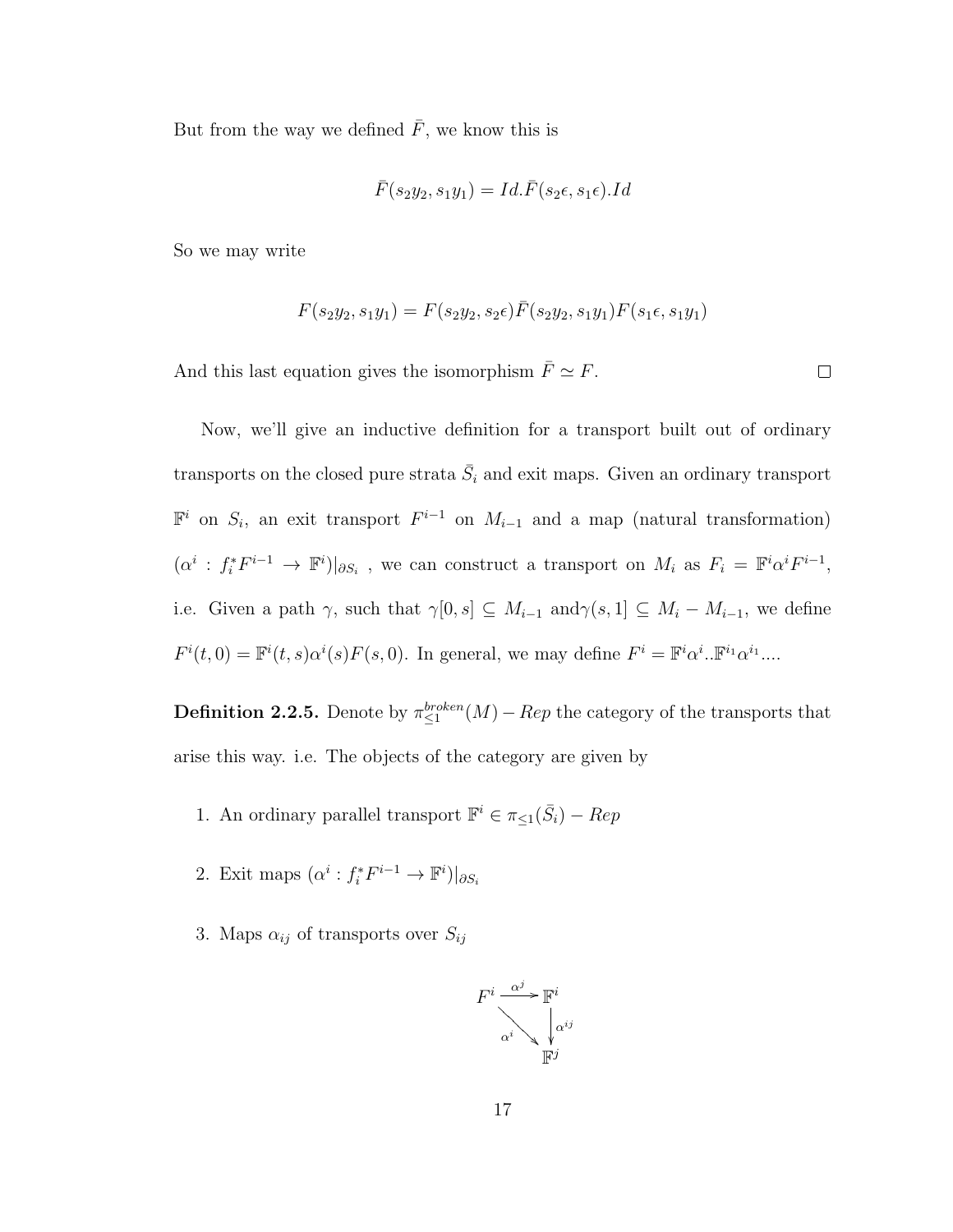- 4. Such that the  $\alpha_i$  are compatible with the transports ,  $\alpha^i F^i = \mathbb{F}^{i+1} \alpha^i$
- 5. And the  $\alpha^i$  are compatible with each other ' $\alpha^i \alpha^j = \alpha^{i'}$ '

Maps between transports are defined as natural transformations  $\Phi^i$  between  $\mathbb{F}^i$ and  $\mathbb{G}^i$  on the closed pure strata that commute with the exit maps.

**Definition 2.2.6.** Denote by  $\pi_{\leq 1}^{exit}(M) - Rep$  the category of transports of exit paths. i.e. we view the  $\pi_{\leq 1}^{exit}(M)$  as a subcategory of the path groupoid of M that consists of exit paths.

**Theorem 2.2.7.** There is an equivalence of categories  $\Theta$  :  $\pi_{\leq 1}^{broken}(M) - Rep \rightarrow$  $\pi_{\leq 1}^{exit}(M) - Rep$ 

*Proof.* The functor  $\Theta$  is defined on objects as

$$
\Theta(\{\mathbb{F}^i, \alpha^i\}) = F^{exit} = \mathbb{F}^{i_n} \alpha^{i_n} \cdot \mathbb{F}^{i_1} \alpha^{i_1} \cdot \dots
$$

Lemma 2.2.3 says that this functor is essentially surjective. To see that this is fully faithful, we need to say that if  $F, G$  are in the image of the functor  $\Theta$ , i.e. they are made from functors on the pure strata and exit maps, then any map between them is given by a natural transformation that also can be broken down. Now since a map  $\Phi$  in  $\pi \leq i^{exit}(M) - Rep$  is a natural transformation it satisfies  $\Phi_y F(x \to y) =$  $G(x \to y)\Phi_x$ . If x is in  $\partial S$ , we can simply define  $G(x \to y)^{(-1)}\Phi_y F(x \to y) = \Phi_x$ and this gives a broken down Φ.  $\Box$ 

We now return to vector bundles and define a connection on a constructible vector bundle as follows: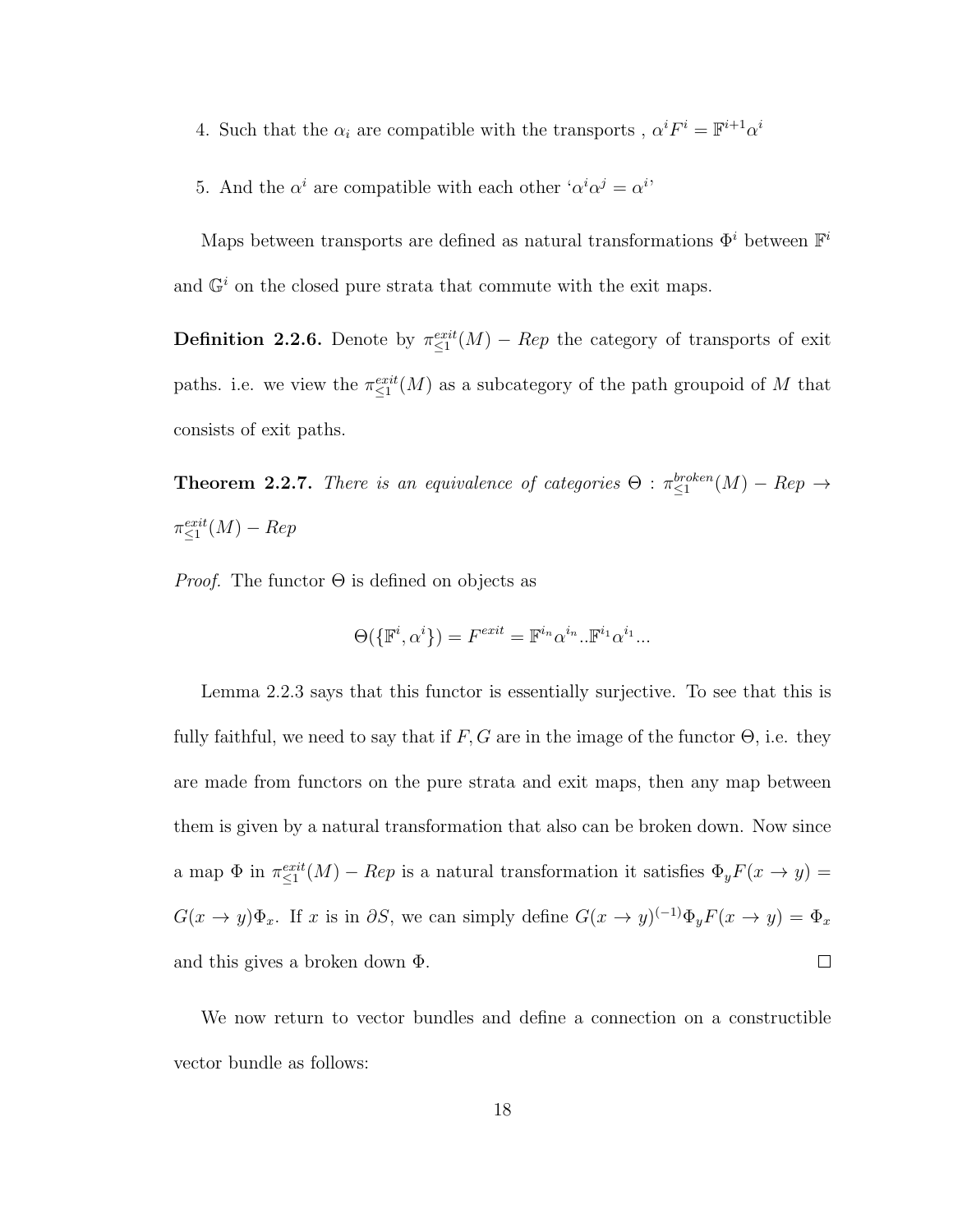**Definition 2.2.8.** A flat connection on a constructible vector bundle  $\{\mathbb{S}_i, V_i, \tilde{f}_i\}$  on a stratified space  $\{S_i, M_i, f_i\}$  is given by

- 1. An ordinary flat connection  $\nabla^i = d A^i$  on the bundle  $\mathbb{S}_i|_{S_i}$ .
- 2. Exit maps  $\alpha^i$ :

$$
V_{i-1} \longleftarrow f_i^*(V_{i-1}) \xrightarrow{\alpha_i} \mathbb{S}_i
$$
  
\n
$$
\downarrow \qquad \qquad \downarrow
$$
  
\n
$$
M_{i-1} \longleftarrow f_i \xrightarrow{\beta_i} \partial S_i \longrightarrow \partial S_i
$$

3. Maps  $\alpha_{ij}$  of bundles over  $S_{ij}$ 



4. Such that the  $\alpha^i$  are compatible with the connection,  $\alpha^i \nabla^i = \nabla^{i+1} \alpha^i$ 

5. And the  $\alpha^i$  are compatible with each other ' $\alpha^i \alpha^j = \alpha^{i}$ '

We can define a category of constructible vector bundles with connection, by defining maps between bundles to be maps of ordinary vector bundles over each stratum, that commute with the connection and the exit maps. Call this category  $Flat^{const}(M)$ .

Theorem 2.2.9. There is an equivalence of categories

$$
\Sigma : \pi_{\leq 1}^{broken}(M) - Rep \to Flat^{const}(M)
$$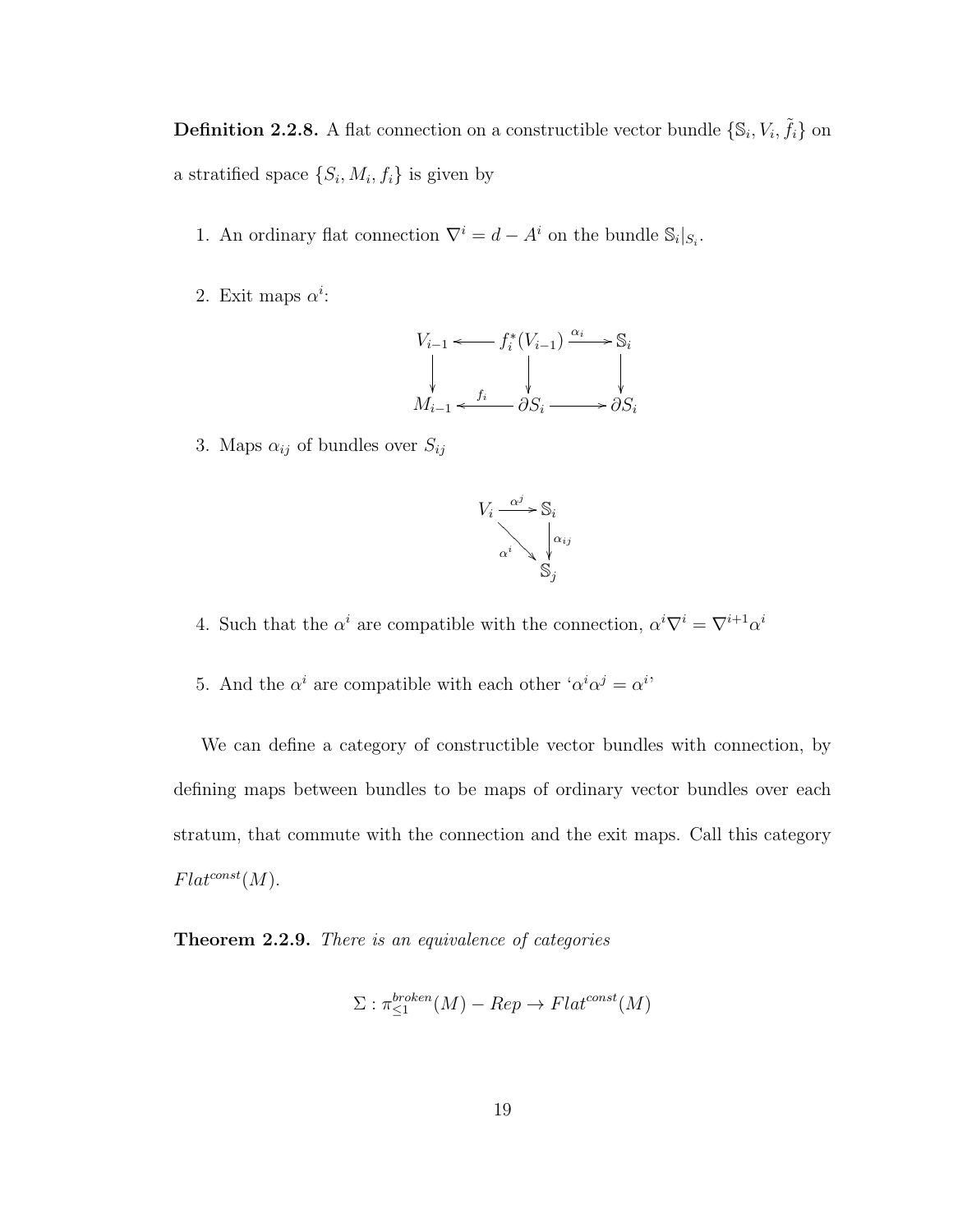*Proof.* Given a transport  $\mathbb{F}_i$  on each closed pure stratum  $\overline{S}_i$ , we can build a vector bundle  $\mathbb{S}_i$  as in the ordinary case in the last section. We take the attaching maps  $\tilde{f}_i$ to be zero. The maps  $\alpha^{i}$  of transports give bundle maps by the way we topologise the bundles. And the conditions on the transports translate to the conditions on the vector bundles.

We define the connection on the pure strata by differentiating the transport as before. We saw that the compatibility of the  $\alpha s$  with the transport is equivalent to the compatibility of the corresponding connection. This gives an equivalence at the level of objects.

The correspondence of morphisms is entirely similar to that of the exit maps. A natural transformation of transports gives a map of vector bundles that commutes with the connection.etc.

 $\Box$ 

Remark 2.2.10. We saw that the map  $f_{n+1} : \partial S_{n+1} \to M_n$  is a fiber bundle over each stratum in  $M_n$ . So given a path  $\gamma$  in  $M_n$ , we may lift it to a path  $\tilde{\gamma}$  in  $\bar{S}_{n+1}$ . Exit paths, we may lift uniquely. The equation  $F^1\alpha^1v_0 = \alpha^1F^0v_0$  that expresses compatibility between the transports in the 0 and 1 strata, should be read as  $F_{\tilde{\gamma}}^1 \alpha^1 v_0 = \alpha^1 F_{\gamma}^0 v_0.$ 

Remark 2.2.11. A constructible vector bundle with connection has attaching maps  $\hat{f}_i$  which have to do with the topology of the bundle, and connection maps  $\alpha_i$ which have to do with the parallel transport. A representation of exit paths, or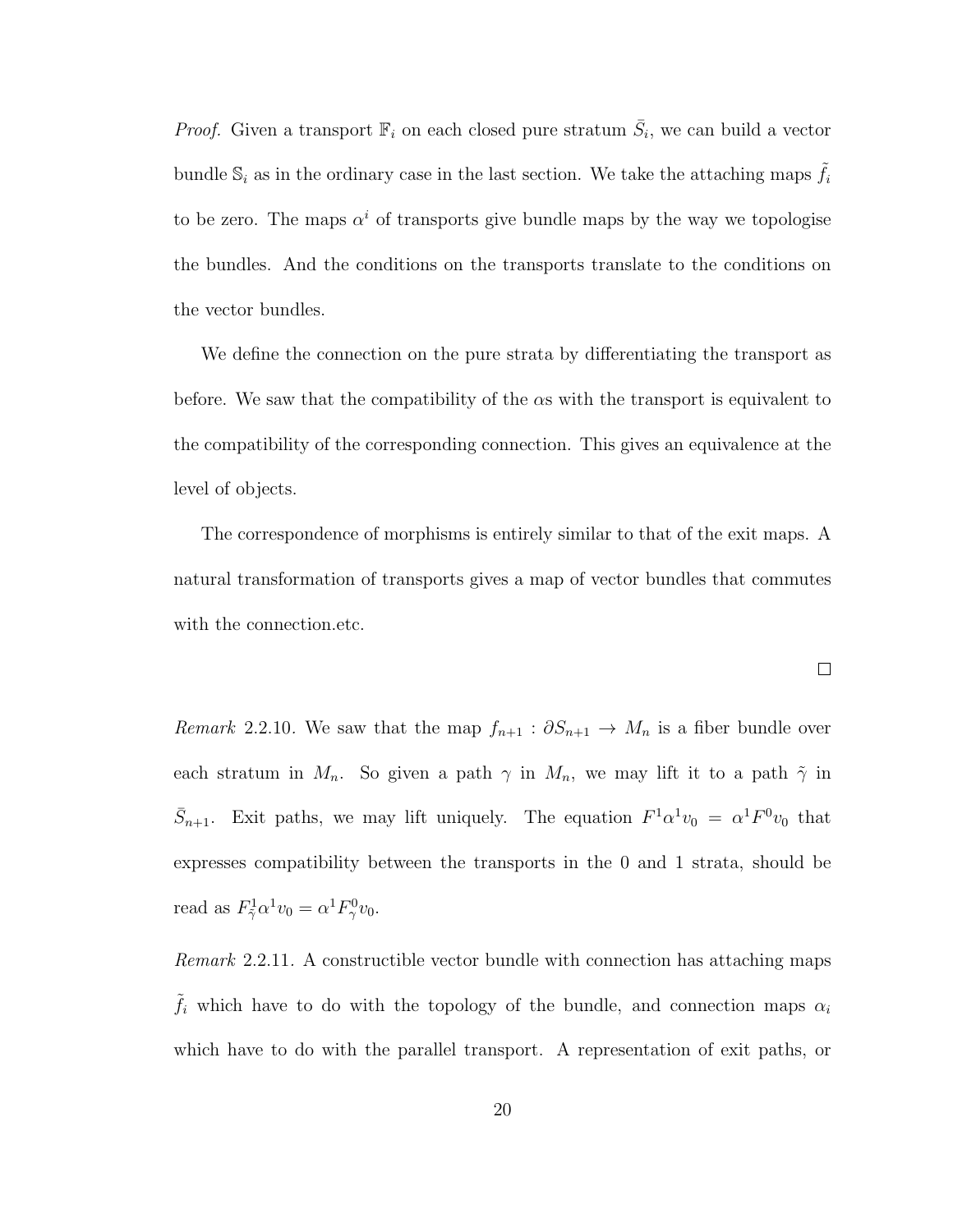a constructible sheaf determines and is determined by the vector bundles on the strata and the exit connection maps  $\alpha_i$ . The attaching maps are a choice for the vector bundle that is extraneous data. We generally take the  $\tilde{f}_i$  to be 0.

Remark 2.2.12. All of this has a strict analogue in sheaf theory. Let  $j_i : M_i - M_{i-1} =$  $S_i \to M_i$  be the inclusion of the open i-stratum into the i-th filtered part of the space. If F is a sheaf on  $M_i$ , the unit of the adjunction  $F \to j^*j_*F$  contains the information of the exit connection. We may restrict to  $M_{i-1}$  by the inclusion and continue down to  $M_0$  inductively.

### <span id="page-27-0"></span>2.2.4 Sheaves

Given the data of a constructible bundle and parallel transport  $F$ , we can define a constructible sheaf as before: For U, an open set in M, define a sheaf  $\mathcal F$  as  $\mathcal{F}(U) = \{s \in Maps(U, V)|s(y) = F(f)(s(x))\}$  where f is any exit path in U. Again, this is well defined, because of homotopy invariance.

This pre-sheaf is again a sheaf because we can patch parallel sections uniquely. If two sections agree on an open set, they agree when restricted to each stratum and so patch together because of the locally constant case. So we have patching.

This sheaf is constructible because it is locally constant when restricted to each stratum, by construction.

Example 2.2.13. Look at an annulus M closed on the inside with the stratification given by  $S_1$  is the inner circle. And  $S_2$  is the open annulus.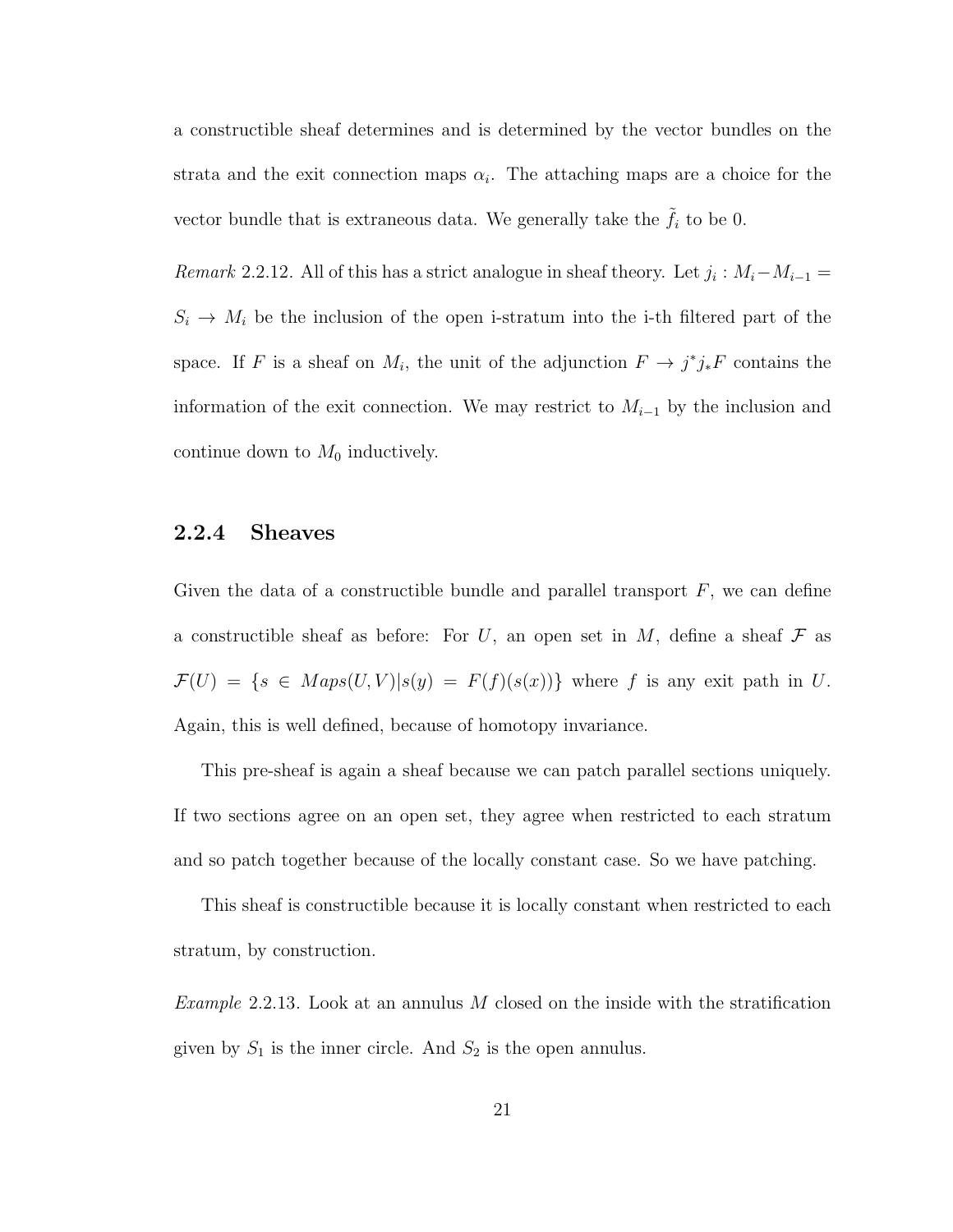$\pi_{\leq 1}(M)$  is equivalent to a category with two objects, given by choosing a point on each stratum, and maps  $\{x_0 \stackrel{\alpha}{\to} x_0 \stackrel{\beta}{\to} x_1 \stackrel{\gamma}{\to} x_1\}$ . Here  $\alpha, \gamma$  represent the loops based in  $x_0 \in S_0$  etc. and the map  $\beta$  is an exit path joining  $x_0, x_1$ . We have that  $\alpha$ and  $\gamma$  generate Z and they satisfy the relation  $\alpha\beta = \beta\gamma$ .

A representation then of  $\pi_1^{exit}(M)$  is given by a vector space V, W for the circle and the open annulus. Maps  $V \to V$ ,  $W \to W$  which give representations of Z, and a map  $V\to W$  which intertwines them.

The constructible sheaf corresponding to a particular representation is a locally constant sheaf on the inner circle given by  $V, \alpha$  and on the open annulus given by  $W, \gamma$ . If the map  $\beta$  is 0, we can think of this constructible sheaf as a different local system on each stratum. If the map is the identity, the we should think of this constructible sheaf as a locally constant sheaf on the whole space which restricts to a locally constant sheaf on each stratum.

### <span id="page-28-0"></span>2.2.5 Constructible Sheaves on a Simplicial Complex

Let  $M = (S, \Sigma)$  be a simplicial complex. i.e. S is a finite set, and  $\Sigma$  is a collection of subsets of S. We may think of this as a stratified space in our sense, where the strata are given by the simplices  $\sigma \in \Sigma$ .

A flat vector bundle on a contractible space is isomorphic to a product bundle with a trivial connection. So a constructible vector bundle is determined by specifying a vector space  $V_{\sigma}$  for each simplex  $\sigma$  and maps  $\alpha^i: V_{\sigma_k} \to V_{\sigma_i}$  for each pair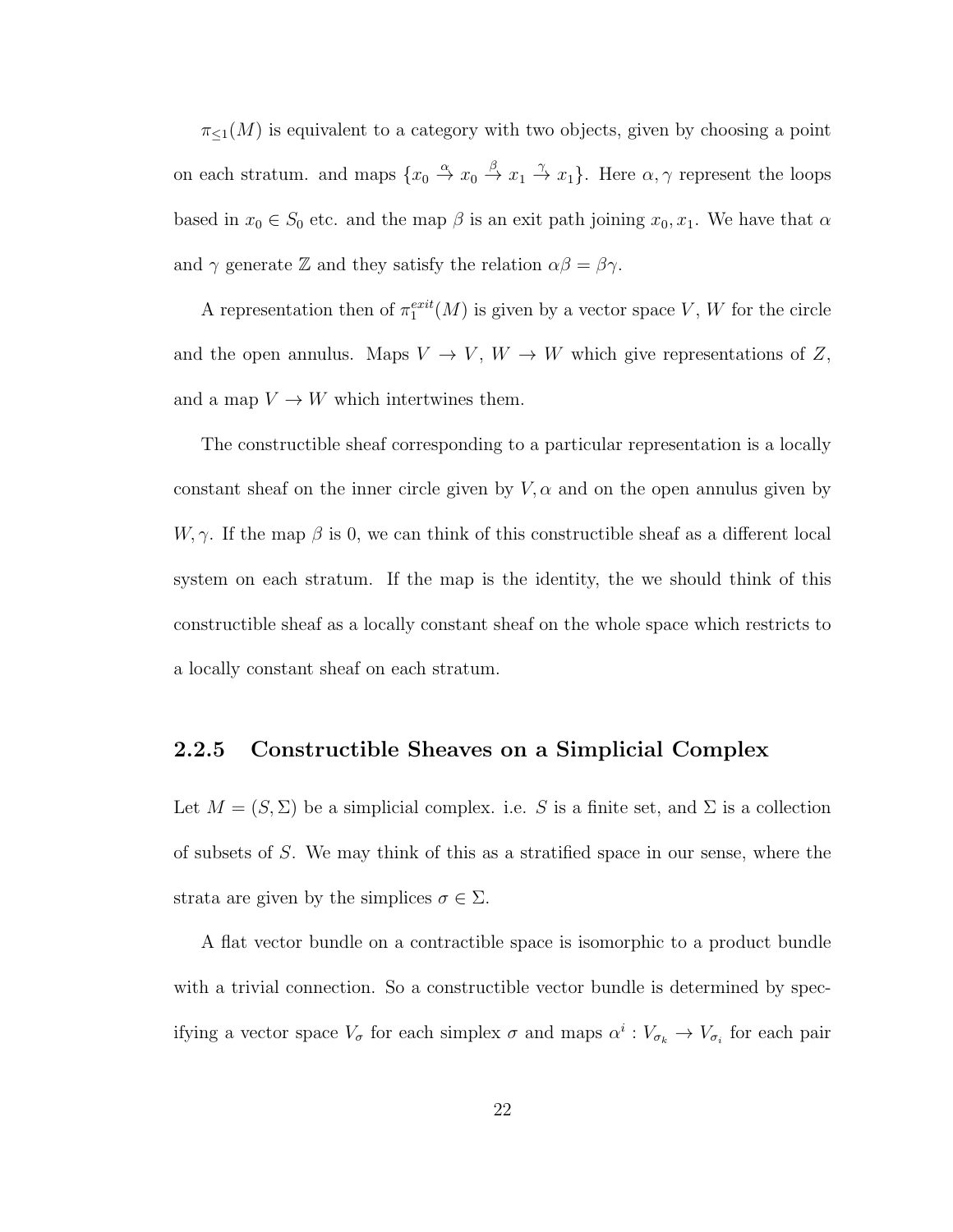$\sigma_k \subseteq \sigma_i$  (i.e.  $i > k$ ) such that  $\alpha^i = \alpha^i \alpha^j$  for  $i > j$  as before.

A constructible sheaf restricts to a locally constant sheaf on each stratum which in our case is a simplex. Since a simplex is contractible this is just a constant sheaf, i.e. a vector space. It is perhaps not hard to believe that the remaining information is given by maps of vector bundles where a simplex lies in another. Our equivalence then reduces to a folk theorem (probably) due to MacPherson.

We define the star of a simplex  $\sigma$  as  $Star(\sigma) = \{\cup_{\sigma \subseteq \tau} \tau - \cup_{\sigma \notin \tau} \tau\}.$ 

To a sheaf  $\mathcal F$  we can associate a constructible vector bundle as  $V(\sigma)=\mathcal F(\mathit{star}(\sigma)).$ It is not too hard to see that this extends to an equivalence of categories. The interesting point here is that the exit maps for vector bundles correspond to the restriction maps for the sheaves.

Finally, an exit path restricted to each simplex is contractible, so the homotopy class of an exit path is completely determined by the sequence of simplicies it visits. And so a representation of exit paths is given again by the choice of a vector space for each simplex and a map of vector spaces given by incidence of simpices.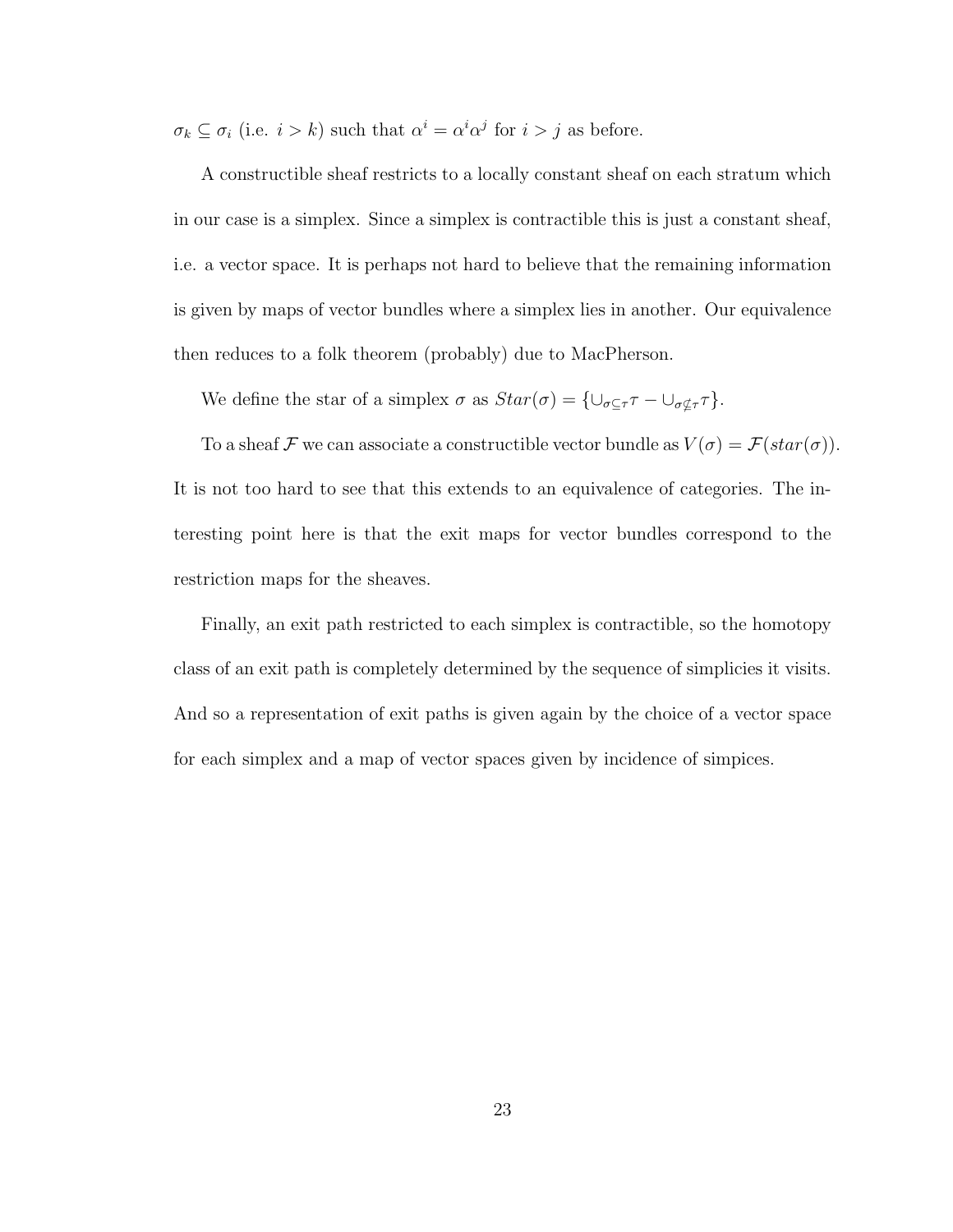# <span id="page-30-0"></span>Chapter 3

# The derived case

In this chapter we will attempt to generalise the results of the previous section. Remember we had that a flat connection gave rise to a parallel transport functor that was homotopy invariant. If  $x \Rightarrow y$  were two homotopic paths, we had  $V_x \rightarrow V_y$ was the same map. Now instead we may ask that the transport be homotopy coherent, that is that the maps  $V_x \rightrightarrows V_y$  be homotopic and that higher homotopies of maps  $x \rightrightarrows y$  give higher homotopies  $V_x \rightrightarrows V_y$  and so on. All of this can be neatly captured in the form of an  $\infty$  functor  $\pi_{\infty}(M) \to C(k)$ . where  $\pi_{\infty}(M) = Sing^{\bullet}(M)$ the singular complex replaces the category  $\pi_{\leq 1}(M)$ . Correspondingly we look at graded vector bundles with a connection with higher components, and a higher 'flatness'.

We will begin in section 1 by recalling work by Block-Smith-Igusa on higher parallel transport. This construction uses the tool of iterated integrals introduced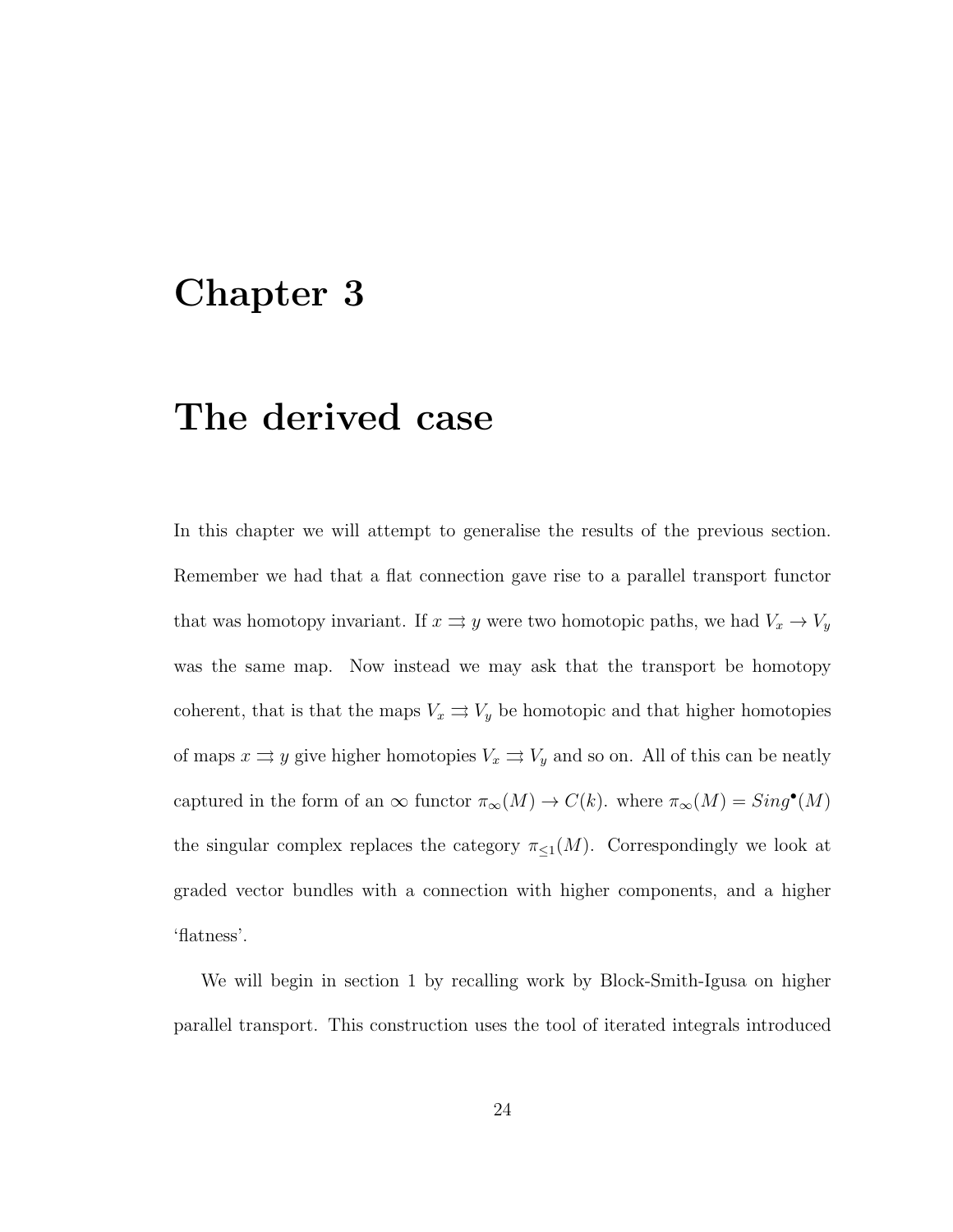by Chen. In section 2 we will give a describe a way to recover a flat connection from a given transport functor.

## <span id="page-31-0"></span>3.1 Higher Parallel Transport -Iterated Integrals

In this section we recall the notions of a (flat) graded super connection and the parallel transport differential forms. Almost all of this section is lifted verbatim from Igusa [\[Ig09\]](#page-68-0).

Let V be a  $\mathbb{Z}$ -graded vector bundle over M. Then, a graded connection on V is a sequence of operators  $\nabla_k$ , such that  $(-1)^k \nabla_k$  is an ordinary connection on  $V^k$ .

**Definition 3.1.1.** A superconnection on E is a linear map  $D: \Gamma V \to \bigoplus \Omega^p(M, V)$ of total degree 1 which satisfies the graded Leibnitz rule.  $[D, f] = df$  for  $f \in \Omega^0(M)$ . i.e.  $D(\Gamma V^k) \subseteq \bigoplus \Omega^p(M, V^{k+1-p}).$ 

Superconnections are locally given as  $D=d-A_0-A_1....,$  where  $A_p\in$  $\Omega^p(M,End^{1-p}(E)).$ 

**The Path Space:** Let PM denote the space of paths  $\gamma : [0, 1] \to M$  given a smooth structure by saying  $\phi:U\to PM$  is a plot if the adjoint map  $\tilde(\phi):U\times I\to M$  is a plot of M. We may then talk of smooth vector bundles and the tangent bundle of PM.

For every  $t \in I$  we have the evaluation map  $ev_t : PM \to M$  that sends  $\gamma$  to  $\gamma(t)$ .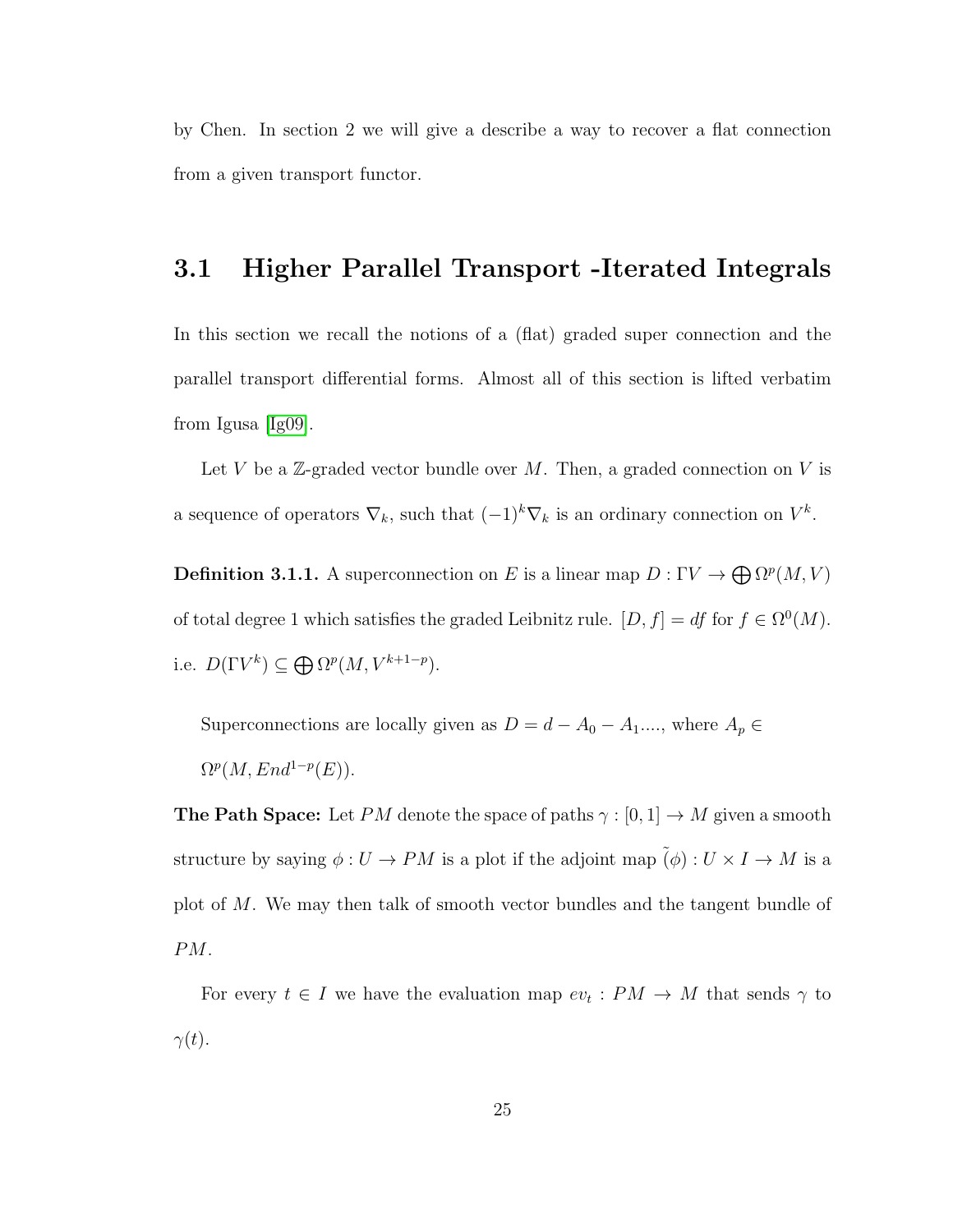Let  $W_t$  be the pull back of E to PM along  $ev_t$ . i.e.  $(W_t)_{\gamma} = E_{\gamma(t)}$ . In this notation we can see that the ordinary parallel transport  $\phi_s^t$  can be thought of as an element in  $\Omega^0(PM, Hom^0(W_t, W_s)$ . i.e it is a choice, for each  $\gamma$  an element in  $Hom<sup>0</sup>(W<sub>t</sub>, W<sub>s</sub>) = Hom<sup>0</sup>(E<sub>\gamma(t)</sub>, E<sub>\gamma(s)</sub>).$ 

The higher parallel transports are given as a sequence of forms on PM which integrate over families of paths.

**Definition 3.1.2.** The contraction  $/t : \Omega^{p+1}(M, End^q(V)) \to \Omega^p(PM, End^q(W_t))$ is the linear mapping which sends a  $p+1$ -form  $\alpha$  on M with coefficients in  $End<sup>q</sup>(V)$ to the smooth p-form on PM whose value at  $\gamma$  is the alternating map  $(\alpha/t)_{\gamma}$ :  $(T_{\gamma}PM)^p \to End^q(W_t)_{\gamma} = End^q(V_{\gamma(t)})$  given by

$$
(\alpha/t)_\gamma(\eta_1, \eta_2, \cdots, \eta_p) = \alpha(\eta_1(t), \cdots, \eta_p(t), \gamma'(t)).
$$

**Definition 3.1.3.** The parallel transport of the superconnection  $D$  is defined to be the unique family of forms  $\Psi_p(t, s)$  for all  $1 \ge t \ge s \ge 0$  and  $p \ge 0$ 

$$
\Psi_p(t,s) \in \Omega^p(PM, Hom^{-p}(W_s, W_t))
$$

satisfying the following at each  $\gamma \in PM$ .

1.  $\Psi_0(s, s)_{\gamma}$  is the identity map in

$$
\Omega^0_\gamma(PM, Hom^0(W_s, W_s)) = Hom^0(V_{\gamma(s)}, V_{\gamma(s)})
$$

and  $\Psi_p(s, s) = 0$  for  $p > 0$ .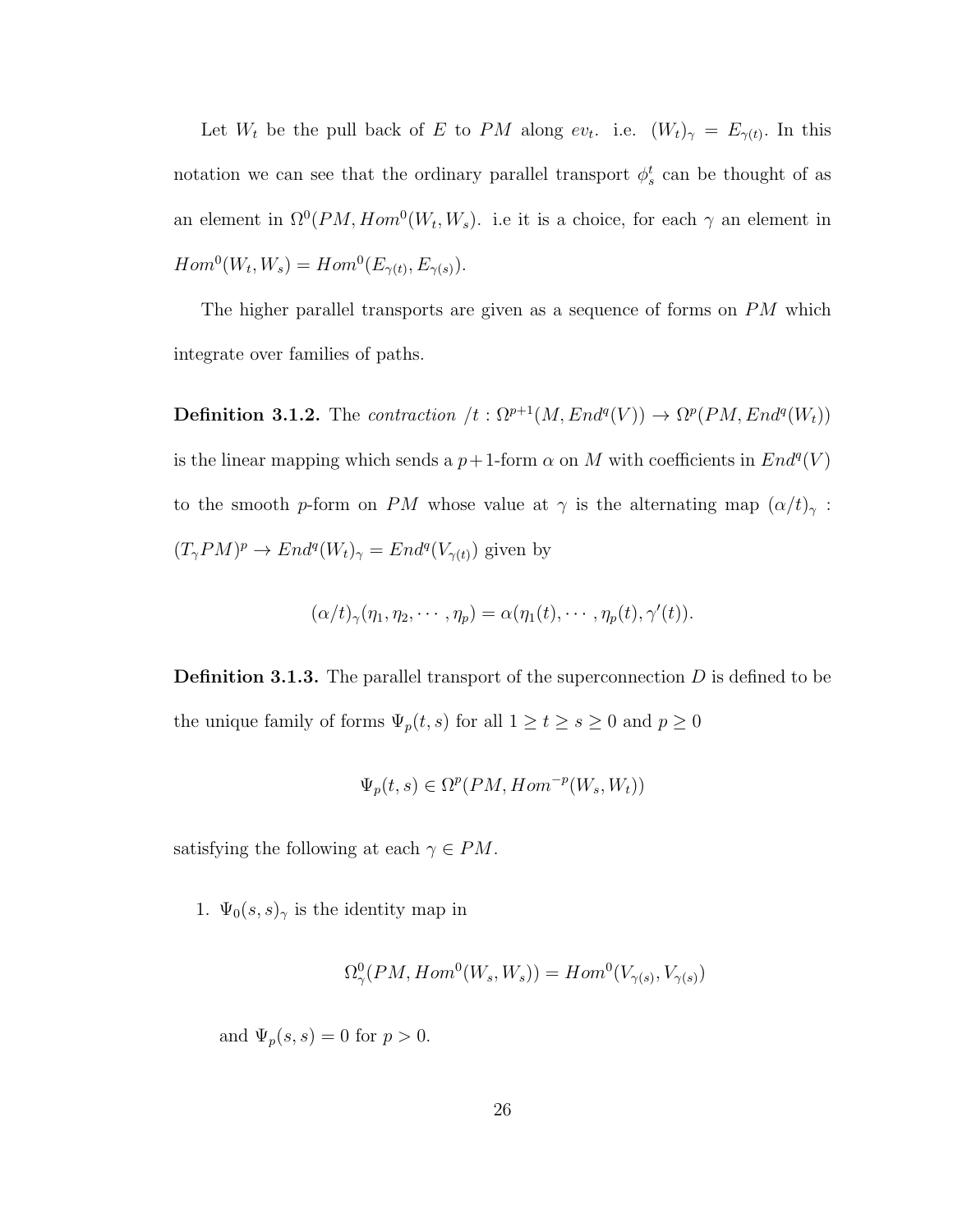2. For all  $p\geq 0$  we have

$$
\frac{\partial}{\partial t} \Psi_p(t,s)_{\gamma} = \sum_{i=0}^p (A_{i+1}/t)_{\gamma} \Psi_{p-i}(t,s)_{\gamma}
$$

where  $D = d - A_0 - A_1 - \cdots - A_m$  is the decomposition of D in a coordinate chart U for M in a neighborhood of  $\gamma(t)$  and differentiation with respect to t is given by the chosen product structure on  $V | U$ .

Given the  $A_p$ , we can solve for the  $\Psi$  by induction on p using integrating factors. To do this, first note that the differential equation above has the form

$$
\frac{\partial}{\partial t}\Psi_p(t,s) = (A_1(t))\Psi_p(t,s) + f(t,s)
$$

where  $f(t, s)$  is given in terms of  $\Psi_q(t, s)$  for  $q < p$ :

$$
f(t,s) = \sum_{q=0}^{p-1} (A_{p-q+1}/t) \Psi_q(t,s).
$$

We multiply by the integrating factor  $\Phi(s,t) = \Phi(t,s)^{-1}$  to get

$$
\frac{\partial}{\partial t}\left(\Phi(s,t)\Psi_p(t,s)\right)=\Phi(s,t)\frac{\partial}{\partial t}\Psi_p(t,s)-\Phi(s,t)(A_1(t))\Psi_p(t,s)=\Phi(s,t)f(t,s).
$$

So,

$$
\Phi(s,t)\Psi_p(t,s) = \int_s^t du \,\Phi(s,u)f(u,s).
$$

We may then use the iterated integrals to write, for  $p \geq 0$ ,  $\Psi_p(t, s)$  is equal to the sum over all  $n \geq 0$  and all sequences of integers  $k_1, \dots, k_n \geq 1$  so that  $\sum k_i = p+n$ of the following iterated integral.

$$
\iint_{t\geq u_1\geq \cdots \geq u_n\geq s} du_1\cdots du_n(A_{k_1}/u_1)(A_{k_2}/u_2)\cdots (A_{k_n}/u_n)
$$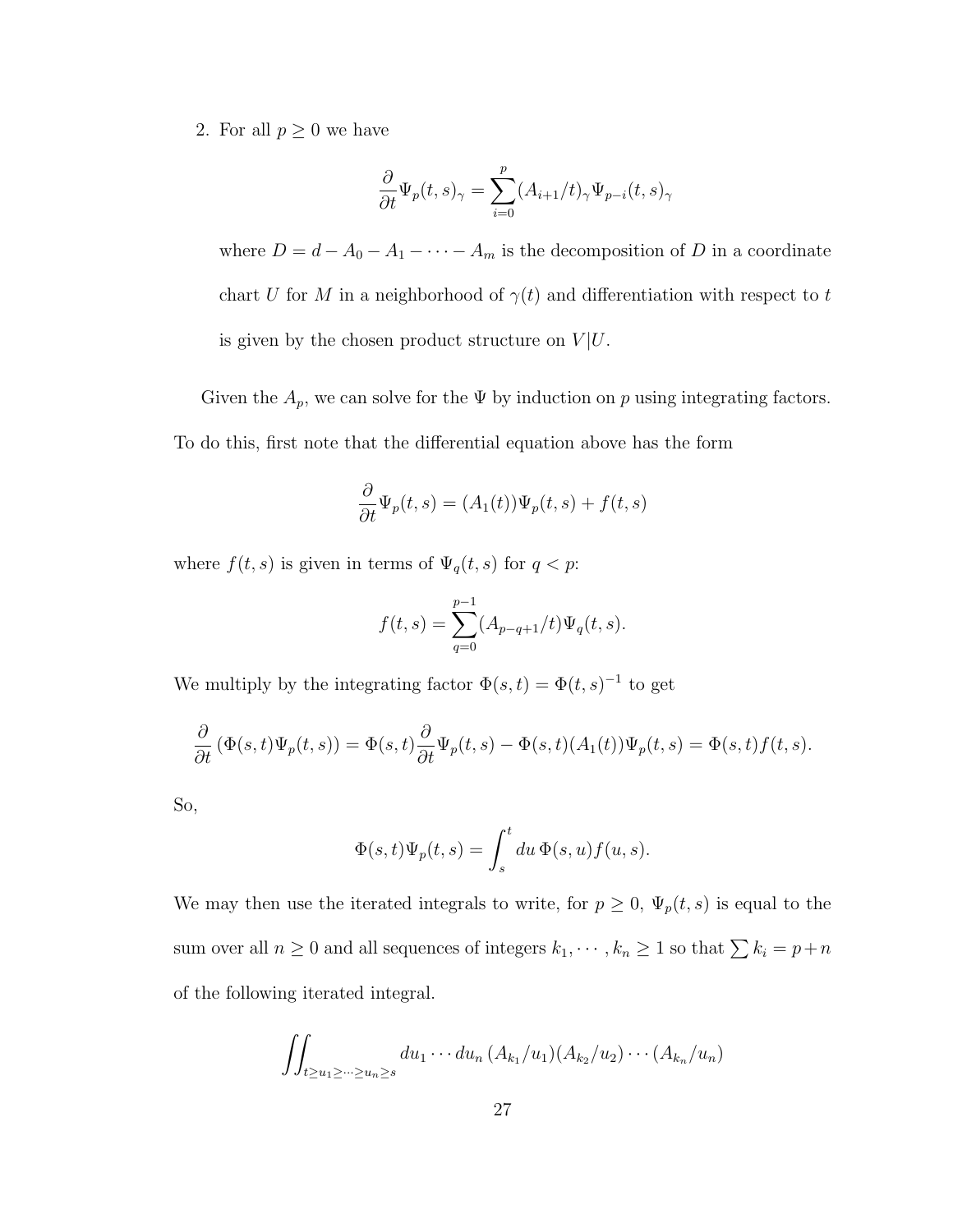Given a simplex  $\sigma : \Delta^n \to M$  , we can think of it as an  $n-1$  family of paths  $I^{n-1} \to PM$ . We can then integrate the forms  $\Psi_{n-1}$  over the family to get  $\int_{\Delta} \Psi_{n-1} \in$  $Hom(V_t, V_s[n-1])$ . Block-Smith in [\[BS09\]](#page-67-0) prove that this construction gives an equivalence of dg-categories of graded vector bundles with flat super connections and parallel transport functors. We will recall their definitions in the next section and provide an inverse construction.

# <span id="page-34-0"></span>3.2 Higher Parallel Transport - Recovering a Su-

## per connection

Here we describe a way to get back a superconnection from the information of a parallel transport functor. First we make precise our notion of a higher parallel transport and describe it as a higher functor. We'll then show that we can recover a bundle with a flat super connection on it.

### <span id="page-34-1"></span>3.2.1 Parallel Transport Functor

The ordinary parallel transport along a curve  $\gamma$  is a linear map  $F(t,s): V(s) \rightarrow V(t)$ where  $V(t)$  is the fiber of the bundle V over the point  $\gamma(t)$ . We ask that this map satisfy  $F(r, t)F(t, s) = F(r, s)$ . This is the information of a functor  $F : \pi_{\leq 1}(M) \to$ Vect, where  $F(\gamma(t)) = V(t)$ , and the condition  $F(r, t)F(t, s) = F(r, s)$  is read as the functor respecting composition of maps.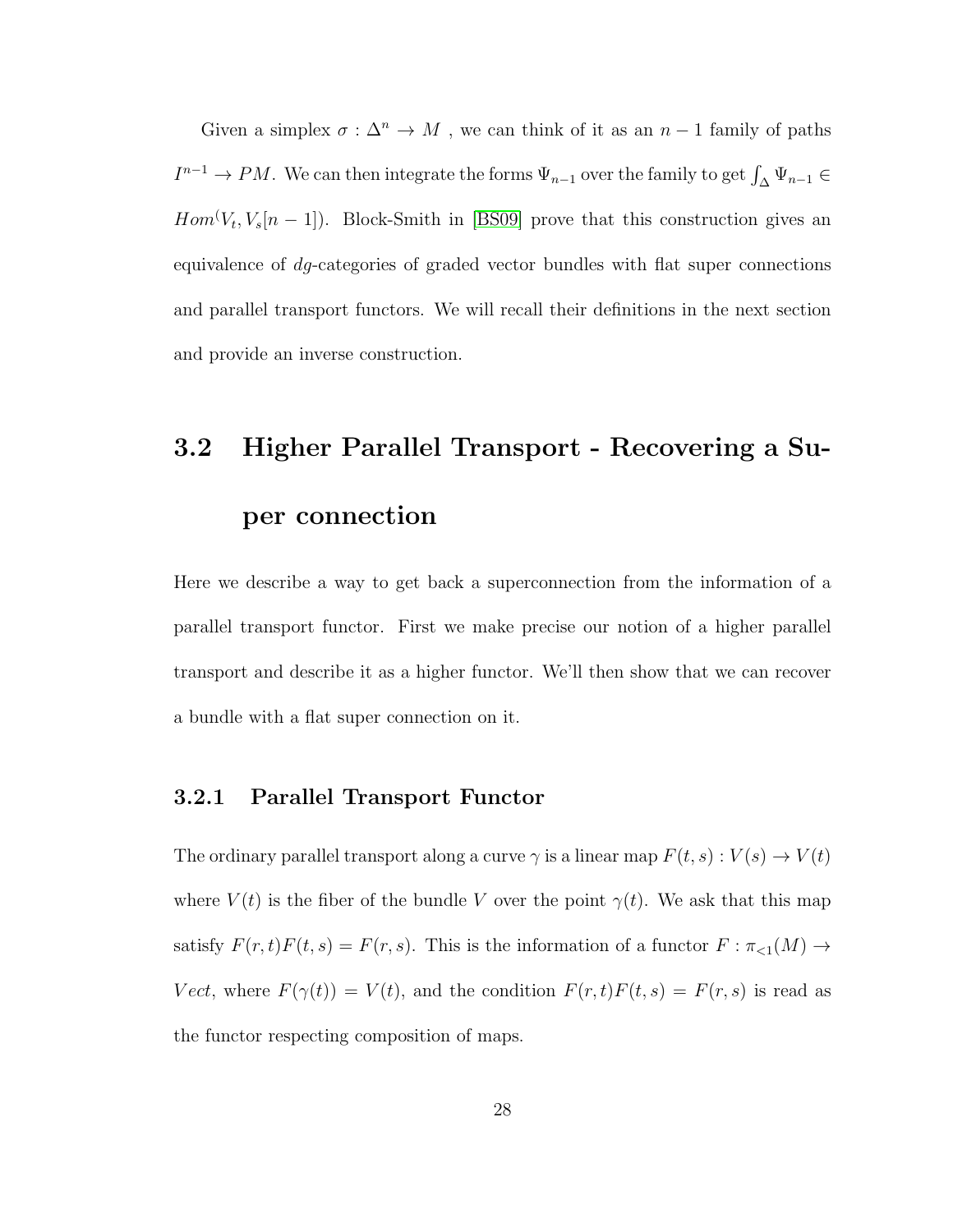If an ordinary flat connection gives rise to the transport, homotopic paths between two points give the same transport map, in the derived case we'd want that if we have a homotopy of paths  $tu \rightrightarrows su$ , that there be a map between the transport of a vector along the two paths depending on the homotopy. This map is represented by an edge in  $V(tu)$  which is an element in  $V(tu)[1]$ . i.e we'd want  $F_1(tu,su): V(su) \to V(tu)[1].$  We'd want a homotopy of homotopies to give a map of degree 2 and so on.

All of this can be captured neatly in a functor  $F : \pi_{\infty}(M) \to C(k)$ , where  $\pi_{\infty}(M)$  is the simplicial set  $Sing^{\bullet}(M)$ . This is described precisely in [Block-Smith]. We borrow their notion:

Let  $\pi_{\infty}(M) = Sing^{\bullet}(M)$  be the singular complex of M. (Denote by  $\pi_n(M) =$  $\{\sigma_n:\Delta^n\to M\})$ 

**Definition 3.2.1.** Let  $F : \pi_0(M) \to C(k)$  be a choice of a complex  $F_x$  for each point  $x \in M$ . Let

$$
\{F_n : \pi_n(M) \to C(k)^{n-1} | F_n(\sigma_n) \in Hom^{n-1}(F_{\sigma(n)}, F_{\sigma(0)})\}
$$

Define operations on these maps

$$
(dF_n)(\sigma_n) = d.F_n(\sigma_n) = dF_{\sigma(0)}F_n(\sigma_n) - F_n(\sigma_n)dF_{\sigma(n)}
$$

$$
\hat{\delta}F_n\sigma_{n+1} = \sum_{l=1}^{n-1} (-1)^l F_n(\partial_l \sigma)
$$

and for  $F_m \in {\lbrace \pi_m(M) \rightarrow C(k)^{m-1} \rbrace}$ ,

$$
F \cup F(\sigma_k) := \sum_{m+n=k} F_m(\sigma_{012..m}) F_n(\sigma_{mm+1m+2..k})
$$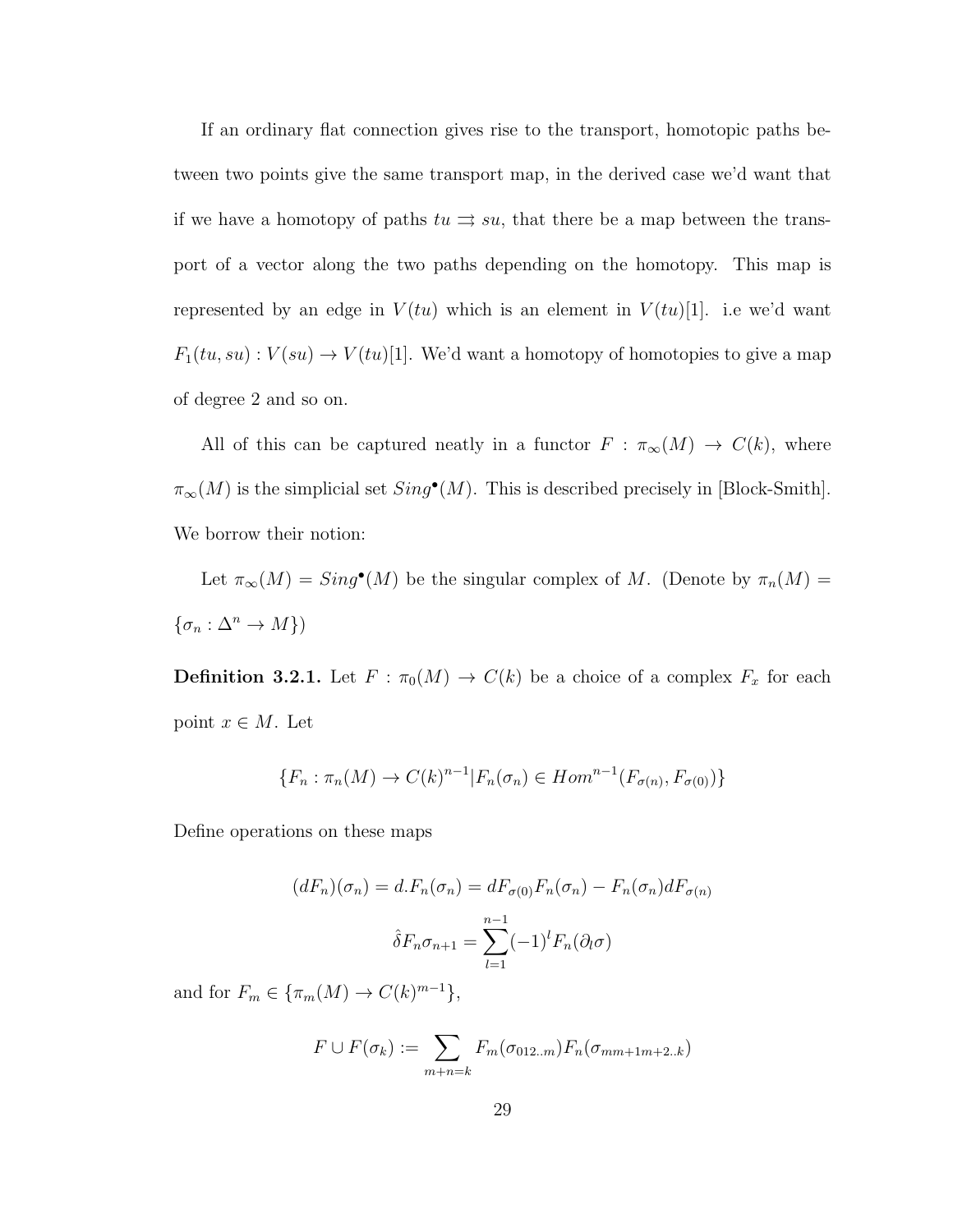A higher parallel transport (or local system) is given by the choice  $F'$  and a collection  $F_i$ , such that  $F = F_0 + F_1 + F_2...$  that satisfies  $F \cup F + \hat{\delta}F + d.F = 0$ 

For  $n = 2, 3$ , this is

$$
dF_1(\sigma_{012}) = F_0(\sigma_{01})F_0(\sigma_{12}) - F_0(\sigma_{02})
$$

$$
dF_2(\sigma_{0123}) = F_0(\sigma_{01})F_1(\sigma_{123}) - F_1(\sigma_{012})F_0(\sigma_{23}) - F_1(\sigma_{023} + F_1(\sigma_{013})
$$

These equations express the idea that the higher  $F_i(\sigma_i)$  are a homotopy between the faces of the simplex  $\sigma_i$ . If the higher  $F_i$  are 0, for  $i \geq 1$ , we see the equation for  $n = 1$  says that  $F_0$  is an ordinary local system, i.e equal on homotopic paths 01-12 and 02.

We also need the functor to respect composition of the higher dimensional simplices. i.e. we want analogues of the rule  $F(r, t)F(t, s) = F(r, s)$  for simplicies of dimension  $\geq 1$ . These are given by the so called pasting diagrams. These follow as a consequence of the coherence of F.

For instance, if (012) are on a line, the rule the homotopy between 01.12 and 02 is a singular (rank  $\leq$  1) 2-simplex and we ask that  $F_1(012)$  is 0. Then we get  $F_0(\sigma_{01})F_0(\sigma_{12}) = F_0(\sigma_{02})$ . In dimension 2, a singular 3-simplex 0123 gives  $F_1(\sigma_{013}) = F_0(\sigma_{01})F_1(\sigma_{123}) + F_1(\sigma_{012})F_0(\sigma_{23})$ . In n dimensions the rule is  $F_n(\sigma_{01n}) =$  $F_0(\sigma_{01})F_{n-1}(\sigma_{12..n})+F_1(\sigma_{012})F_{n-2}(\sigma_{23..n})....+F_{n-1}(\sigma_{2..n-1})F_0(\sigma_{n-1n}).$  These will be important to us in the next section. We can think of equation in dimension 2 as giving a "vertical" composition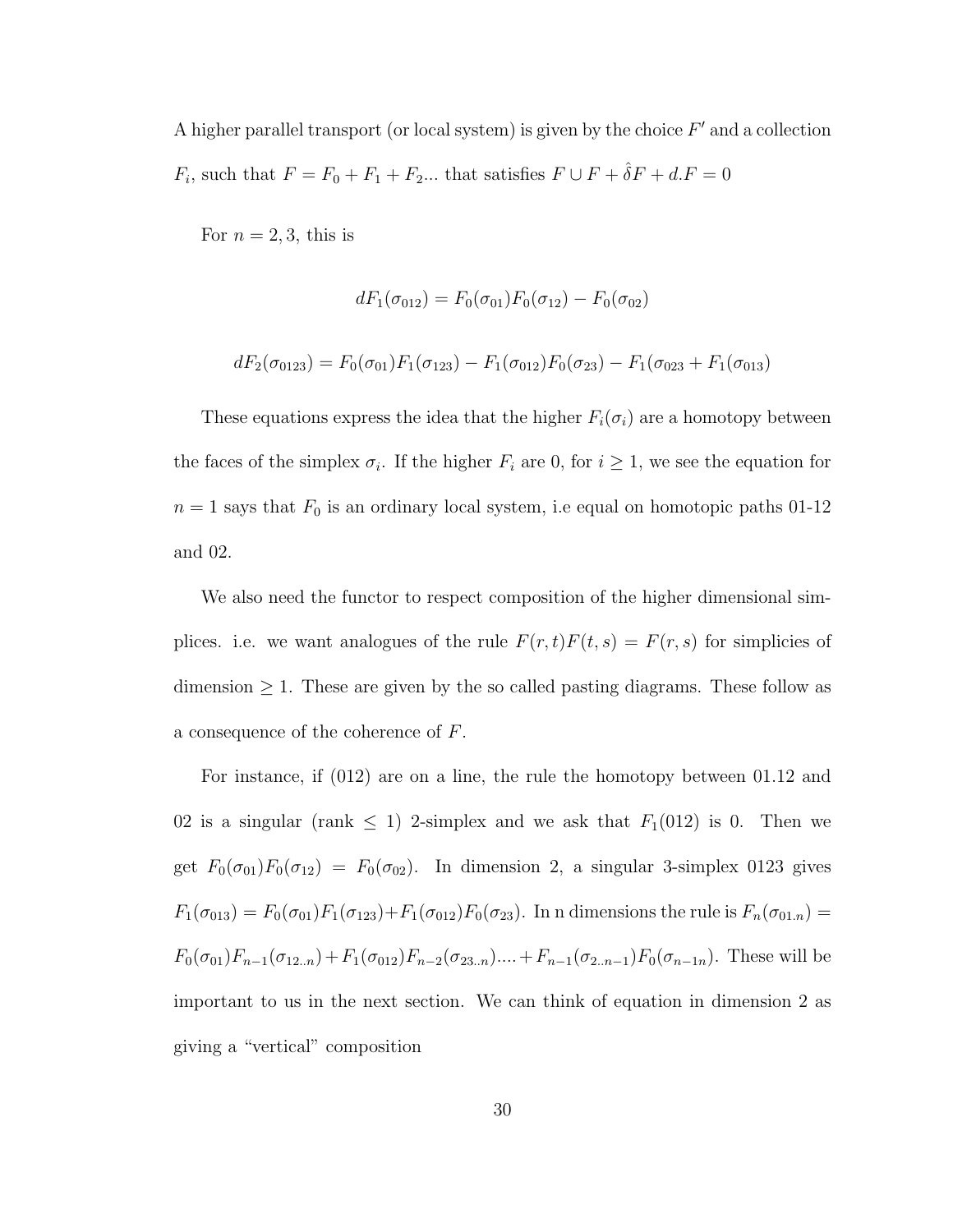

thought of as a homotopy between 02.23 and 01.13



thought of as a homotopy between 02.23 and 01.12.23



thought of as a homotopy between 01.12.23 and 01.13. The pictures in the higher dimensions are harder to draw, but perhaps not too hard to imagine.

Continuity and smoothness: The functor  ${F_n}$  defined algbraically has no immideate notion of continuity or smoothness. We can understand the pasting equations as expressing a notion of continuity.

For instance, the equation  $F_0(t + dt, s) = F_0(t + dt, t)F_0(t, s)$  along with  $F_0(t + dt, t)$  $dt, t) \rightarrow Id$  as  $dt \rightarrow 0$  expresses the idea that  $F_0(t+dt, s)$  is 'close' to  $F_0(t, s)$ . We see the higher dimensional versions below. We ask that  $\{F_n\}$  are smooth functions of the co-ordinates on a smooth simplex, so that we may differentiate them as below.

The pasting laws follow as a consequence of the coherence laws and are weaker than them. The coherence laws express some thing Stokes theoremy. The pasting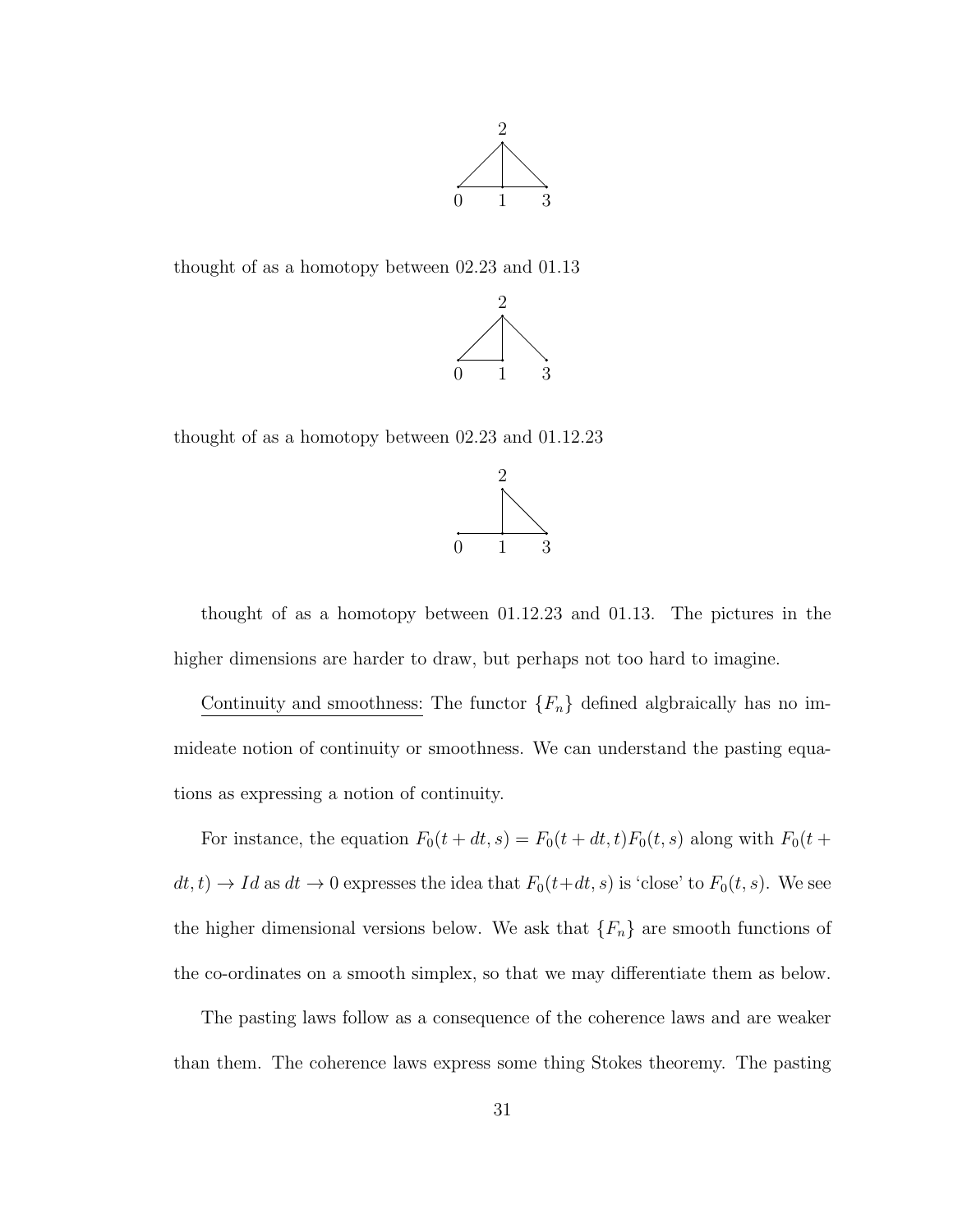diagrams only represent continuity and smoothness.

They also allow us to define the  $F_i$  for piecewise smooth simplices. A peicewise smooth simplex is one that has a traingulation such that each subsimplex (of any dimension) is smooth.

### <span id="page-38-0"></span>3.2.2 Recovering the connection

Given a functor (or an  $\infty$ -local system  $F : \pi_{\infty}(M) \to C(k)$ . look at the set  $V = \{f_x\}_{f_x \in F_x, x \in M}$ . This will make the total space of a bundle, with the natural projection map p.

Let  $U, x_0$  be an open ball in M. For each point  $x \in U$ , let  $\gamma_x$  be the line segment (shortest path, for a choice of Riemannian metric) joining x to  $x_0$ . Then we can define a map  $p^{-1}(U) \to U \times F_0(x_0)$  as  $f_x \to (x, F_0^{\gamma}(x, x_0)(f_{x_0})$ . This gives a bijection since  $F_0$  is invertible.

We may use this bijection to topologise the bundle  $V$ , and give it a smooth structure. And we can think of  $F$  as a parallel transport functor on it. i.e. for each point x a complex of vector spaces  $V_x$ , for each path  $x \to y$ , a chain map  $F_x \to F_y$ . for each homotopy of paths, a homotopy of chain maps and so on.

The  $p$ -th component of a super connection takes as input  $p$  tangent vectors at a point x and gives a map  $End^{p-1}(V_x)$  whereas parallel transport takes a p simplex and returns a degree  $p-1$  map in  $Hom^{p-1}(V_{x_p}, V_{x_0})$ , the first and last vertices of the simplex. We will define the connection in each dimension as the infinitesimal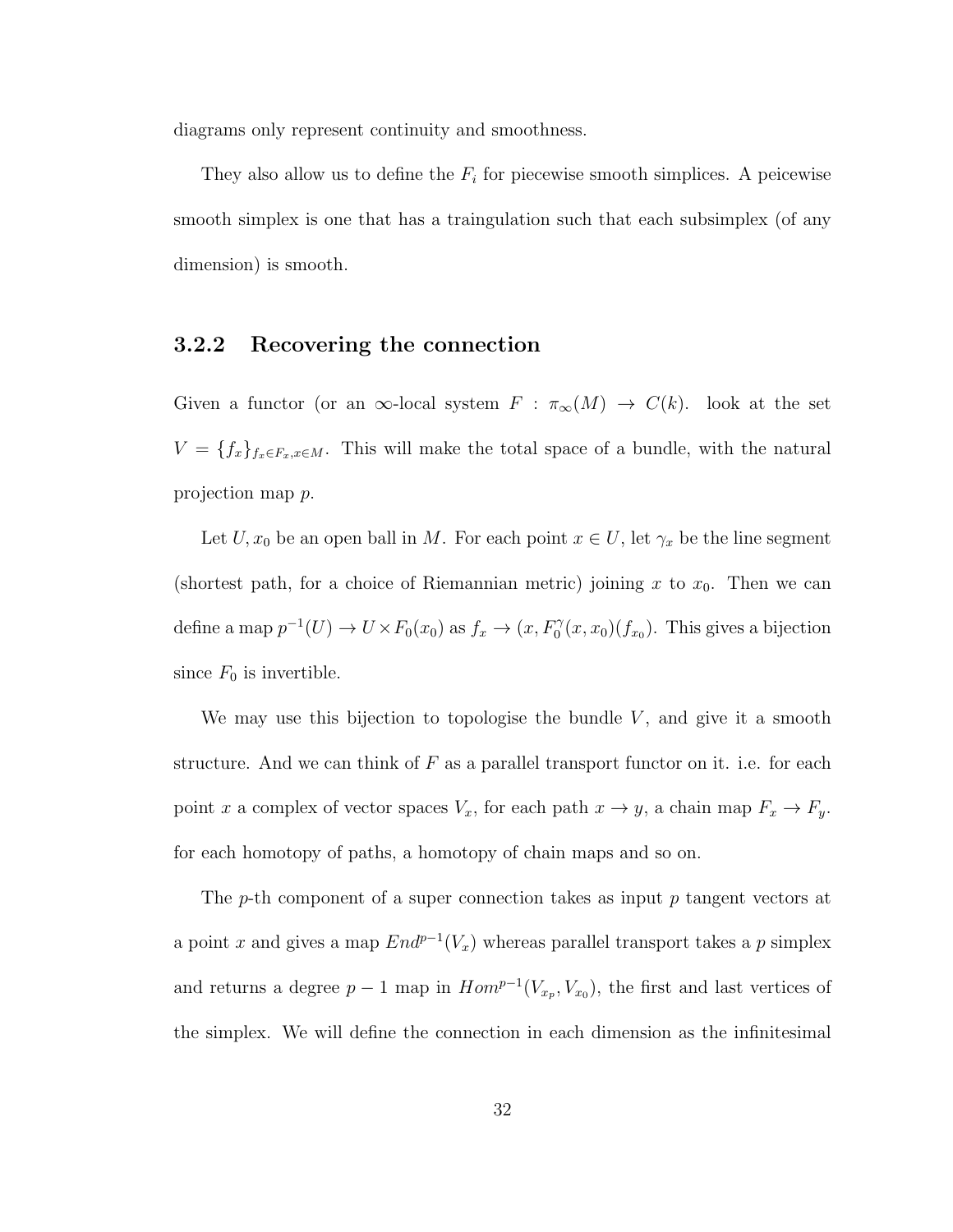increment by parallel transport.

We may think of the higher transports as acting on families of paths and, we'll define transport forms in the sense of the previous section as variations of F. These satisfy the differential equations with respect to the components  $A_i$  of the connection as we defined. The homotopy coherence of  $F$  will impose conditions on the connection, which will say that the connection is flat.

### $\mathbf{n}=-1$

The differential of  $V_x$  at each point will make the  $-1$  component of the connection. This makes a continuous section of  $End^{-1}(V)$  because of the way we topologised the bundle. In local coordinates, we denote this  $A_0(t)$ .

### $n = 0$

Let  $F_0(t, s) : V(s) \to V(t)$  be the degree 0 component of the transport. Then, define

$$
A_1(t) = \frac{F_0(t + dt, t) - I}{dt}
$$

We have a differential equation for  $A_1$ :

$$
\frac{\partial}{\partial t}F_0(t,s) = \frac{F_0(t+dt,t)F_0(t,s) - F_0(t,s)}{dt} = \frac{(F_0(t+dt,t) - I)F_0(t,s)}{dt} =
$$

$$
A_1(t)F_0(t,s)
$$

in the limit.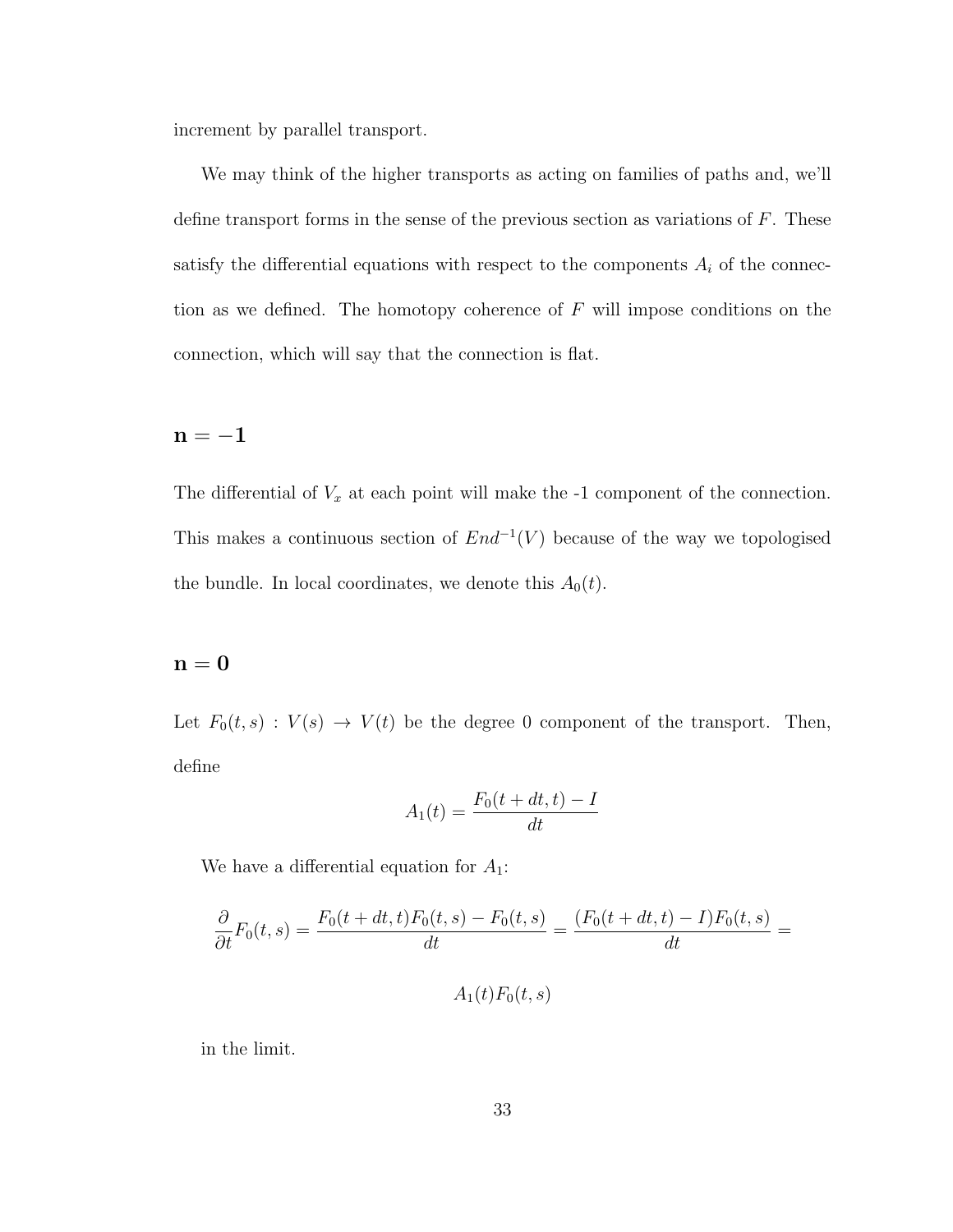This is the differential equation that defined parallel transport in terms of  $A_1$  in the previous section.

### $\mathbf{n}=\mathbf{1}$

Choose local coordinates  $t, u$  and let  $(tu, su, tu^0)$  represent a 2-simplex.

Let  $F_1(tu,su): V(su) \to V(tu)[1]$  be the degree 1 component of the transport functor acted on the 2 simplex. Here we can think of  $u$  as a parameter for the family of paths with running variable  $t$ .

Again, we define

$$
A_2(t) = \frac{F_1(t + dtu + du, tu)}{dtdu}
$$

as the infinitesimal increment by  $F_1$ .



We have a differential equation similar to the  $n=0$  case:

$$
\frac{\partial}{\partial t}F_1(tu, su) = \frac{F_1(t + dtu, su) - F_1(tu, su)}{dt}
$$

$$
= \frac{F_0(t + dt u, tu)F_1(t u, su) + F_1(t + dt u, tu^0)F_0(t u^0, su) - F_1(t u, su)}{dt}
$$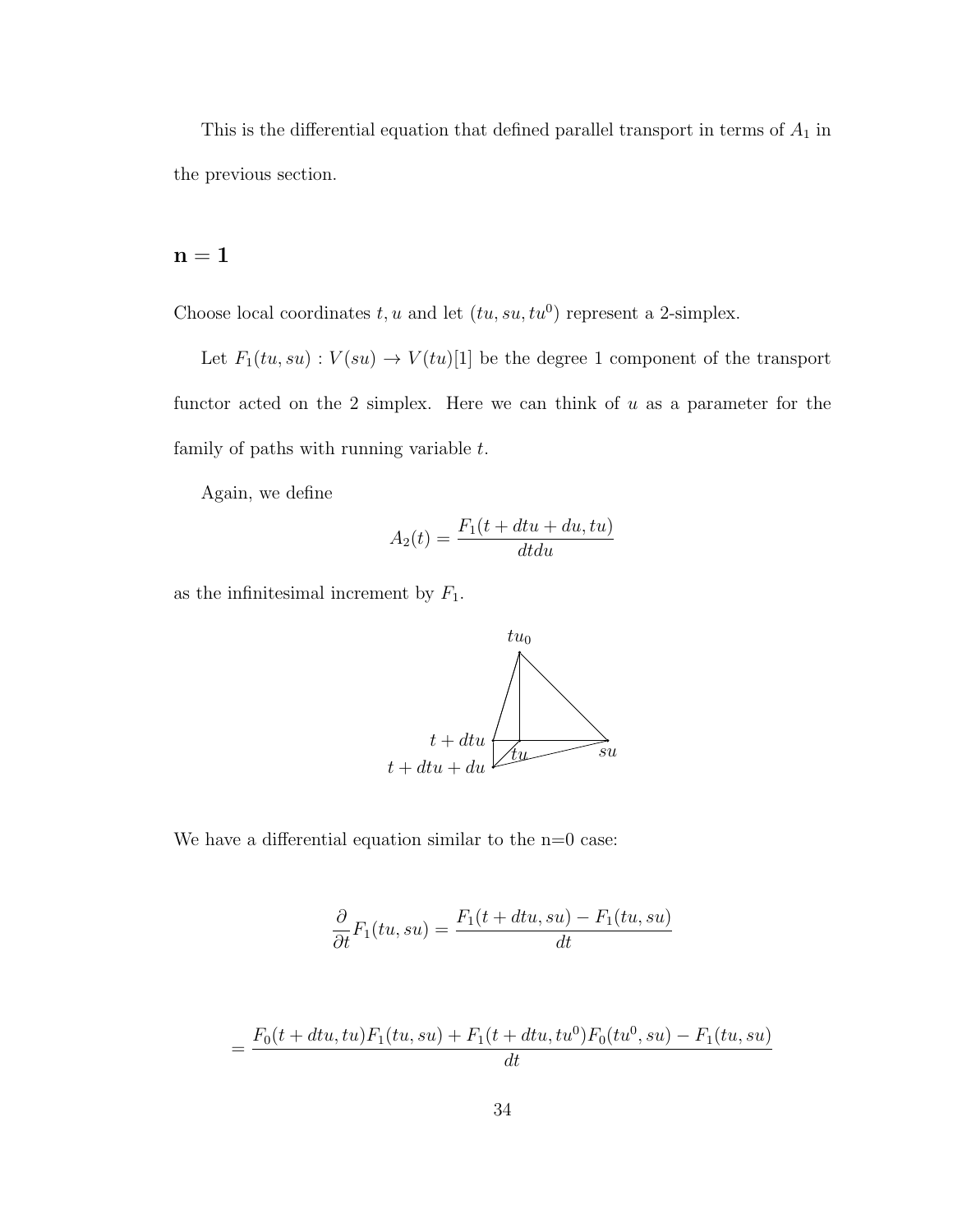$$
= \frac{(F_0(t + dt u, tu) - I)F_1(t u, su) + F_1(t + dt u, tu^0)F_0(t u^0, su)}{dt}
$$

$$
= A_1^t(tu)F_1(tu, su) + \frac{F_1(t + dtu, tu^0)}{dt}F_0(tu^0, su)
$$

where in the first step we used the pasting law for  $F_1$ . Differentiating with respect to  $u$  now gives:

$$
\frac{\partial}{\partial u}\frac{\partial}{\partial t}F_1(tu, su) = \frac{\partial}{\partial u}A_1^t(tu).F_1(tu, su) + A_1^t(tu).\frac{\partial}{\partial u}F_1(tu, su)
$$

$$
+ \frac{F_1(t + dtu + du, tu)}{dtdu}F_0(tu, tu^0)F_0(tu^0, su)
$$

As  $u^0 \to u$ ,  $F_1(tu, su)$  represents the trivial homotopy between tu and su, and so is 0.  $F_0(tu, tu^0) \rightarrow I$  and  $F_0(tu^0, su) \rightarrow F_0(tu, su)$ .

$$
\frac{\partial}{\partial t} \frac{\partial}{\partial u} F_1 = A_1^t(tu) \cdot \frac{\partial}{\partial u} F_1(tu, su) + A_2(tu) F_0(tu, su)
$$

Setting  $F_0 = \psi_0$  and  $\frac{\partial}{\partial u} F_1 = \psi_1$  we get

$$
\frac{\partial}{\partial t}\psi_1 = A_1(\frac{\partial}{\partial t})\psi_1 + A_2(\frac{\partial}{\partial t}, \frac{\partial}{\partial u})\psi_0
$$

 $n = 2$ 

Define

$$
A_3(t) = \frac{F_2(t + dt u_1 + du_1 u_2 + du_2, tu_1 u_2)}{dt du_1 du_2}
$$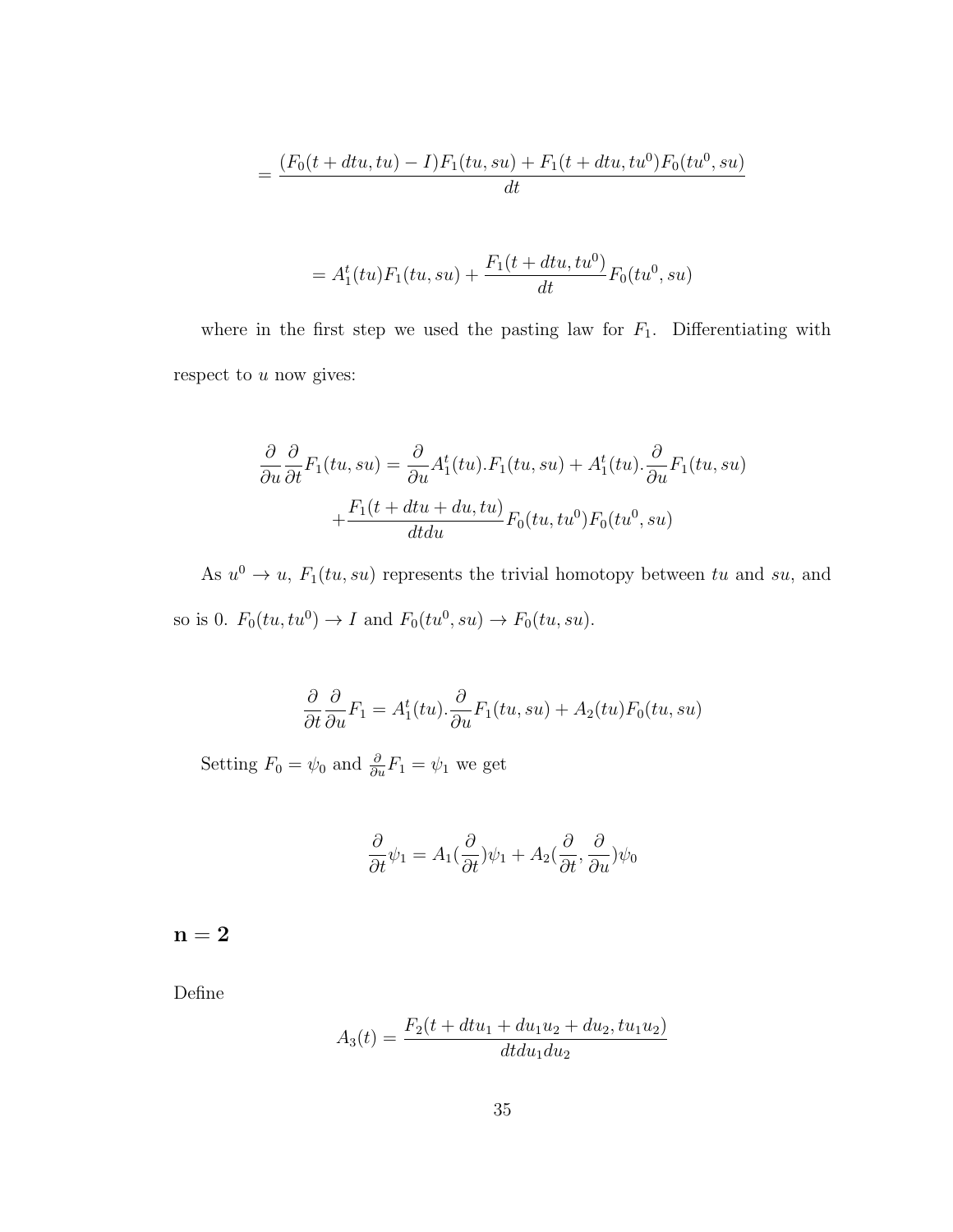In the local coordinates let  $(tu_1u_2, su_1u_2)$  represent a 3-simplex and let

 $(F_2(tu_1u_2, su_1u_2) : V(su_1u_2) \rightarrow V(tu_1u_2)[2]$  be the degree 2 component of the parallel transport map.

Differentiating with respect to  $t$ , we get:

$$
\frac{\partial}{\partial t}F_2(tu_1u_2, su_1u_2) = \frac{F_2(t + dt u_1u_2, su_1u_2) - F_2(tu_1u_2, su_1u_2)}{dt}
$$

By the pasting law for  $F_2$  we get,

$$
= F_2(t + dt u_1 u_2, tu_1^0, u_2) F_0(tu_1^0 u_2, su_1 u_2) + F_1(t + dt u_1 u_2, tu_1 u_2^0) F_1(tu_1 u_2^0, su_1, u_2)
$$

$$
+F_0(t+du_1u_2, tu_1, u_2)F_2(tu_1u_2, su_1, u_2) - F_2(tu_1u_2, su_1u_2)
$$

We drop some cumbersome notation when it is perhaps clear

$$
= A_1^t(tu_1u_2)F_2(tu_1u_2, su_1, u_2) + \frac{F_1(t + dtu_1u_2, -)}{dt}F_1(tu_1u_2^0, -) +
$$

$$
\frac{F_2(t + dt, -)}{dt}F_0(tu_1^0u_2, -)
$$

Differentiating with respect to  $u_1$  now and letting  $u_1^0 \rightarrow u_1$  we get:

$$
= A_1^t(tu_1u_2)\frac{\partial}{\partial u_1}F_2(tu_1u_2, su_1, u_2) + \frac{F_1(t + dtu_1 + du_1u_2, -)}{dtdu_1}F_1(tu_1u_2^0, -)
$$

$$
+ \frac{F_2(t + dtu_1 + du_1, -)}{dtdu_1}F_0(tu_1u_2, su_1u_2)
$$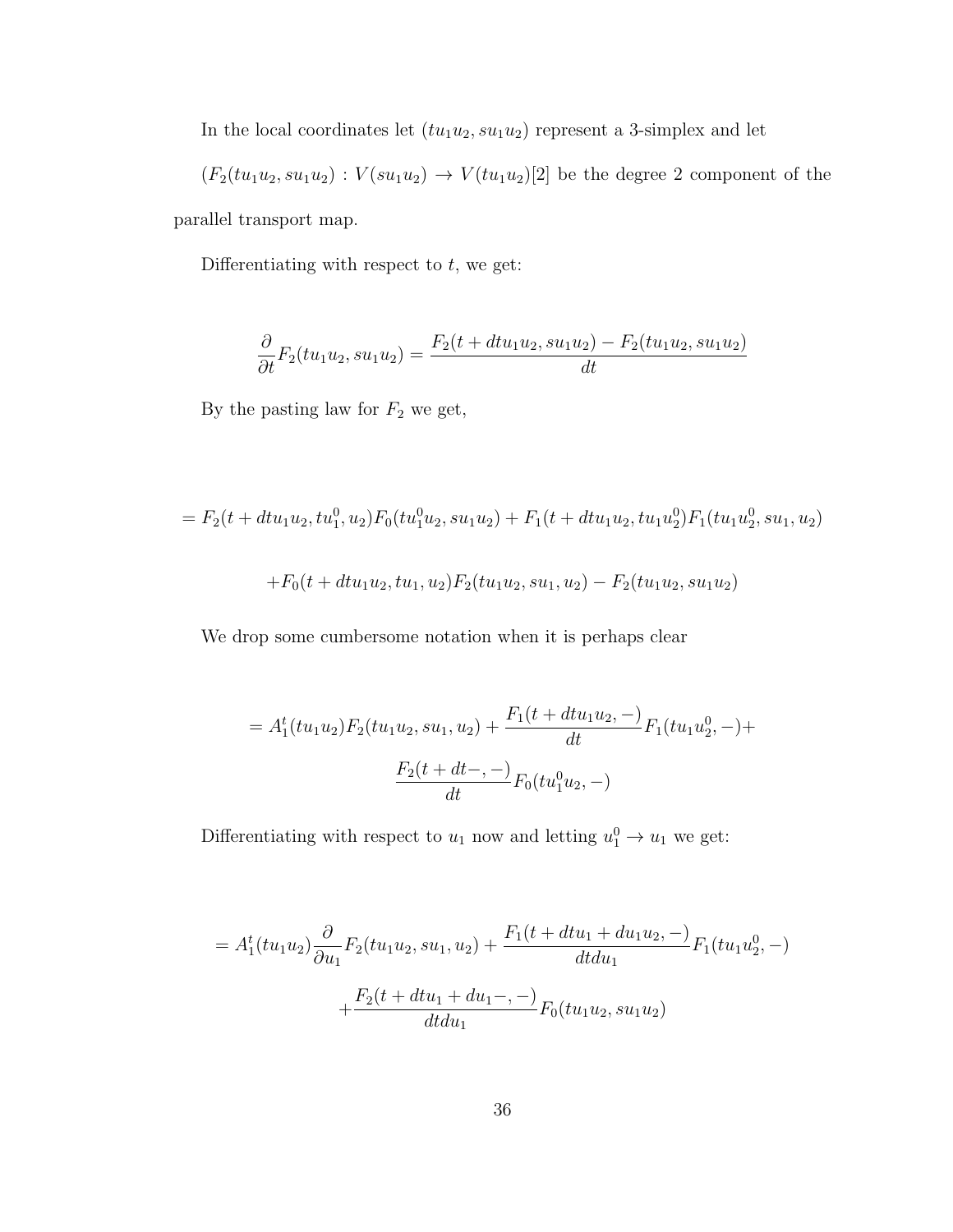Differentiating with respect to  $u_2$  now and letting  $u_2^0 \rightarrow u_2$  we get:

$$
= A_1^t(tu_1u_2)\frac{\partial}{\partial u_1}\frac{\partial}{\partial u_2}F_2(tu_1u_2, su_1, u_2) + \frac{F_1(t + dtu_1 + du_1u_2, -)}{dtdu_1}\frac{\partial}{\partial u_2}F_1(tu_1u_2^0, -) + \frac{F_2(t + dtu_1 + du_1u_2 + du_2, tu_1u_2)}{dtdu_1du_2}F_0(tu_1u_2, su_1u_2)
$$

Set

$$
\psi_2 := \frac{\partial}{\partial u_1} \frac{\partial}{\partial u_2} F_2(tu_1u_2, su_1, u_2)
$$

and remember we have

$$
A_3(t) = \frac{F_2(t + dt u_1 + du_1 u_2 + du_2, tu_1 u_2)}{dt du_1 du_2}.
$$

Then the differential equation becomes:

$$
\frac{\partial}{\partial t}\psi_2 = A_1(\frac{\partial}{\partial t})\psi_2 + A_2(\frac{\partial}{\partial t}, \frac{\partial}{\partial u_1})\psi_1 + A_3(\frac{\partial}{\partial t}, \frac{\partial}{\partial u_1}, \frac{\partial}{\partial u_2})\psi_0
$$

## $n\geq 2$

The case for higher  $n$  is completely analogous, though harder to write down. As before we define:

$$
A_n(t) = \frac{F_n(t + dt u_{\bullet} + du_{\bullet}, tu_{\bullet})}{dt du_{\bullet}}
$$

where  $du_{\bullet} = du_1 du_2...du_{n-1}$ . We also set

$$
\psi_n:=\frac{\partial^n}{\partial u_1u_2..u_n}F_n(tu_{\bullet},su_{\bullet})
$$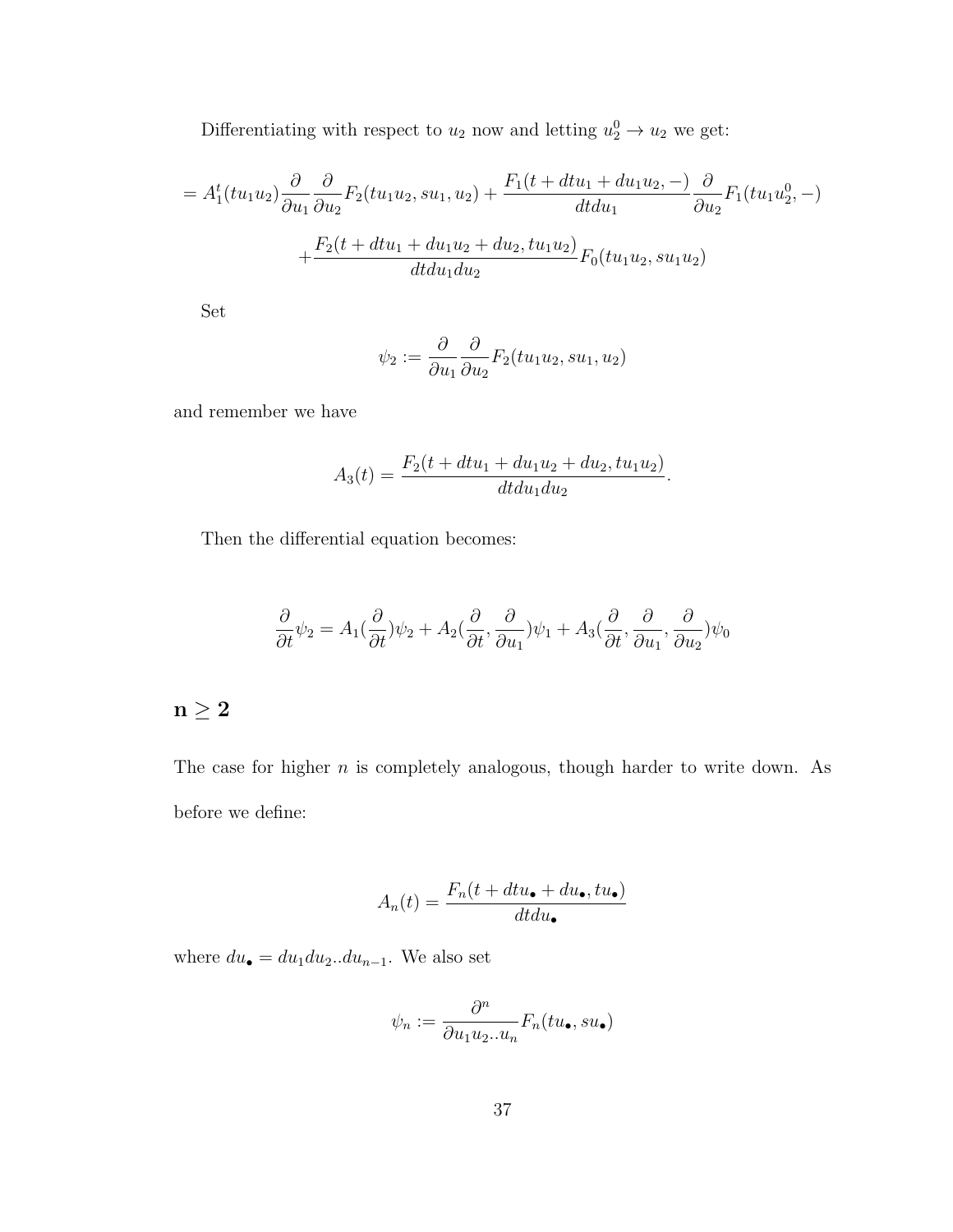Differentiating w.r.t. t:

$$
\frac{\partial}{\partial t}F_n(tu_{1..n}, su_{1...n}) = \frac{F_n(t + dtu_{1..n}, su_{1..n}) - F_2(tu_{1..n}, su_{1..n})}{dt}
$$

By the pasting law for  $F_n$  we get,

$$
= \sum_{i+j=n} F_i(t + dt u_{1..n}, tu_{1..i} u^0 u_{i+1..n}) F_j(t u_{1..i} u^0 u_{i+1..n}, su_{1..n}) - F_n(t u_{1..n}, su_{1..n})
$$

Differentiating this  $k$  times, we get

$$
\Sigma_{i+j=n,k
$$
+ \Sigma_{i+j=n,k\geq i} F_i(t+dt u_1+du_1...u_i+du_i, tu_{1..i-1}u_i^0 u_{i+1..n}) \frac{\partial}{\partial u_{i..k}} F_j(t u_{1..i}u^0 u_{i+1..n}, su_{1..n})
$$
  
In the end we get (writing  $v_i := -\frac{\partial^p}{\partial u_{i..k}} F_i(t u_{1..i}u^0 u_{i+1..n}, su_{1..n})$
$$

In the end we get, (writing  $\psi_p := \frac{\partial^p}{\partial u_1 u_2}$  $\frac{\partial^p}{\partial u_1 u_2 .. u_p} F_p(t u_{\bullet}, s u_{\bullet}))$ 

$$
\frac{\partial}{\partial t}\psi_n = A_1(\frac{\partial}{\partial t})\psi_n + A_2(\frac{\partial}{\partial t}, \frac{\partial}{\partial u_1})\psi_{n-1} + ... A_n(\frac{\partial}{\partial t}, \frac{\partial}{\partial u_1}, ... \frac{\partial}{\partial u_n})\psi_0
$$

### Flatness

Homotopy coherence of the higher transport functors gives conditions on the  $A_n$ s just as homotopy invariance in the ordinary case gave flatness of the ordinary connection. This is worked out in detail in [\[Ig09\]](#page-68-0), so we will be very brief.

 $\mathbf{n} = \mathbf{0}$  : The fact that  $F_0$  is a chain map gives  $A_0(t)F_0(t, s) = F_0(t, s)A_0(s)$ . Differentiating this with respect to t gives  $A'_0 = A_0A_1 + A_1A_0$ .

 $\mathbf{n} = \mathbf{1}$ : Let  $(tu, tu^0, su)$  be a 2-simplex as before. The coherence condition for  $F_0, F_1$  gives  $A_0(tu)F_1(tu, su) - F_1(tu, su)A_0(su) = F_0(tu, su) + F_0(tu, tu^0)F_0(tu^0, su)$ Here  $d.(F_1(tu, su) = A_0(tu)F_1(tu, su) - F_1(tu, su)A_0(su)$  in  $Hom(V(tu), V(su))[1].$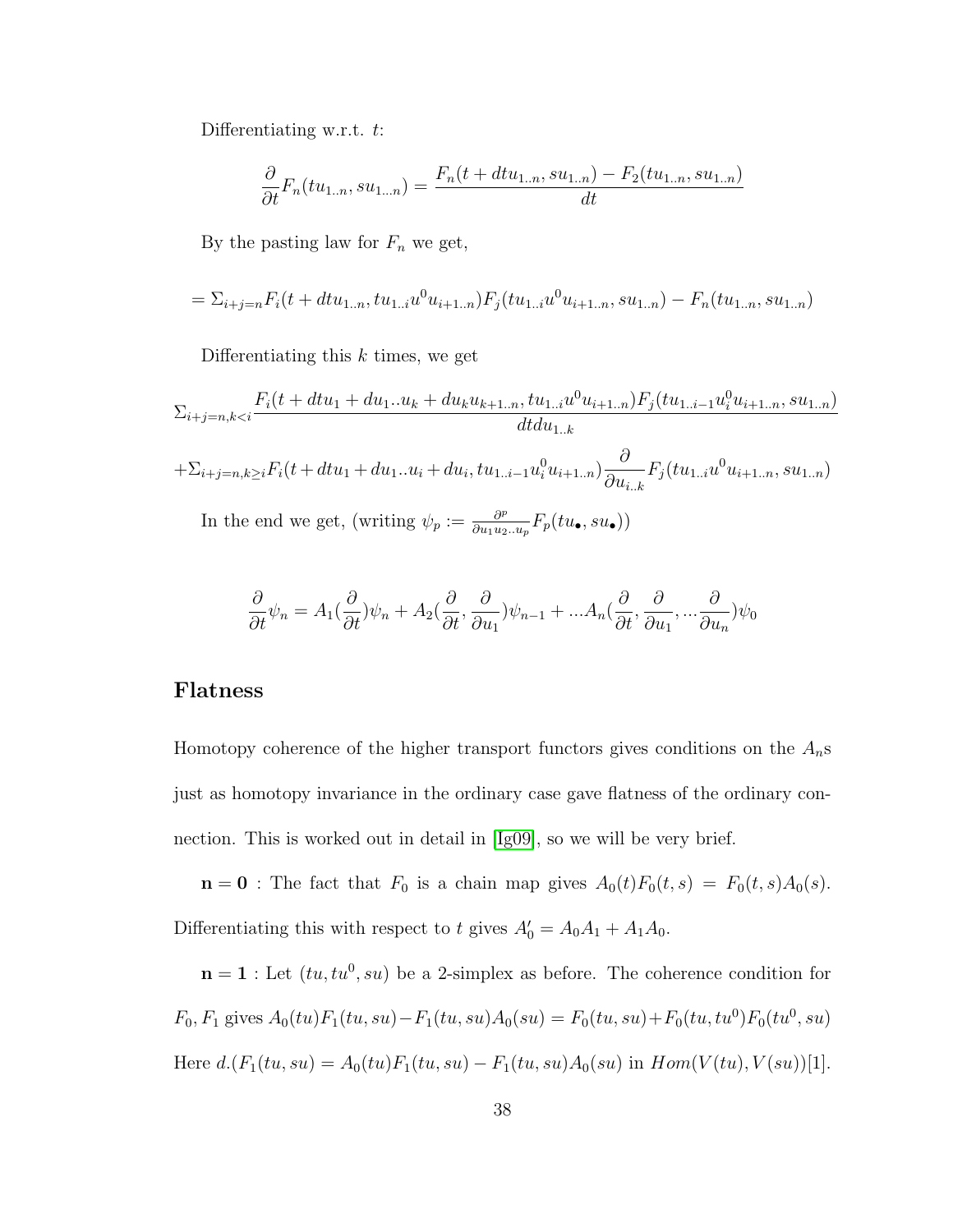Differentiating this gives the relation  $A_0A_2 + A_2A_0 = A'_1 - A_1A_1$ .

 $n \geq 2$ : The higher case is similar. We have  $d(F_n(tu_{\bullet}, su_{\bullet})) = A_0(tu_{\bullet})F_1(tu_{\bullet}, su_{\bullet}) F_n(tu_{\bullet}, su_{\bullet})A_0(su_{\bullet})$  in  $Hom(V(tu_{\bullet}), V(su_{\bullet})[n]$ . The right hand side of the equation is gotten from the definition of the local system  $F \cup F + \hat{\delta}F$ . Differentiating this gives  $A_0A_n + A_nA_0 = A'_{n-1} - A_1A_{n-1} - A_2A_{n-2} - ... A_{n-1}A_1$ . These equations for each *n* can be combined into one single equation  $(d - A_0 - A_1 - A_2,...)^2 = 0$  which we call flatness for the super connection.

## <span id="page-45-0"></span>3.3 An equivalence of categories

In section 3.1 we saw, given a flat super connection on a graded vector bundle, how to construct a parallel transport functor. We just described a notion of constructing a vector bundle and a connection on it starting with a parallel transport.

#### These constructions are inverse to each other.

On the one hand, starting with the transport  $\{F_n\}$ , we defined the connection to be  $A_n = \frac{F(t+dt\mathbf{u}_\bullet + du_\bullet, tu_\bullet)}{dt\mathbf{d}_\bullet}$  $\frac{u_{\bullet} + du_{\bullet}, tu_{\bullet}}{d t du_{\bullet}}$ . The transport forms are defined as the unique forms that satisfy the differential equations wrt. the  $A_n$ s. We saw that  $\frac{\partial F_n}{\partial u_\bullet}$  satisfy the equations, which gives us the inverse in one direction.

On the other hand, from [\[Ig09\]](#page-68-0), Corollary 2.12, we have the estimate  $\psi_n(t,s)$  =  $(A_{n+1}/x)(t - s) + o(t - s)$ , where  $x \in (t, s)$ . This gives

$$
\left[\int_{u_1u_2...}^{u_1+du_1,...u_n+du_n} \psi_n(t+dt,t) - A_{n+1}(tu_1u_2...)\right] / dt du_1...du_n \to 0
$$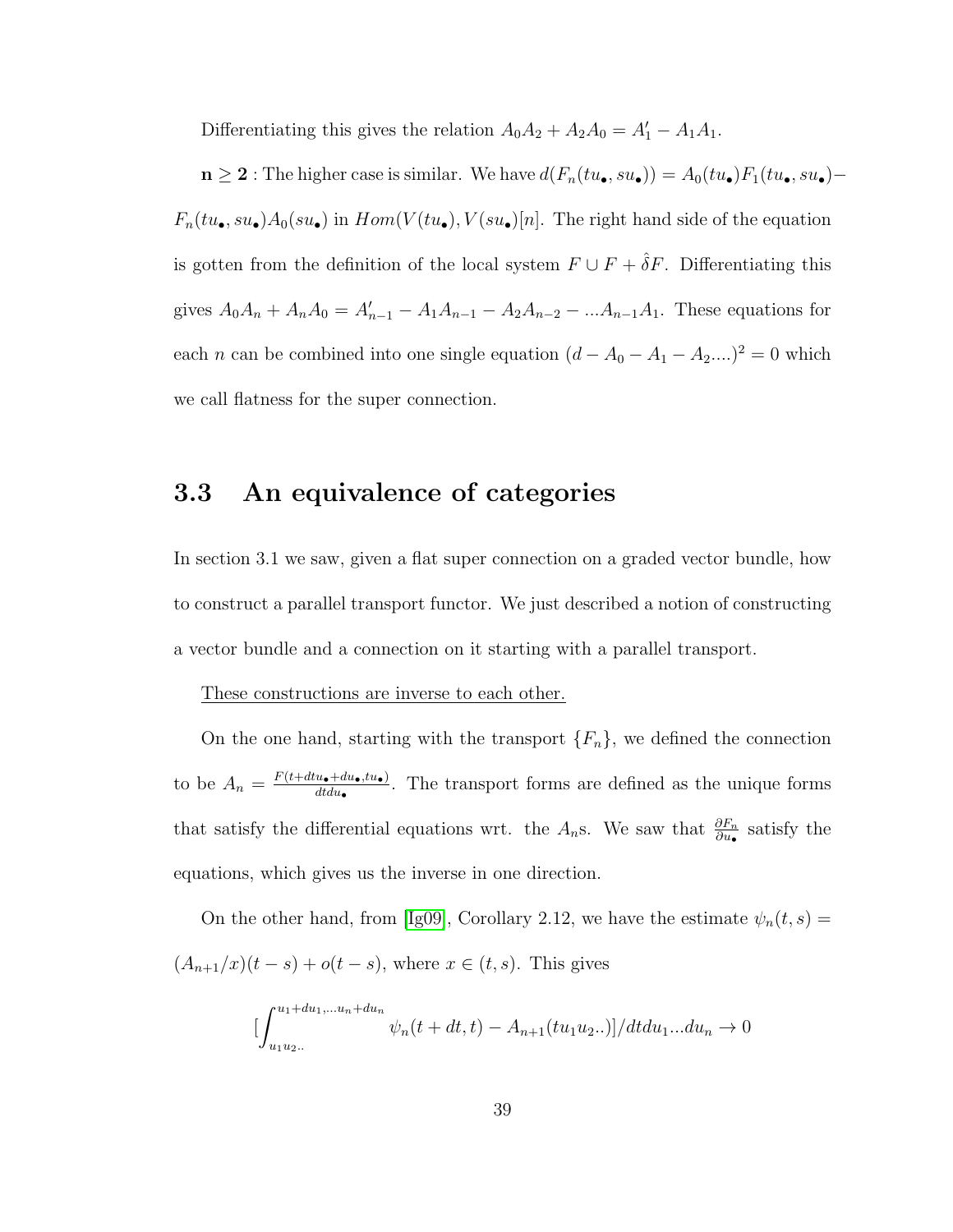So starting with a connection  $A_n$  we can construct the parallel transport  $\int \psi$  and recover the connection as the infinitesimal version of the transport.

This extends to an equivalence of categories, first we recall the definitions. Block-Smith [\[BS09\]](#page-67-0) define a category of higher parallel transport functors,  $\infty$ -local systems as follows:

**Definition 3.3.1.** Denote by  $(\pi_{\infty}(M), C(k))$  or  $\pi_{\infty}(M)$  – Rep, the category of higher transport fuctors or  $\infty$ -local systems. The objects are the transport functors we defined before.  $Hom(F, G)$  between two transports  $F, G$  is a complex whose degree k maps are given as

$$
\sum_{i+j=k} \{ \Phi : \pi_i(M) \to C^j | \Phi(\sigma) \in C^j(F(\sigma(i)), G(\sigma(0))) \}
$$

The differential is given as

$$
D := \delta \Phi + d\Phi + G \cup \Phi + (-1)^{\Phi} \Phi \cup F
$$

where as before

$$
d\Phi_n(\sigma_n) = dF_{\sigma(0)}\Phi_n(\sigma_n) - \Phi_n(\sigma_n)dG_{\sigma(n)}
$$

$$
\hat{\delta}\phi_n(\sigma_{n+1}) = \sum_{l=1}^{n-1} (-1)^l \phi_n(\partial_l \sigma)
$$

$$
\Phi \cup F(\sigma_k) := \sum_{m+n=k} \Phi_m(\sigma_{012..m}) F_n(\sigma_{mm+1m+2..k})
$$

$$
G \cup \Phi(\sigma_k) := \sum_{m+n=k} G_m(\sigma_{012..m}) \Phi_n(\sigma_{mm+1m+2..k})
$$

We have that  $D^2 = 0$ , so that  $\pi_{\infty}(M) - Rep$  is a *dg*-category.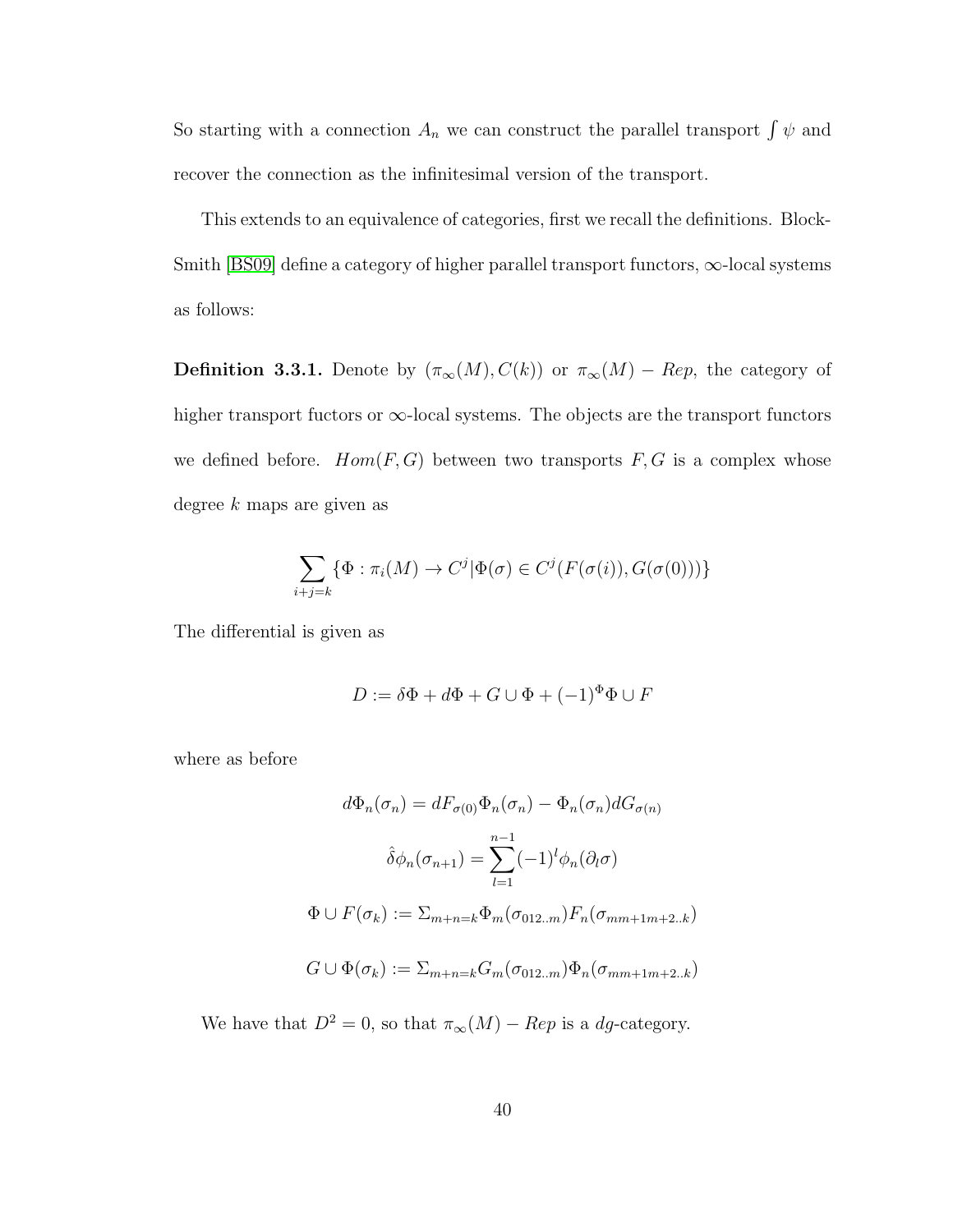A little unpacking: A degree 0 morphism between  $F$  and  $G$  is like a natural transformation of functors. For a point x, it gives a degree 0 map  $F_x \to G_x$ . For a 1-simplex  $\sigma$  joining x and y, an 'ordinary' natural transformation would give a commuting square

$$
F_x \xrightarrow{F(\sigma)} F_y
$$
  
\n
$$
\downarrow_{\Phi_x} \qquad \downarrow_{\Phi_y}
$$
  
\n
$$
G_x \xrightarrow{G(\sigma)} G_y
$$

We instead ask that the two compositions be homotopic (not equal), and ask that  $\Phi$  specify this homotopy, i.e.  $\Phi(\sigma) : F_x \to G_y[1]$ . For a 2-simplex  $\sigma(xyz)$  we would get  $\Phi(\sigma) : F_x \to G_z[2]$  etc. We may think of a degree k morphism as a 'natural transformation' of this kind between  $F$  and  $G$  shifted by  $k$ .

The cone: Given a closed morphism  $\Phi$  of degree k, we may construct a new  $\infty$ local system as  $\sqrt{ }$  $\vert$  $F = 0$  $\Phi$   $G[k]$  $\setminus$ . That is, a point x is taken to  $F_x \oplus G_x[k]$ , a 1-simplex  $\sigma(xy)$  to the linear map  $\sqrt{ }$  $\overline{\phantom{a}}$  $F(\sigma)$  0  $\Phi(\sigma)$   $G[k](\sigma)$  $\setminus$ etc. The fact that  $\Phi$  is closed implies that this is in fact an  $\infty$ -local system. This allows us to confuse closed morphisms and objects. This will be useful later.

We ask that the morphisms obey pasting laws just as the objects do. For instance the diagram

$$
F_x \xrightarrow{F(\sigma_1)} F_y \xrightarrow{F(\sigma_2)} F_z
$$
  
\n
$$
\downarrow \Phi_x \qquad \downarrow \Phi_y \qquad \downarrow \Phi_z
$$
  
\n
$$
G_x \xrightarrow{G(\sigma_1)} G_y \xrightarrow{G(\sigma_2)} G_z
$$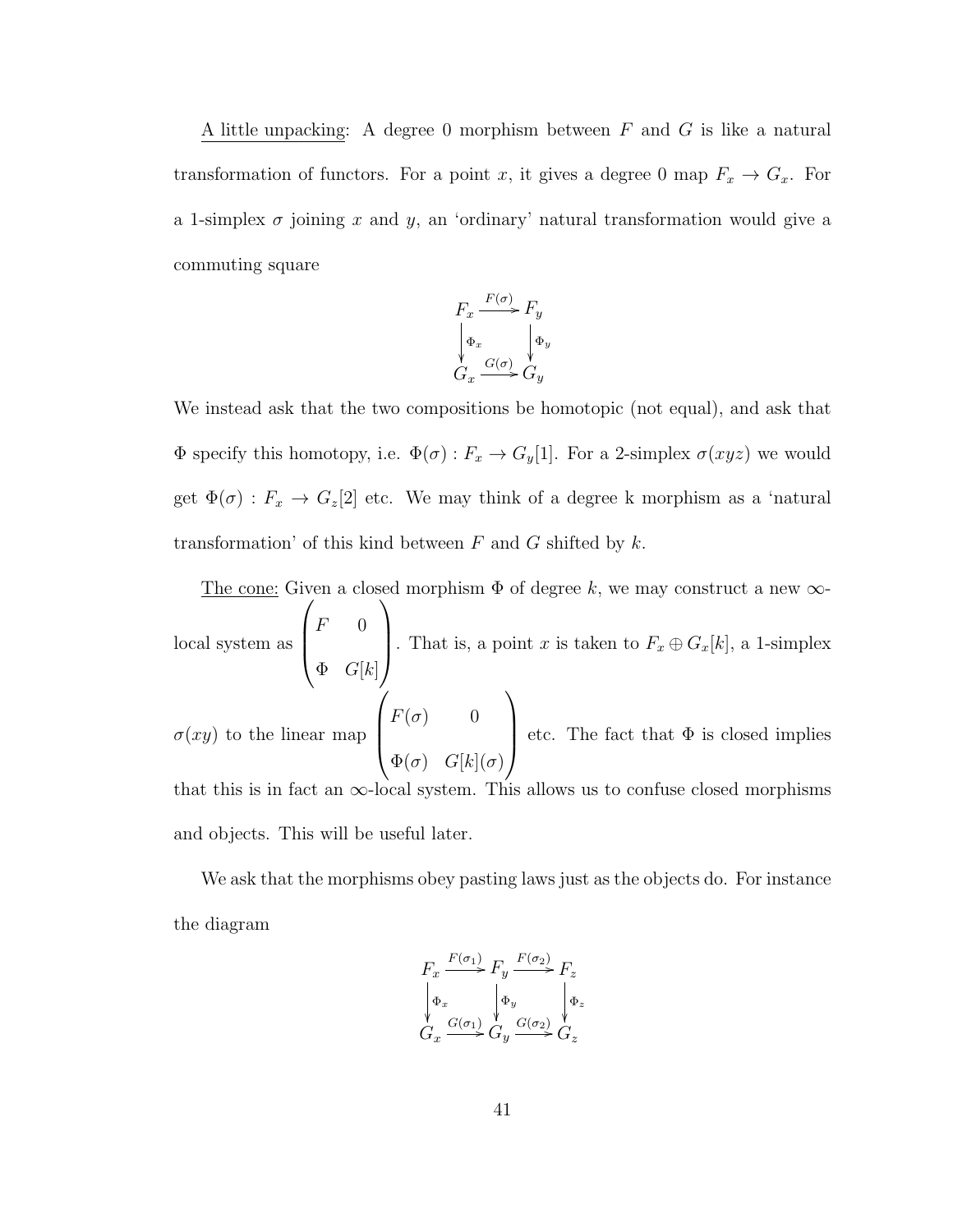leads to the pasting law

$$
\Phi_1(z, x) = \Phi_1(z, y) F_0(y, x) + G_0(z, y) \Phi_1(y, x)
$$

etc. Now these again express a notion of continuity and smoothness for the morphisms. These laws can be expressed by simply saying that the cone object

 $\sqrt{ }$  $\overline{\phantom{a}}$  $F(\sigma) = 0$  $\Phi(\sigma)$   $G[k](\sigma)$  $\setminus$  obeys the pasting laws. Remember that the pasting laws are weaker than the coherence laws. When the cone object obeys the coherence laws as well, we have that the morphism is closed.

**Definition 3.3.2.** Denote by  $Flat^{\infty}(M)$  the dg category of vector bundles. The objects as we defined before are pairs  $(V, \nabla)$ , where V is a graded vector bundle over M and  $\nabla$  is a linear map  $\Gamma V \to \prod_p \Omega^p(M, V)$  of total degree 1 (so,  $\nabla(\Gamma V^{\bullet}) \subseteq$  $\Omega^{j}(M, V^{\bullet+j-1})$  that satisfies the graded Liebnitz rule.

 $Hom((V, \nabla_V), (W, \nabla_W))$  between two bundles V, W is a complex whose degree k elements are given by maps  $\phi : \Gamma V \to \prod_p \Omega^p(M, V)$  of degree k. i.e.

$$
\phi(\Gamma V^{\bullet}) \subseteq \Omega^{j}(M, V^{\bullet+j+k-1})
$$

The differential is given as

$$
d\phi = \phi \nabla_W - \nabla_V \phi
$$

This is almost exactly as in [\[Bl05\]](#page-67-2)

We again have a cone object associated to a (closed) morphism  $\phi$  of degree k.

We look at the bundle  $V \oplus W[k]$  and a connection given as  $\sqrt{ }$  $\vert$  $\nabla_V$  0  $\phi \quad \nabla_W[k]$  $\setminus$ .The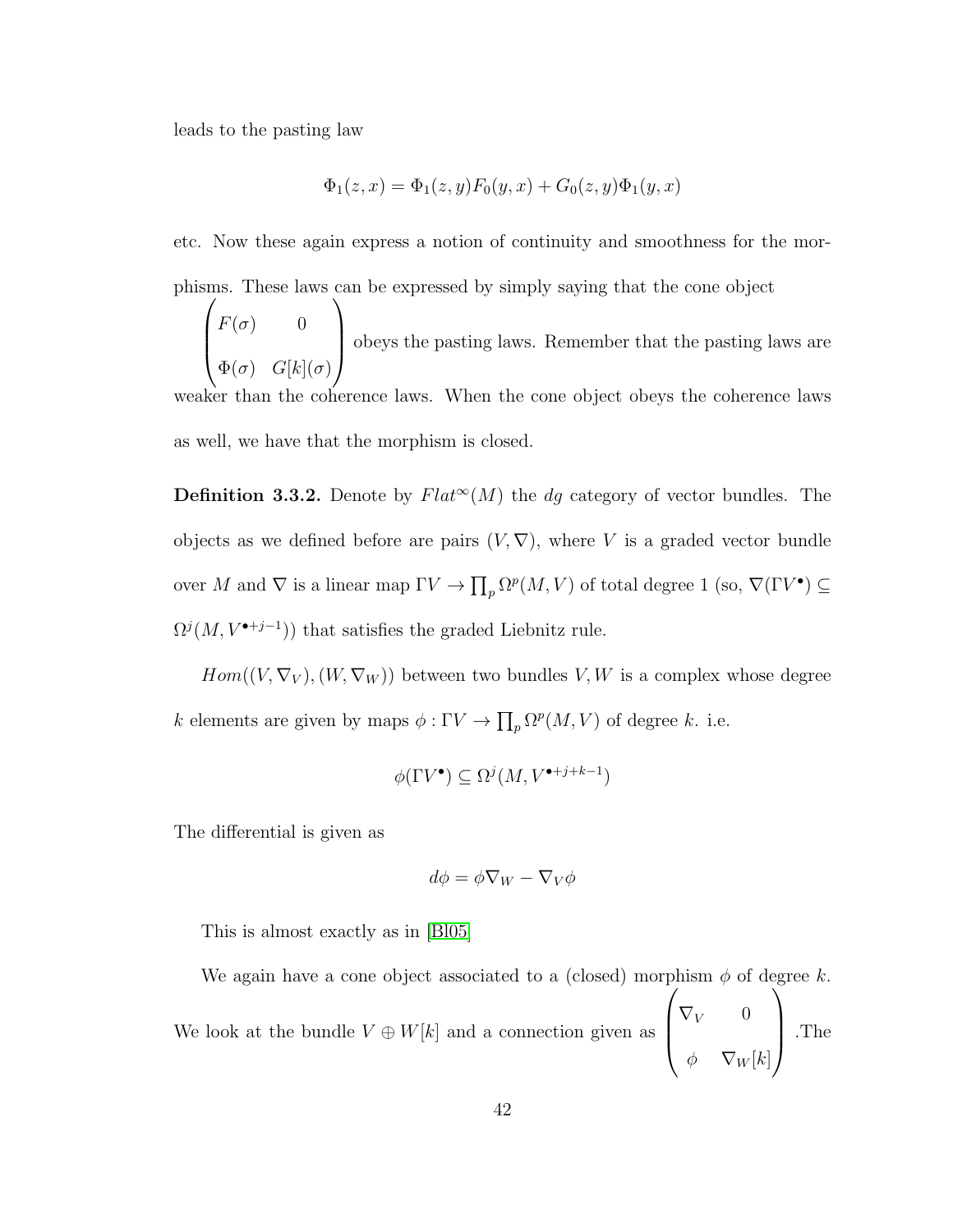morphism  $\phi$  being closed gives us that this is a flat connection.

We may now define the functor  $\Sigma : \pi_{\infty}(M) - Rep \to Flat^{\infty}(M)$  on the mapping spaces as an infinitesimal increment. Given a map  $\Phi$  of degree k in  $\pi_{\infty}(M) - Rep$ , the  $n + 1$ st component of the degree k morphism in  $Flat^{\infty}(M)$  as

$$
\Sigma: \Phi \to \Phi(t + dt u_1 + du_1 \ldots u_n + du_n, tu_1 u_2 \ldots) / dt du_1 \ldots du_n
$$

We can also describe this map as the 21 component of the image of the cone object  $\sqrt{ }$  $\overline{\phantom{a}}$  $F(\sigma) = 0$  $\Phi(\sigma)$   $G[k](\sigma)$  $\setminus$ . In the notation for objects, this would be  $\Phi \to A_n^{\Phi}$ 

**Theorem 3.3.3.** The functor  $\Sigma$  is a dg equivalence of categories.

*Proof.* It follows from [\[BS09\]](#page-67-0) theorem 4.2, that the functor induces a chain map on morphisms. The composition of two degree 0 maps  $\Phi$ ,  $\Psi$  is defined as  $\Phi \circ \Psi(\sigma_n) =$  $\Phi_0(\sigma_n(0))\Psi_n(\sigma_n) + \Phi_1(\sigma_n(01))\Psi_{n-1}(\sigma_n(12..n)) +..\Phi_n(\sigma_n(012..n)\Psi_0(\sigma_n(n))$ . This is mapped by  $\Sigma$  to its infinitesimal version  $\Sigma(\Phi \circ \Psi)_n = A_0^{\Phi} A_n^{\Psi} + A_1^{\Phi} A_{n-1}^{\Psi} + ... A_n^{\Phi} A_0^{\Psi}$ which gives that this is a *dq*-functor.

The functor is essentially surjective because we saw that it is inverse to the construction of Igusa etal. for objects. To say that the functor is fully faithful, we need to say that it induces a quasi isomorphism on hom-spaces.i.e. an isomorphism on homology groups. Given a represenative of a homology class, i.e. a closed morphism  $\Phi$  in  $\pi_{\infty}(M) - Rep(F, G)$  we saw that we may construct a cone object  $\sqrt{ }$  $\overline{\phantom{a}}$  $F = 0$  $\Phi$   $G[k]$  $\setminus$  $\left| \cdot \right|$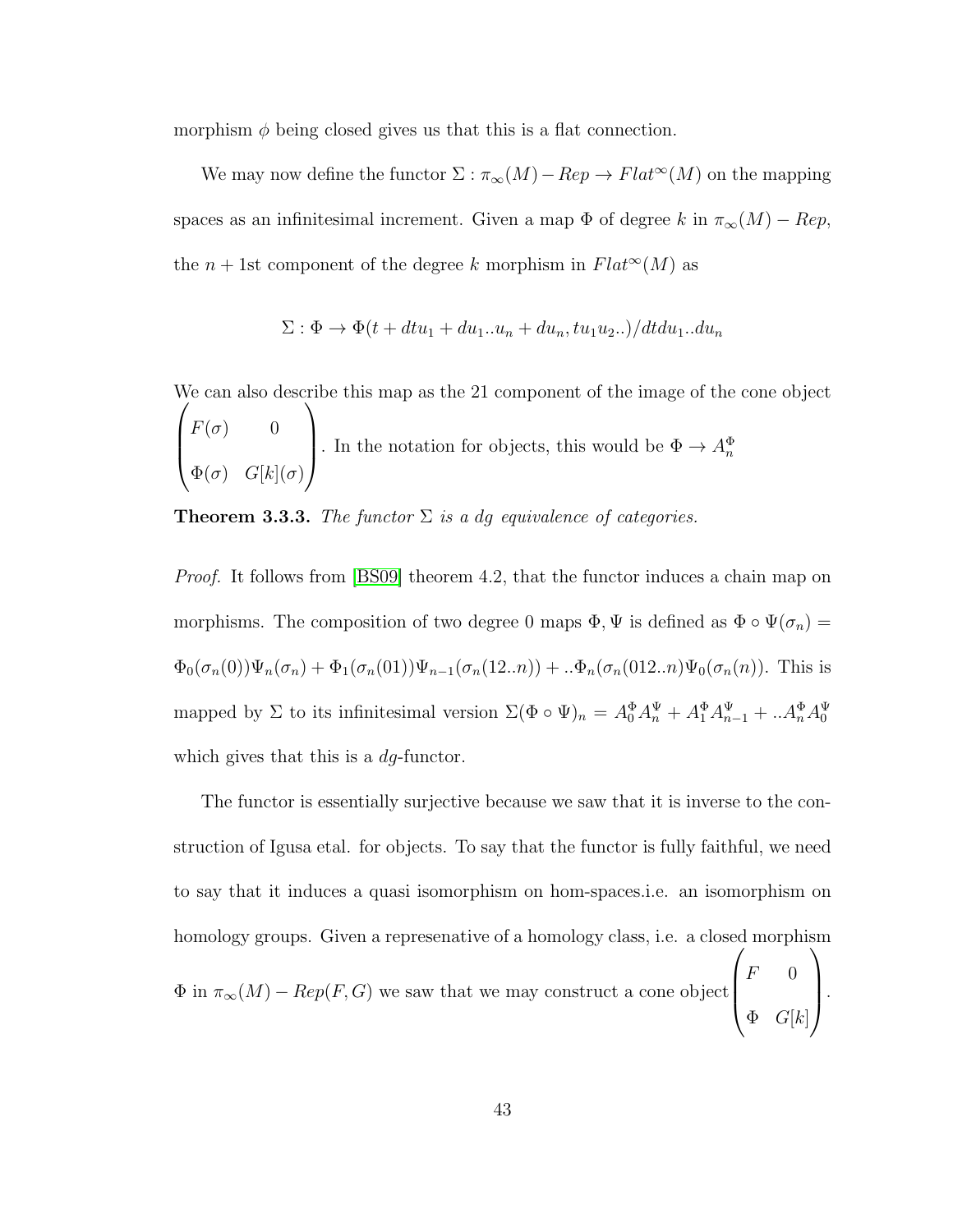$\sqrt{ }$  $\setminus$  $\Sigma(F)$  0  $\overline{\phantom{a}}$  . Since we know that The image of this cone object is a cone  $\Sigma(\Phi)$   $\Sigma(G[k])$ there is a correspondence of objects, we get a correspondence of closed morphisms  $\Box$ as well.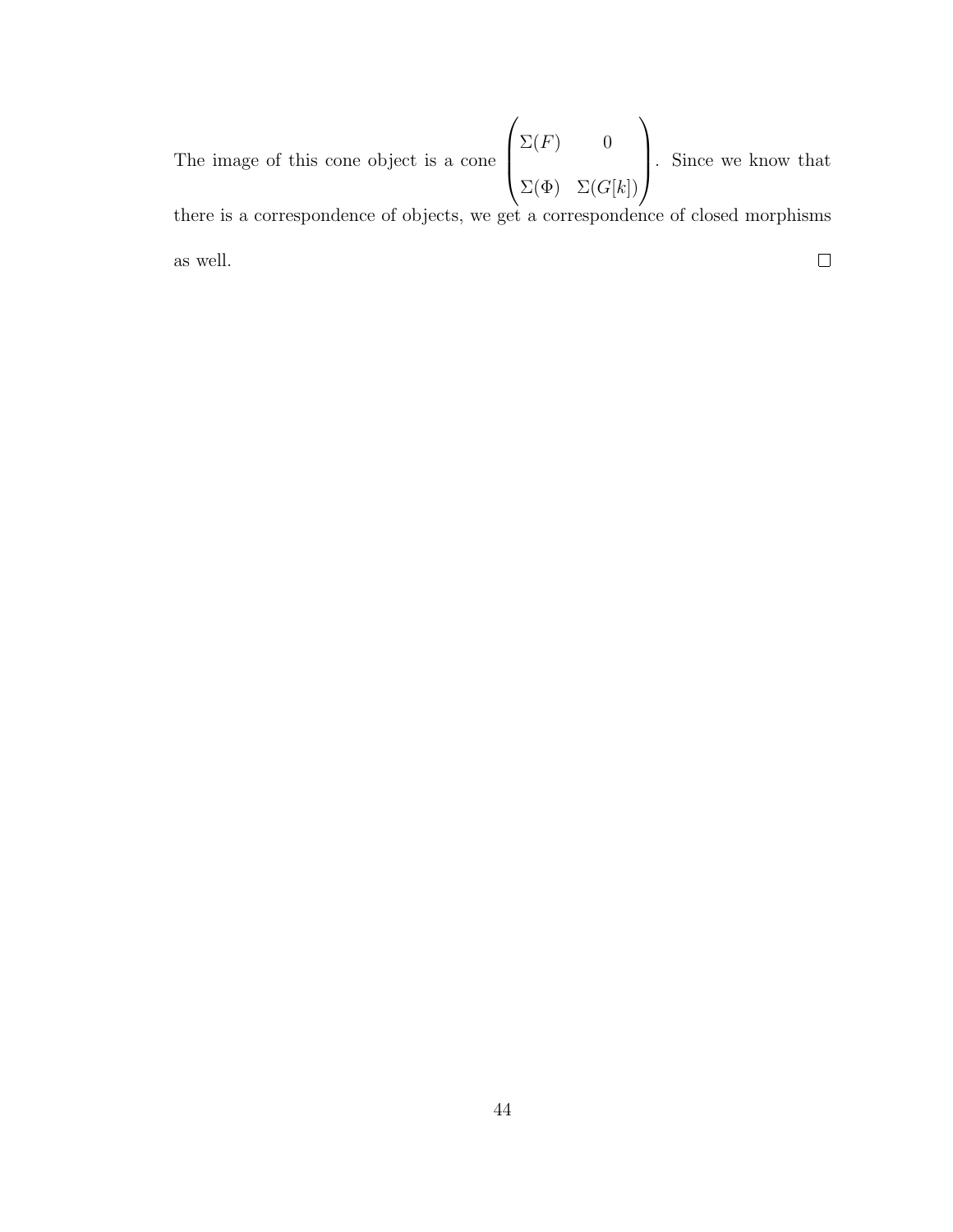# <span id="page-51-0"></span>Chapter 4

# The Constructible case

Here we want to combine the results of the previous two chapters. i.e. Given a notion of a stratified space, we wish to look at graded constructible vector bundles and a higher parallel transport for exit paths. We begin by defining a higher dimensional analogue of exit paths. We will then follow the formula in chapter 2. We will look at an exit transport that is built out of pure transports on individual strata and we will work out the conditions the pure (higher) transports need to satisfy with respect to the exit maps to give a coherent exit transport. We will then understand these as another set of conditions on the super connections that give rise to them. We will also establish that every higher exit transport is isomorphic to one of our broken transports.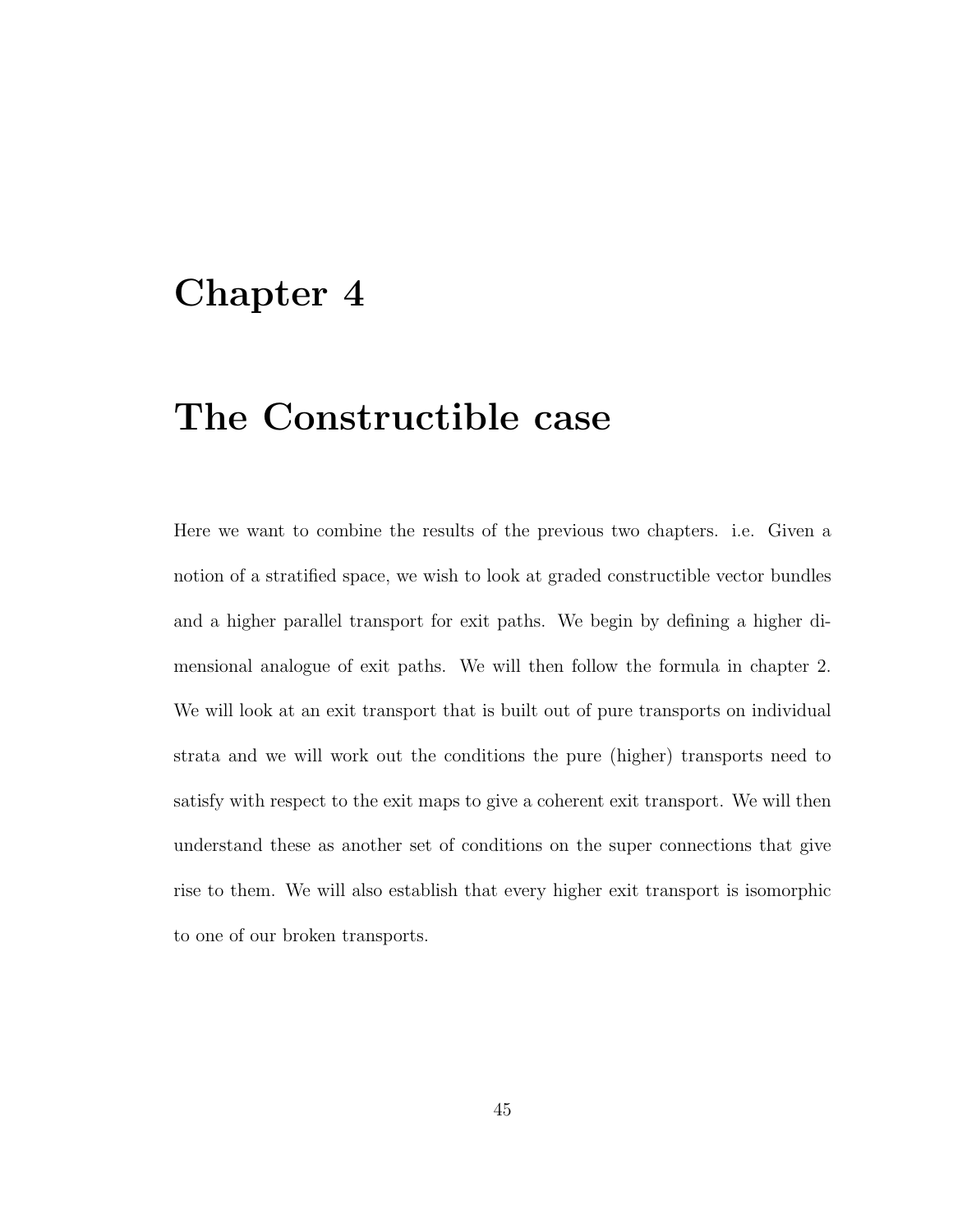### <span id="page-52-0"></span>4.1 Differentiating a parallel transport

**Definition 4.1.1.** Given a stratified space  $\{M_i, S_i, f_i\}$  a simplex  $\sigma_n$  is said to have the exit property if we have that  $rk(\sigma_0) \leq rk(\sigma_{01}) \leq rk(\sigma_{012})... \leq rk(\sigma_{01...n})$  where rk is the rank or dimension of the stratum

The inequalities here are not strict, in fact an exit simplex can lie entirely in one stratum (i.e. we have all equalities).

We can now think of the category of exit simplicies as a subcategory of the category of all simpliies. Call this category  $\pi_{\infty}^{exit}(M)$ . A higher parallel transport functor now is a collection  $F_n^{exit} : \pi_{\infty}^{exit}(M) \to C(k)$  where  $F_n^{exit} : V(su_{\bullet}^0) \to V(tu_{\bullet})[n]$  is a degree *n* chain map between two possibly non-isomorphic chain complexes. This satisfies a coherence relation that is inherited from  $\pi_{\infty}(M) - Rep$ .

Remark 4.1.2. Notation: Here we are dealing with transports of different degrees on a stratified space. Subscripts will generally refer to the degree of the transport and superscripts will index the strata.

Let's say we have a 2-simplex in  $M_2$  given as  $\{(x_0, x_1, x_2)|x_i \in M_i\}$ . So the path  $x_0 \to x_1$  is in  $M_1$  etc. If  $v_0$  is a vector over  $x_0$ , we have the coherence relation  $F(x_2, x_1)F(x_1, x_0)v_0 - F(x_2, x_0)v_0 = d.F_1(x_2, x_0)$ . Writing this in terms of the exit maps and the transports on each stratum, we get

$$
A_0(x_2)F_1(x_2, x_0)\alpha^2v_0 - F_1(x_2, x_0)\alpha^2A_0(x_0)v_0 = F^2(x_2, x_1)\alpha^2F^1(x_1, x_0)\alpha^1v_0 - F^2(x_2, x_0)\alpha^2v_0
$$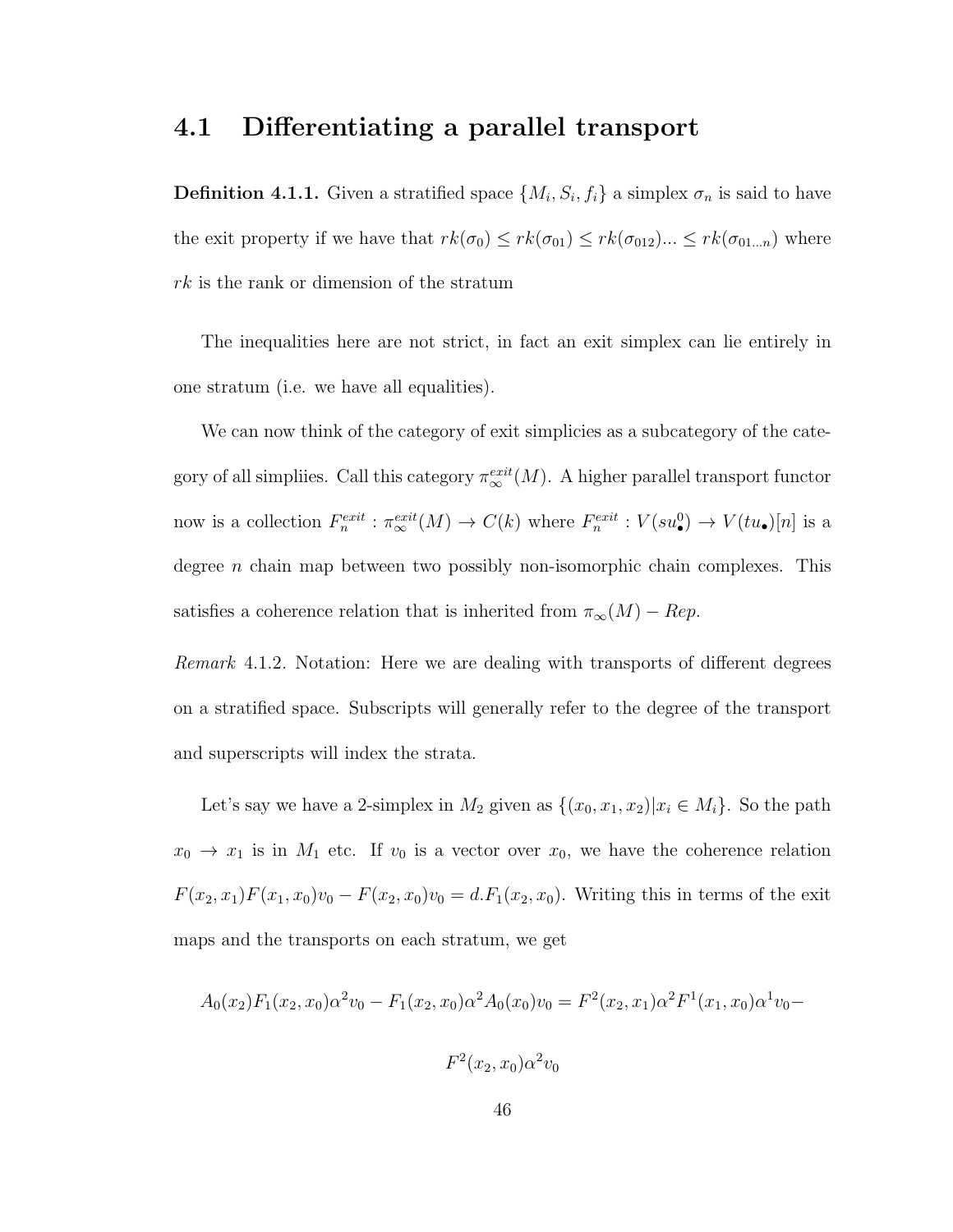If we ask that the ' $\alpha$ 's are chain maps, so that we may write for instance,  $\alpha^2 A_0 = A_0 \alpha^2$  and also for the condition  $\alpha^2 F^1(x_1, x_0) \alpha^1 v_0 = F^2(x_1, x_0) \alpha^2 v_0$  as in the one categorical case in chapter 2. Then the equation reduces to

$$
(A_0^2(x_2)F_1^2(x_2,x_0) - F_1^2(x_2,x_0)A_0^2(x_0))\alpha^2 v_0 = (F^2(x_2,x_1)F^2(x_1,x_0) - F^2(x_2,x_0))\alpha^2 v_0
$$

which holds because  $F^2$  is an ordinary transport on  $S_2$ .

A general coherence relation looks like  $\Sigma_{p+q=n}F_pF_q$ . In terms of the pure transports this would be  $\Sigma_{p+q=n} F_p^i \alpha^i F_q^j \alpha^j$ . So if we impose conditions of the form  $\alpha^i F_q^j \alpha^j = F_q^i \alpha^i$ , for every  $p, q, j < i$ , the coherence relation reduces to  $\Sigma_{p+q=n} F_p^i F_q^i \alpha^i$ , i.e. the coherence condition in the top stratum.

Just as in the 1-categorical case we may write the condition  $\alpha^i F_q^j \alpha^j = F_q^i \alpha^i$  as the two conditions  $\alpha^i F_q^j = F_q^i \alpha^i$  and the condition ' $\alpha^i \alpha^j = \alpha^{i'}$ .

These give corresponding conditions on the super connections as follows:

**Lemma 4.1.3.** If  $\nabla^0 = d - \Sigma_n A_n^0$ ,  $\nabla^1 = d - \Sigma_n A_n^1$  are flat super connections on  $M_0$  and  $S_1$  that give rise to the parallel transports  $F_n^0, F_n^1$  and  $\alpha^1$  is an exit map. Then the condition  $\alpha^1 F_n^0(tu_{\bullet}, su_{\bullet}) = F_n^1(tu_{\bullet}, su_{\bullet})\alpha^1$  for all n is equivalent to the condition  $\alpha^1 A_n^0 = A_n^1 \alpha^1$  for  $n = 0, 2, 3...$  and  $d\alpha^1 = A_n^1 \alpha^1 - \alpha^1 A_n^0$  for  $n = 1$ .

*Proof.* We can differentiate the condition  $\alpha^1(tu_0)F_n^0(tu_0, su_0) = F_n^1(tu_0, su_0)\alpha^1(su_0)$ with respect to  $u_1, u_2, \ldots$  etc and take the limit  $u^0 \to u$  to get the condition

$$
\alpha(t)\psi_n^0(t,s) = \psi_n^1(t,s)\alpha(s)
$$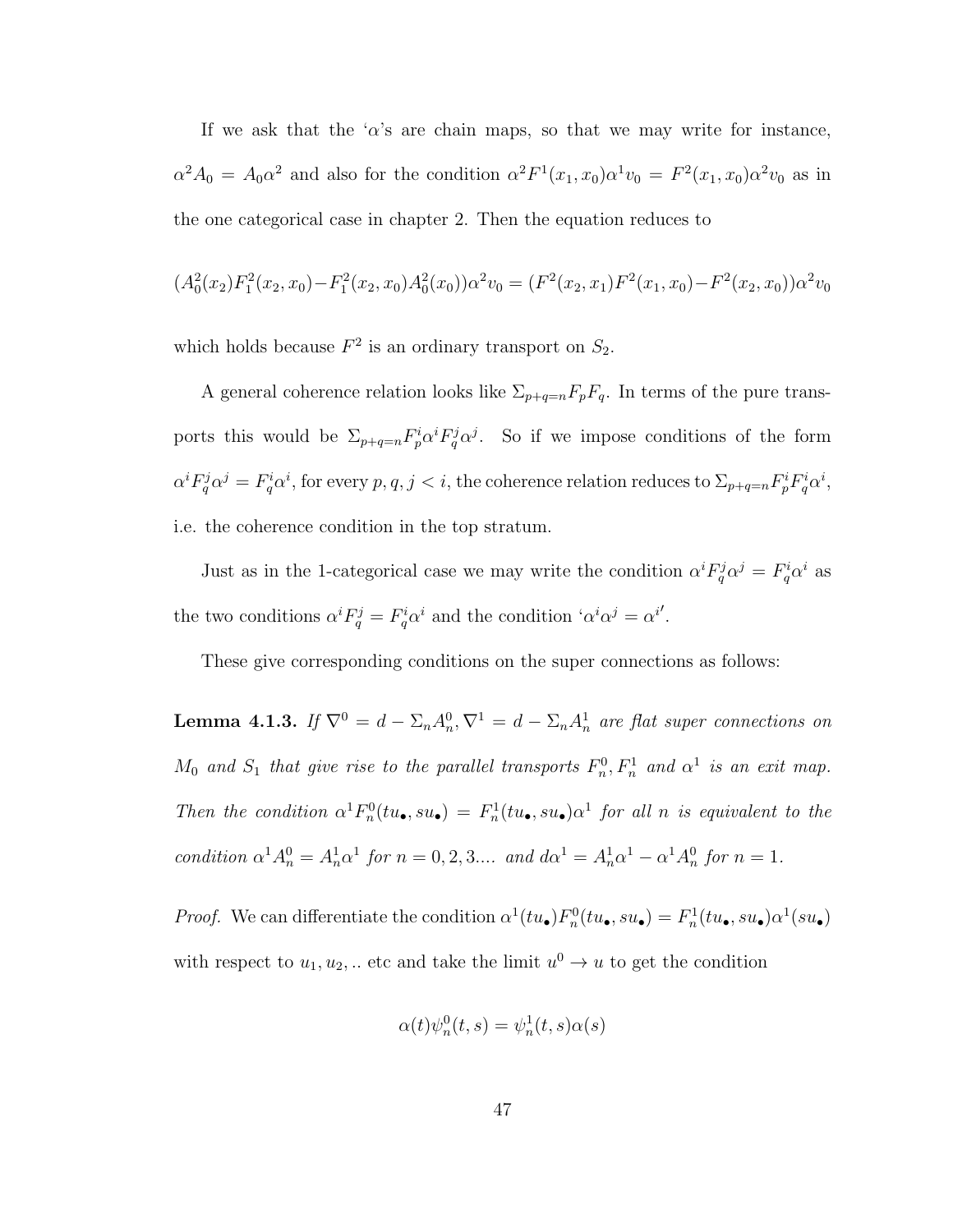for each  $n$ . We can recover the condition on the  $Fs$  by integrating with respect to the variables  $u_1, u_2$ .. with fixed s and t.

Now remember that we have the following facts :

1.

$$
\frac{\partial}{\partial x}\psi_n^0(x,s) = A_1^0 \psi_n^0 + A_2^0 \psi_{n-1}^0 + ... A_n^0 \psi_0^0
$$

2. There's a similar equation for  $\psi_n^0(t, x)$ :

$$
\frac{\partial}{\partial x}\psi_n^0(t,x) = \psi_n^0 A_1^0 + \psi_{n-1}^0 A_2^0 + \dots \psi_0^0 A_n^0
$$

3.

$$
\psi_n^0(t,s) = \psi_0^0(t,x)\psi_n^0(x,s) + \psi_1^0(t,x)\psi_{n-1}^0(x,s)... + \psi_n^0(t,x)\psi_0^0(x,s)
$$

The case  $n = 0$  follows from the fact that  $\alpha^1$  is a chain map. The case  $n = 1$ follows from the case of the ordinary parallel transport.

If we have the conditions  $n = 0, 1$ , for  $n = 2$ , write:

$$
\alpha(t)\psi_1^0(t,x) = \psi_1^1(t,x)\alpha(x)
$$

Multiplying by  $\psi_0^0(x, s)$  gives

$$
\alpha(t)\psi_1^0(t,x)\psi_0^0(x,s) = \psi_1^1(t,x)\alpha(x)\psi_0^0(x,s)
$$

Similarly we get

$$
\alpha(t)\psi_0^0(t,x)\psi_1^0(x,s) = \psi_0^1(t,x)\alpha(x)\psi_1^0(x,s)
$$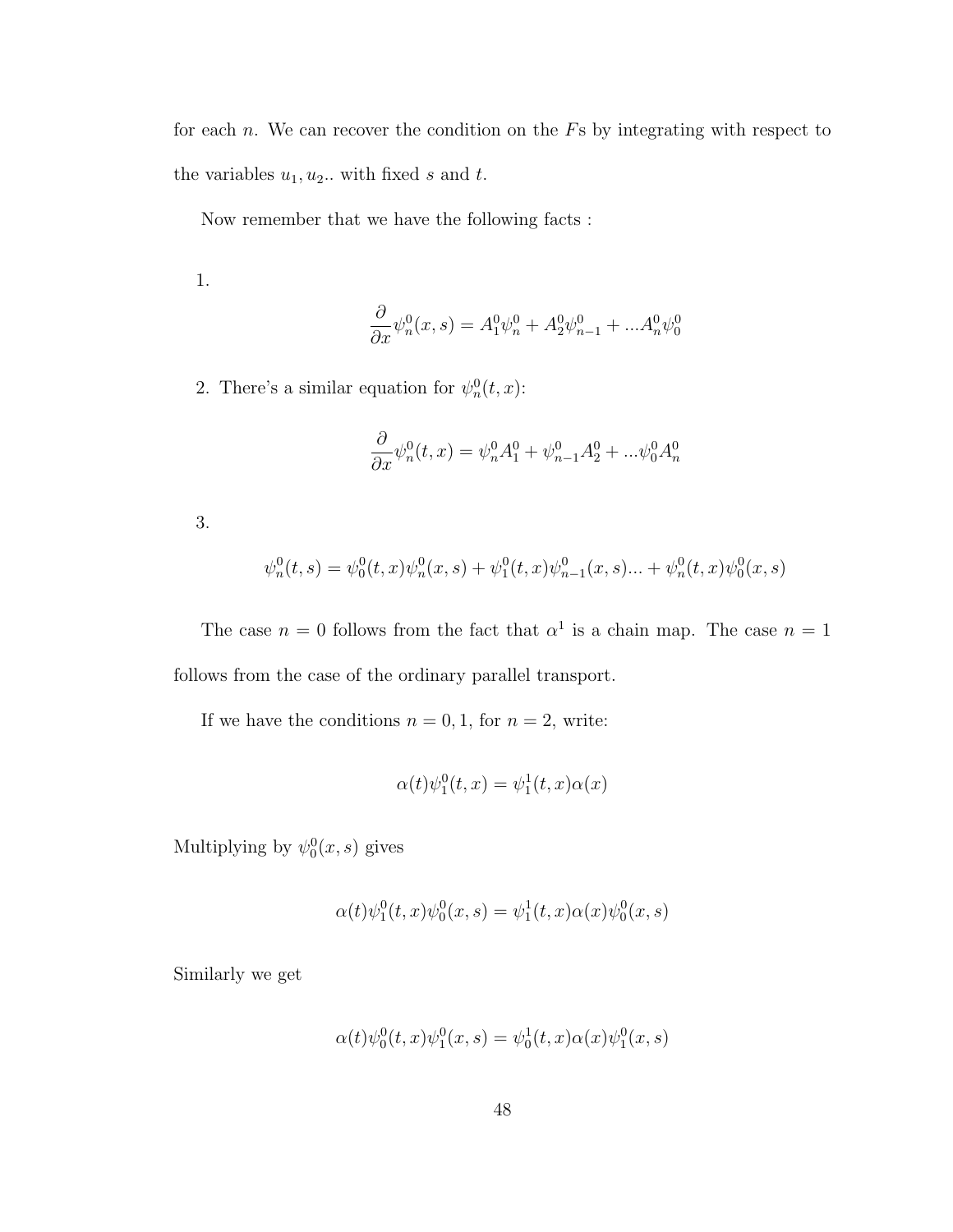Adding these and using equation 3 above gives:

$$
\alpha(t)\psi_1^0(t,s) = \psi_1^1(t,x)\alpha(x)\psi_0^0(x,s) + \psi_0^1(t,x)\alpha(x)\psi_1^0(x,s)
$$

In other words, the RHS of the above equation doesn't depend on  $x$ . So we may differentiate with respect to  $x$  to get

$$
\psi_0(\alpha' - A_1^1 \alpha + \alpha A_1^0)\psi_1 + \psi_0(\alpha' - A_1^1 \alpha + \alpha A_1^0)\psi_1 + \psi_0(-A_2^1 \alpha + \alpha A_2^0)\psi_0 = 0
$$

The case  $n = 1$  gives that the first two terms here are 0. So we get

$$
(A_2^1 \alpha - \alpha A_2^0) = 0
$$

since the  $\psi_0$  are invertible.

Notice that this is reversible, given the conditions for  $n = 0, 1, 2, \ldots$ , we can say that

$$
\psi_1^1(t,x)\alpha(x)\psi_0^0(x,s) + \psi_0^1(t,x)\alpha(x)\psi_1^0(x,s)
$$

is independent of x and setting  $x = t$ , s gives

$$
\alpha(t)\psi_1^0(t,s)=\psi_1^1(t,s)\alpha(s)
$$

The general case is similar: Given the conditions for  $n = 0, 1, 2...n$ , we can write

$$
\alpha(t)\psi_k^0(t,x) = \psi_k^1(t,x)\alpha(x)
$$

Multiplying by  $\psi_{n-k}^0(x, s)$  and adding over k, gives

$$
\alpha(t)\psi_n^0(t,s) = \sum_{0 \le k \le n} \psi_k^1(t,x)\alpha(x)\psi_{n-k}^0(x,s)
$$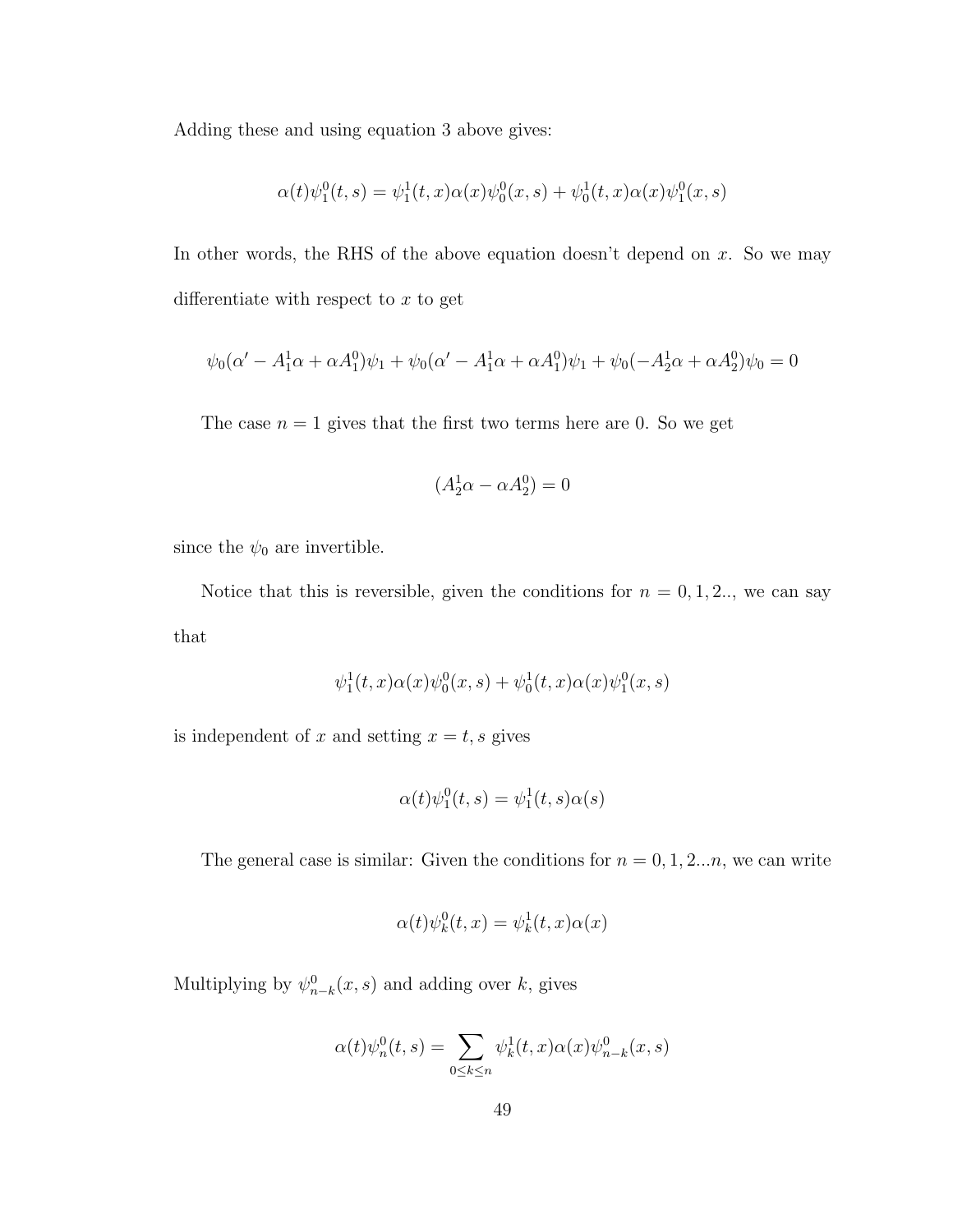Once again we see that the RHS is independent of x and we can differentiate w.r.t.  $x$  to get

$$
\sum_{i+j+k=n} \psi_i^1(t,x)(\delta_{j1}\alpha' - A_j\alpha + w\alpha A_j)\psi_k^0(x,s) = 0
$$

where  $\delta_{1j}$  is the dirac delta. The  $\alpha'$  term appears only with the  $A_1$ s.

Using the induction hypothesis for the case  $n = 0, 1..n - 1$ , this reduces to the condition

$$
A_n^1 \alpha = \alpha A_n^0
$$

We can again use the conditions on the  $A_n$ s to recover the conditions on the  $\psi_n$ and so the conditions on  $F_n$ . So we have concluded that the coherence conditions for F reduce to the compatibility conditions for the different  $A^i$ .

Remembering that  $\nabla = d - A_0 - A_1 - A_2 ...$  and  $d\alpha = d \circ \alpha + \alpha \circ d$ , the condition can be written as  $\alpha^1 \nabla^0 = \nabla^1 \alpha^1$ . In general the condition would be  $\alpha^i \nabla^j = \nabla^i \alpha^i$ , for  $i > j$ .

We also need an analogue of lemma 2.2.3 that allows us to say that any parallel transport arises this way. The setup is the same. We wish to modify a given  $\{F_n\}$ to  $\{\bar{F}_n\}$ . We take  $\bar{F}_0$  to be the identity in the collar direction. For  $n > 0$  we let  $\bar{F}_n$ be equal to 0 if it has a vertical direction  $(0, \epsilon)$  and  $F_n$  otherwise.

## Lemma 4.1.4.  $\bar{F}_n|_{(0,\epsilon]\times\partial S}\simeq F_n|_{(0,\epsilon]\times\partial S}$

*Proof.* Choose coordinates  $(s, y) \in \partial S \times (0, \epsilon]$ . (This conflicts slightly with our notation in the rest of this paper.)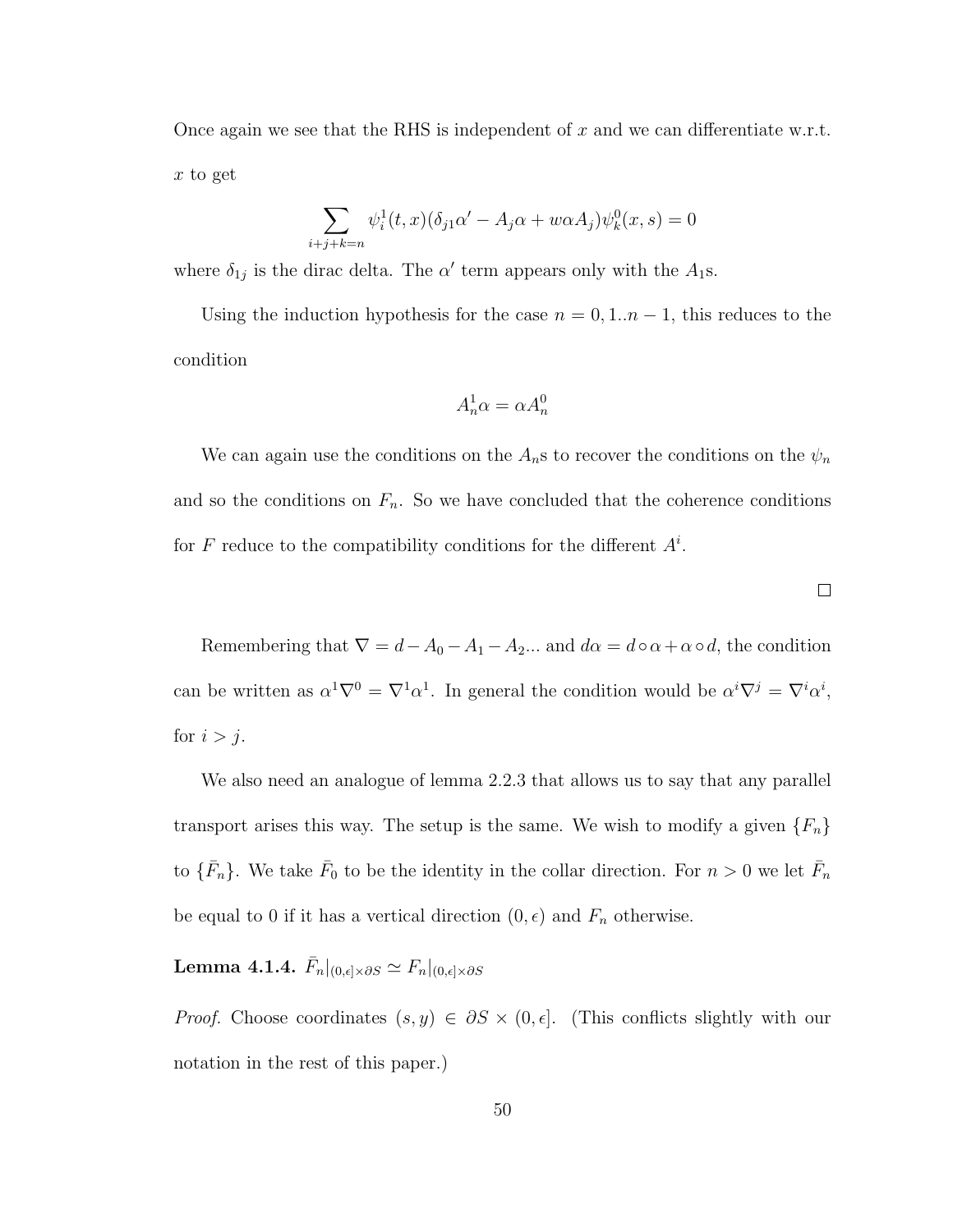

We'll define a degree 0 morphism  $\Phi$  from F to  $bar F$  and show that it's a homotopy equivalence. First, we define  $\Phi_0: F_{st} \to \overline{F}_{sy} = F_{se}$  to be  $F_0(s\epsilon, sy)$ .

For  $n > 0$ , we look at the solid formed by the projection of a simplex  $\sigma$  onto  $S \times \{\epsilon\}$ . Define  $\Phi_n : F_{\sigma(0)} \to \bar{F}_{\sigma(n)}[n]$  to be  $F_n(Cyl(\sigma_n))$  where by  $Cyl(\sigma_n)$  we mean the solid.

So for  $n = 1$ , this gives (as seen above)  $\Phi_1: F_{s_1y_1} \to \overline{F}_{s_2\epsilon}[1]$  is  $F_1(Cyl(s_1y_1, s_2y_2))$ , This we know can be written by the pasting diagram pictured as  $F_1(s_2,\epsilon,s_1,\epsilon,s_1y_1)+$  $F_1(s_2,\epsilon, s_2y_2, s_1y_1).$ 

The map is easily seen to be a homotopy equivalence. By Prop.2.13 in [\[BS09\]](#page-67-0), we only need to check that the map  $\Phi_0: F_{sy} \to \bar{F}_{sy} = F_{se}$  is a quasi isomorphism. And this is true because we've defined it to be  $F_0(s\epsilon, sy)$  which is an isomorphism.

It remains to be said that the map  $\Phi$  is a closed morphism. This is perhaps not too hard to believe. For  $n = 1$ , we can triangulate the cylinder as pictured and the see that the relation  $d\Phi + \hat{\delta}\Phi + \Phi \cup F + (-1)^{\Phi} \overline{F} \cup \Phi$  is just the sum of the coherence relations for the two triangles, remembering that  $\Phi_1(s_2y_2, s_1y_1)$  =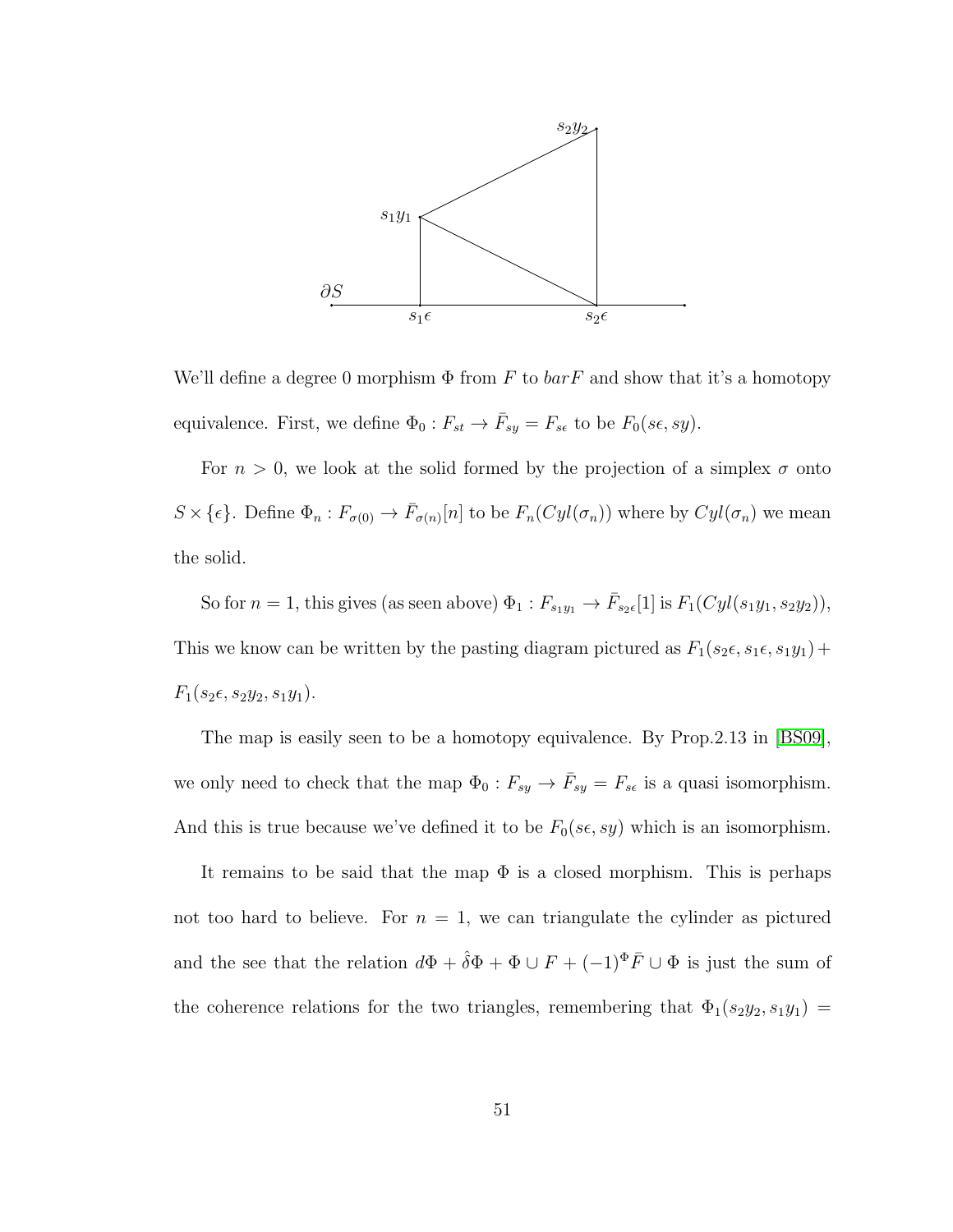$$
F_1(s_2 \epsilon, s_1 \epsilon, s_1 y_1) - F_1(s_2 \epsilon, s_2 y_2, s_1 y_1).
$$
 For  $n = 0, 1$ ,  
\n
$$
(\hat{\delta}\Phi + \Phi \cup F + \bar{F} \cup \Phi)(s_2 y_2, s_1 y_1) = \Phi_0(s_2 y_2) F_0(s_2 y_2, s_1 y_1) - \bar{F}_0(s_2 y_2, s_1 y_1) \Phi_0(s_1 y_1)
$$
\n
$$
= F_0(s_2 \epsilon, s_2 y_2) F_0(s_2 t_2, s_1 y_1) - F_0(s_2 \epsilon, s_1 \epsilon) F_0(s_1 \epsilon, s_1 y_1)
$$
\n
$$
= (F_0(s_2 \epsilon, s_2 y_2) F_0(s_2 y_2, s_1 y_1) - F_0(s_2 \epsilon, s_1 y_1)) + (F_0(s_2 \epsilon, s_1 y_1) - F_0(s_2 \epsilon, s_1 \epsilon) F_0(s_1 \epsilon, s_1 y_1))
$$
\n
$$
= d.F_1(s_2 \epsilon, s_1 \epsilon, s_1 y_1) - d.F_1(s_2 \epsilon, s_2 y_2, s_1 y_1)
$$
\n
$$
= d.\Phi(s_2 y_2, s_1 y_1)
$$

In the case  $n \geq 2$ , we can write triangulate the cylinder formed by the projection of an n-simplex into  $n + 1$   $n + 1$ -simplices and write  $\Phi_n(s_n y_n, s_1 y_1)$  as the sum  $\Sigma_i(-1)^i F_{n+1}(s_1,\epsilon, s_2,\epsilon...s_i,\epsilon, s_iy_i s_{i+1}y_{i+1}...s_ny_n)$ . Then the sum of the coherence relations for these  $n + 1$  simplicies gives the condition that  $\Phi_n$  is closed.

The higher analogues of the theorems in chapter 2 now follow straightforwardly.

First, we'll give an inductive definition for a transport built out of ordinary transports on the closed pure strata  $\bar{S}_i$  and exit maps. Given an ordinary transport  $\mathbb{F}_n^i$  on  $S_i$ , a transport  $F_n^{i-1}$  on  $M_{i-1}$  and a map (degree 0 natural transformation)  $(\alpha^i : f_i^* F^{i-1} \to \mathbb{F}^i)|_{\partial S_i}$ , we can construct a transport on  $M_i$  as  $F^i = \mathbb{F}^i \alpha^i F^{i-1}$ , i.e. Given an exit n-simplex  $\sigma_n$  whose last vertex lies in the *i*-th stratum, we can define  $F_n^i(\sigma_n) = \mathbb{F}^i(\sigma_n) \alpha^i(\sigma_n(0))$ , we saw that this defines a higher exit transport if the  $\alpha$ satisfy the right conditions.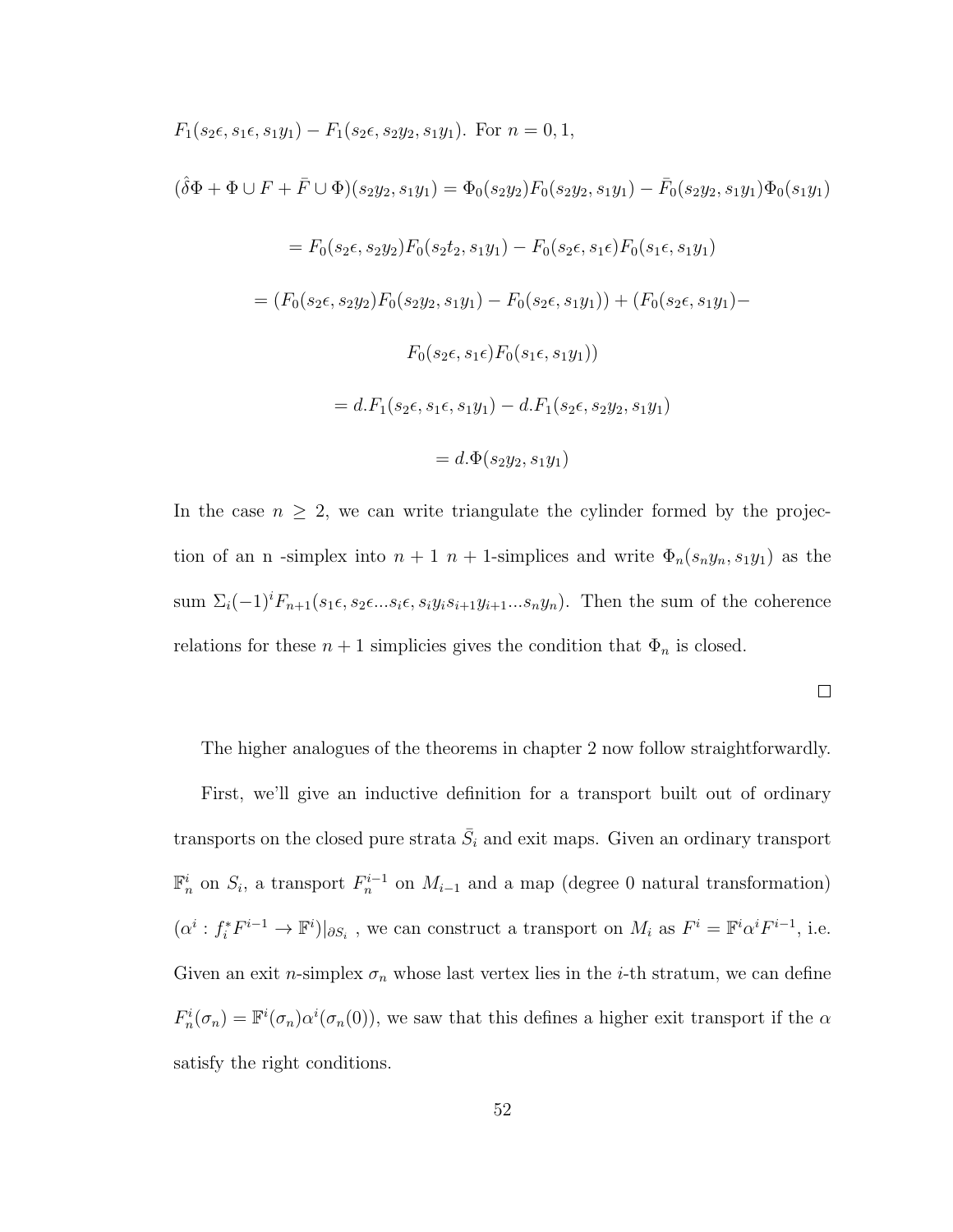Remark 4.1.5. Note that  $\alpha^i$  is not a degree 0 morphism in  $(\pi_\infty(\partial S_i) - Rep)$  as defined in the previous section. We ask that there is a strict relation  $\alpha_i F^i = \mathbb{F}^{i+1} \alpha_i$ for the  $\alpha^i$ , whereas a degree 0 morphism for the category  $(\pi_{\infty}(\partial S_i) - Rep$  would only give us this relation upto homotopy. Generally speaking, we weaken conditions that were upto homotopy in the pure strata, but we do not weaken the constructible conditions.

**Definition 4.1.6.** Denote by  $\pi_{\leq\infty}^{broken}(M) - Rep$  the category of the transports that arise this way. i.e. The objects of the category are given by

- 1. An ordinary parallel transport  $\mathbb{F}^i \in \pi_{\leq \infty}(\bar{S}_i) Rep$
- 2. Exit maps  $(\alpha^i : f_i^* F^{i-1} \to \mathbb{F}^i)|_{\partial S_i}$
- 3. Maps  $\alpha_{ij}$  of transports over  $S_{ij}$



- 4. Such that the  $\alpha_i$  are compatible with the transports ,  $\alpha_i F^i = \mathbb{F}^{i+1} \alpha_i$
- 5. And the  $\alpha^i$  are compatible with each other ' $\alpha^i \alpha^j = \alpha^{i}$ '

Maps between transports are defined as morphisms  $\Phi_n^i$  between  $\mathbb{F}^i$  and  $\mathbb{G}^i$  on the closed pure strata that commute (strictly) with the exit maps. The differential of each pure transport given as

$$
D := \delta \Phi + d\Phi + G \cup \Phi + (-1)^{\Phi} \Phi \cup F
$$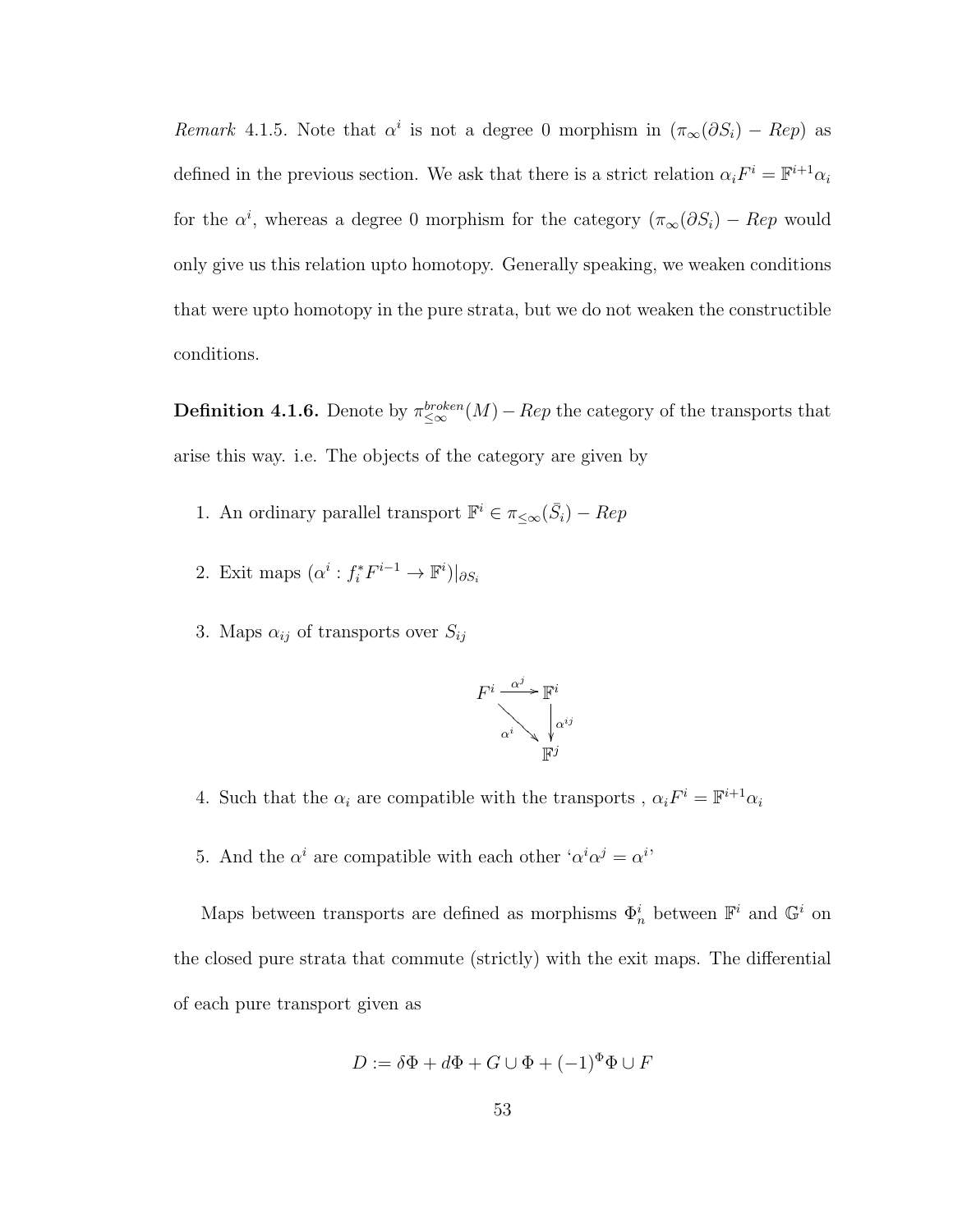commutes with the ' $\alpha$ 's because each of the maps in the RHS of the expression does.

**Theorem 4.1.7.** There is an equivalence of categories  $\Theta$  :  $\pi_{\leq \infty}^{broken}(M) - Rep \rightarrow$  $\pi_{\leq \infty}^{exit}(M) - Rep$ 

*Proof.* The functor  $\Theta$  is defined on objects as

$$
\Theta(\{\mathbb{F}^i,\alpha^i\})(\sigma_n)v_{(\sigma_n(0))} = F^{exit}(\sigma_n)v_{(\sigma_n(0))} = \mathbb{F}^{i_n}(\sigma_n)\alpha^{i_n}v_{(\sigma_n(0))}
$$

where  $i_n$  is the stratum  $\sigma_n(n)$  belongs to.

This functor is essentially surjective. Given an exit transport  $F$ , it restricts to a transport on the pure strata. Call these restrictions  $\mathbb{F}^i$ , these can be modified by Lemma 4.1.4 so that they extend to the boundary of the pure strata  $\overline{\mathbb{F}}^i$ . We can define maps  $\alpha^i = \overline{\mathbb{F}}^i(0, \epsilon) F^{exit}(\epsilon, 0)$  and  $\alpha^{ij} = \overline{\mathbb{F}}^i(0, \epsilon) \overline{\mathbb{F}}^j(\epsilon, 0)$ . Then,  $\Theta(\{\overline{\mathbb{F}}^i, \alpha^i\}) \simeq$  $F^{exit}$ , where the  $\epsilon$  is as in Lemma 4.1.4 specifies the collar neighbourhood of the boundary  $S_i$ 

To see that this is fully faithful, we need to say  $Hom_{\pi_{\infty}^{broken}(M)-Rep}(F, G) \simeq$  $Hom_{\pi_{\infty}^{exit}(M)-Rep}(\Theta(F), \Theta(G))$  is a quasi isomorphism. If F, G are in the image of the functor Θ, they are made from functors on the closed pure strata and exit maps. We need to say any closed morphism between them is given by a morphism defined on the individual strata. For  $x_0$  in the boundary we can define the map  $\Phi_0(x_0) : (\lim_{x\to x_0} F_0(x)) \to (lim_{x\to x_0} G_0(x))$  as  $(\lim_{x\to x_0} \Phi_0(x))$ . The map in higher dimensions is similarly defined by taking a limiting sequence of simplices. (Any choice will give the same limit because of the pasting laws).  $\Box$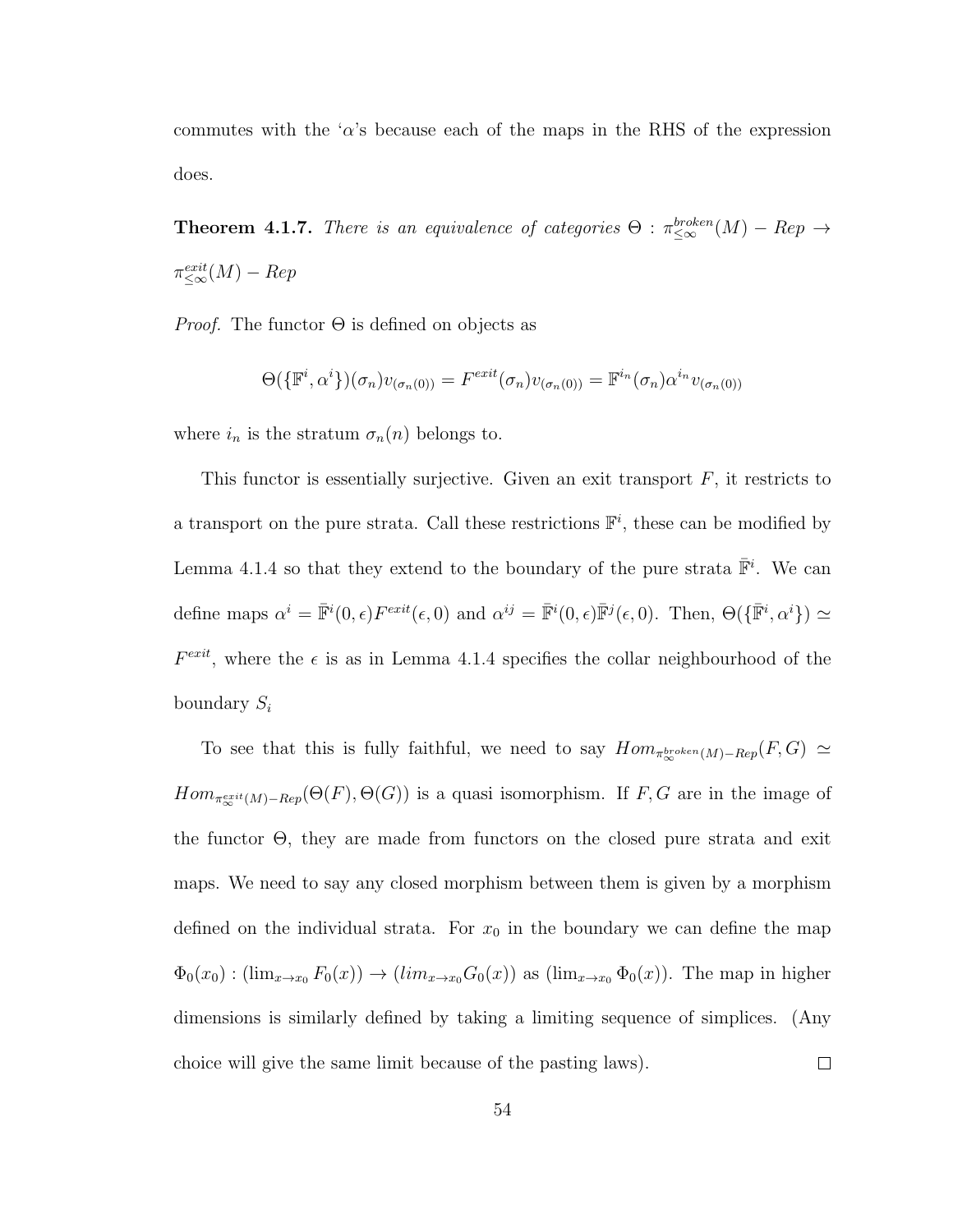We can define a constructible graded vector bundle just as in the 1-categorical case. Then a super connection on a constructible vector bundle is

**Definition 4.1.8.** A flat connection on a constructible graded vector bundle  $\{\mathbb{S}_i, V_i, \tilde{f}_i\}$ on a stratified space  $\{S_i, M_i, f_i\}$  is given by

- 1. An flat super connection  $\nabla^i = d A_0^i A_1^i A_2^i \dots$  on the bundle  $\mathbb{S}_i|_{S_i}$ .
- 2. Exit maps  $\alpha^i$ :

$$
V_{i-1} \xleftarrow{} f_i^*(V_{i-1}) \xrightarrow{\alpha_i} \mathbb{S}_i
$$
  
\n
$$
\downarrow \qquad \qquad \downarrow \qquad \qquad \downarrow
$$
  
\n
$$
M_{i-1} \xleftarrow{f_i} \partial S_i \longrightarrow \partial S_i
$$

3. Maps  $\alpha_{ij}$  of bundles over  $S_{ij}$ 



- 4. Such that the  $\alpha^i$  are compatible with the connection,  $\alpha^i \nabla^j = \nabla^i \alpha^i$
- 5. And the  $\alpha^i$  are compatible with each other ' $\alpha^i \alpha^j = \alpha^{i}$ '

We can define a category of constructible vector bundles with connection, by defining a morphism of degree k to be a morphism of degree k on each pure stratum that commutes with the exit maps  $\alpha$ . We have that the differential commutes with the  $\alpha s$  because the morphisms and the connections do. Call this category  $Flat_{\infty}^{const}(M)$ .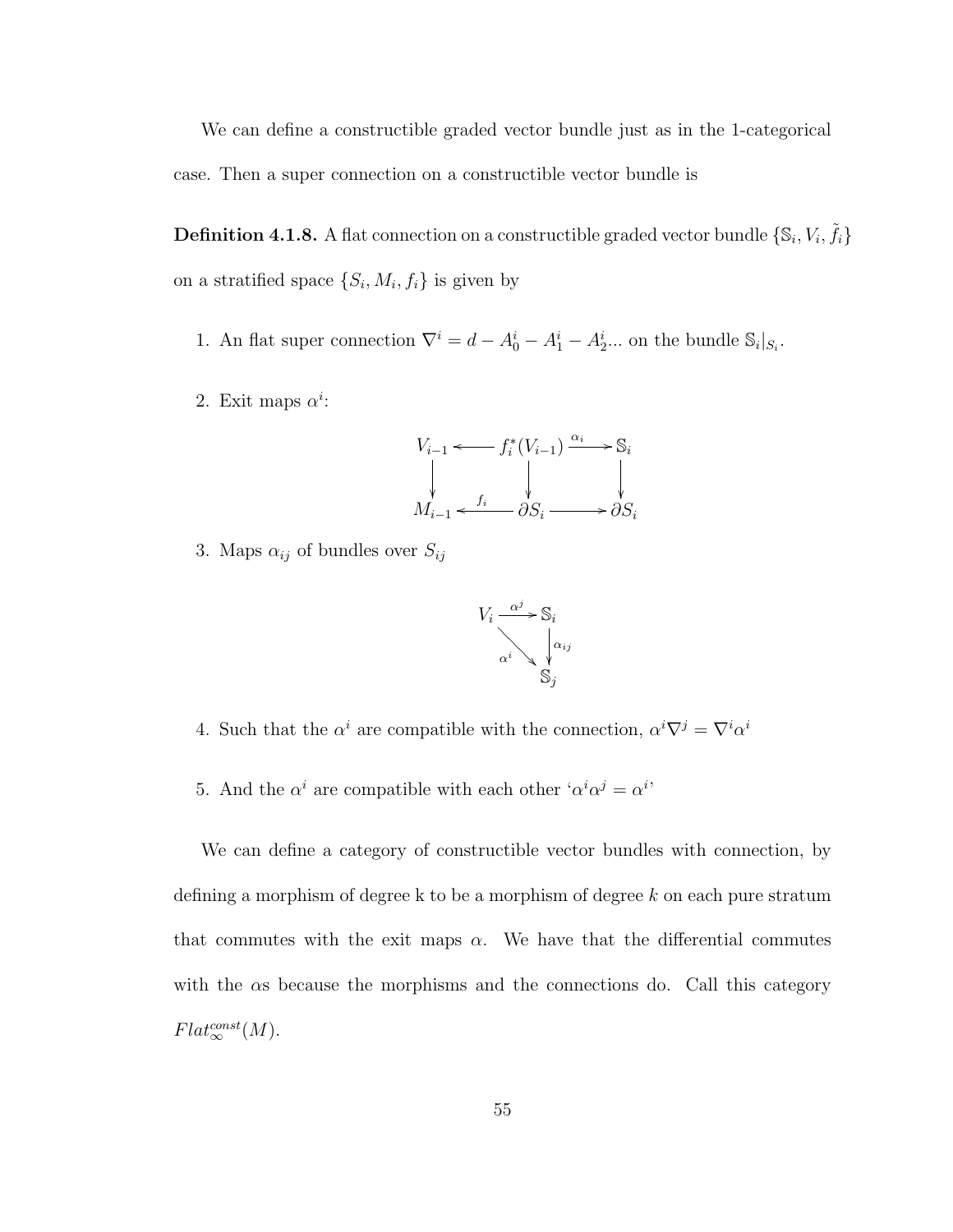Theorem 4.1.9. There is an equivalence of categories

$$
\Sigma : \pi_{\infty}^{broken}(M) - Rep \to Flat_{\infty}^{const}(M)
$$

*Proof.* Given a transport  $\mathbb{F}_i$  on each closed pure stratum  $\overline{S}_i$ , we can build a vector bundle  $\mathbb{S}_i$  as in the case of the last chapter. We take the attaching maps  $\tilde{f}_i$  to be zero. The maps  $\alpha^{i}$  of transports give bundle maps by the way we topologise the bundles. And the conditions on the transports translate to the conditions on the vector bundles.

We define the connection on the pure strata by differentiating the transport as before. We saw that the compatibility of the  $\alpha s$  with the transport is equivalent to the compatibility of the corresponding connection. This gives an equivalence at the level of objects.

The correspondence for objects also gives an equivalence of maps by recognizing that each closed morphism  $\Phi$  determines and is determined by a cone object  $\sqrt{ }$  $\overline{\phantom{a}}$  $F \quad 0$  $\Phi$  G  $\setminus$ and that the compatibility for morphisms  $\alpha^i \Phi^j = \Phi^i \alpha^i$  gives the correct

compatibility for the cone objects  $\alpha^i$  $\sqrt{ }$  $\overline{\phantom{a}}$  $F^j=0$  $\Phi^j$   $G^j$  $\setminus$  $\Bigg) =$  $\sqrt{ }$  $\vert$  $F^i$  0  $\Phi^i$   $G^i$  $\setminus$  $\alpha^i$ .

 $\Box$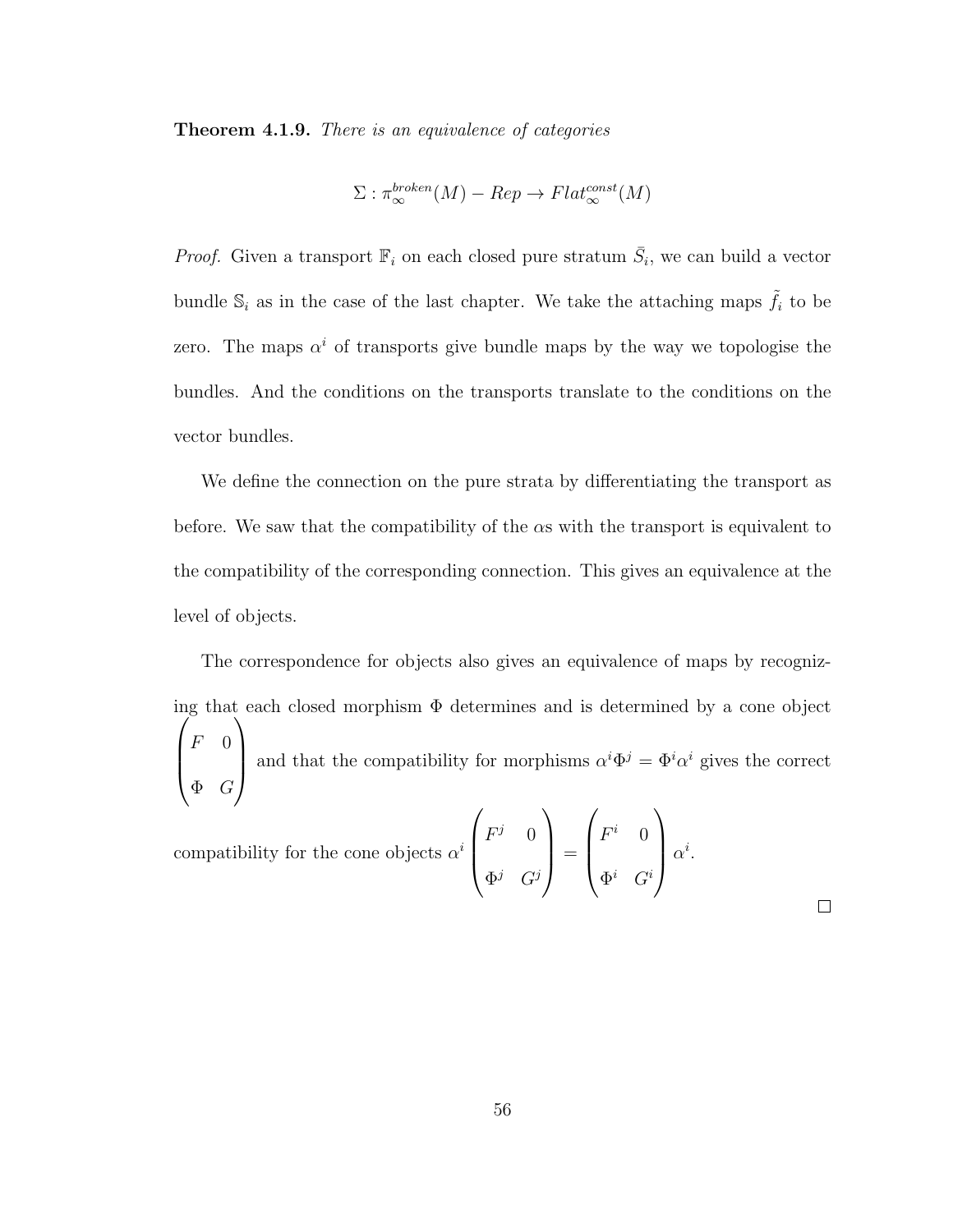## <span id="page-63-0"></span>4.2 Comments

Here we talk informally about some possible lines of future investigations. Things are not stated here precisely let alone proved.

### <span id="page-63-1"></span>4.2.1 Relation to the work of K.Igusa

Notice that in the last section we did not use Igusa's formulation of writing parallel transports as sections of a bundle over  $PM$ . We could do this by replacing the path space by an appropriate space of exit paths that is defined as a subspace of the space of all paths PM. This was not necessary. It was enough for our purposes to look at parallel transport forms on each individual strata that were compatible with the exit maps. But it's an interesting line to pursue in the future.

### <span id="page-63-2"></span>4.2.2 Relation to the work of Block-Smith

Block-Smith formulate this slightly differently. By Swan's theorem, a vector bundle is equivalent to a module over  $C^{\infty}(M)$ . The information of a (flat) super connection on a vector bundle is given by a "cohesive module" over  $\Omega^*(M)$ , the forms on M. (Cohesive modules are elements of  $P_{\Omega^*(M)}$  and not modules over the algebra  $\Omega^*(M)$ . See [\[Bl05\]](#page-67-2).)

We may adapt our constructible vector bundles to their language as follows: Let's say we have just two strata, i.e. we have:

$$
M_0 \xleftarrow{f_1} \partial S_1 \xrightarrow{i_1} S_1
$$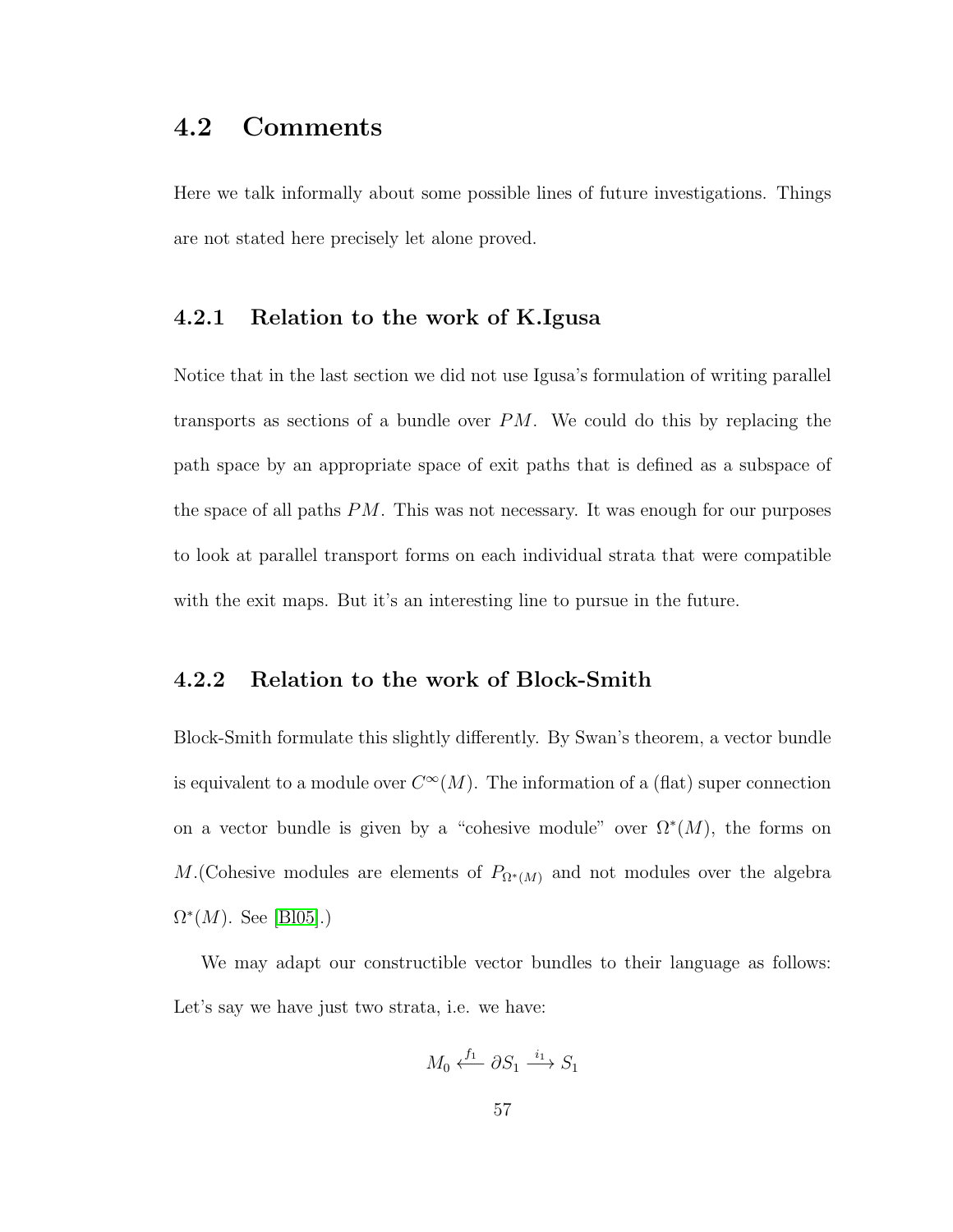We can define an algebra A of stratified forms as the direct sum  $\Omega^*(M_0) \oplus \Omega^*(\partial S_1) \oplus$  $\Omega^*(S_1)$  plus formal elements  $f_1^*, i_1^*, \alpha^*$  that satisfy the obvious relations

$$
i_1^* \omega_{S_1} = i_1^* (\omega_{S_1}), \ \alpha^2 = 0, \ \alpha \omega = i_1^* \omega \alpha
$$

etc. Now a module for this algebra satisfies exactly the relations for the constructible vector bundles that we saw were needed. This can be easily extended to the case of many strata with relations such as  $\alpha^i \alpha^j = \alpha^i$  etc.

When our space is a simplicial complex stratified by the simplices, we have  $\Omega^*(S_i) \sim \mathbb{R}$ . And the algebra of stratified forms reduces to just the exit maps. This returns us to the folk case of MacPherson we discussed in section 2.2.5. There are extensions of the simplicial case to include perversities. See for example [\[Vy99\]](#page-68-2). One line for future inquiries is to extend our results to include perversities for general (not contractible) strata.

### <span id="page-64-0"></span>4.2.3 Relation to the work of Jacob Lurie

Jacob Lurie [\[JL-A\]](#page-68-3) proves a derived equivalence of sheaves and exit path representations for his  $\infty$ -categories. In the case of functors to  $C(k)$  we can give explicit definitions of the sheaf obtained from a functor. We will briefly say how that story would go without proofs.

Recall that taking parallel sections of a vector bundle defined a locally constant sheaf in the ordinary case. We would like to do the same in our  $\infty$  setting.

For a functor  $F : \pi_{\leq 1}(X) \to Vect$  the sections of a sheaf  $\mathcal F$  over an open set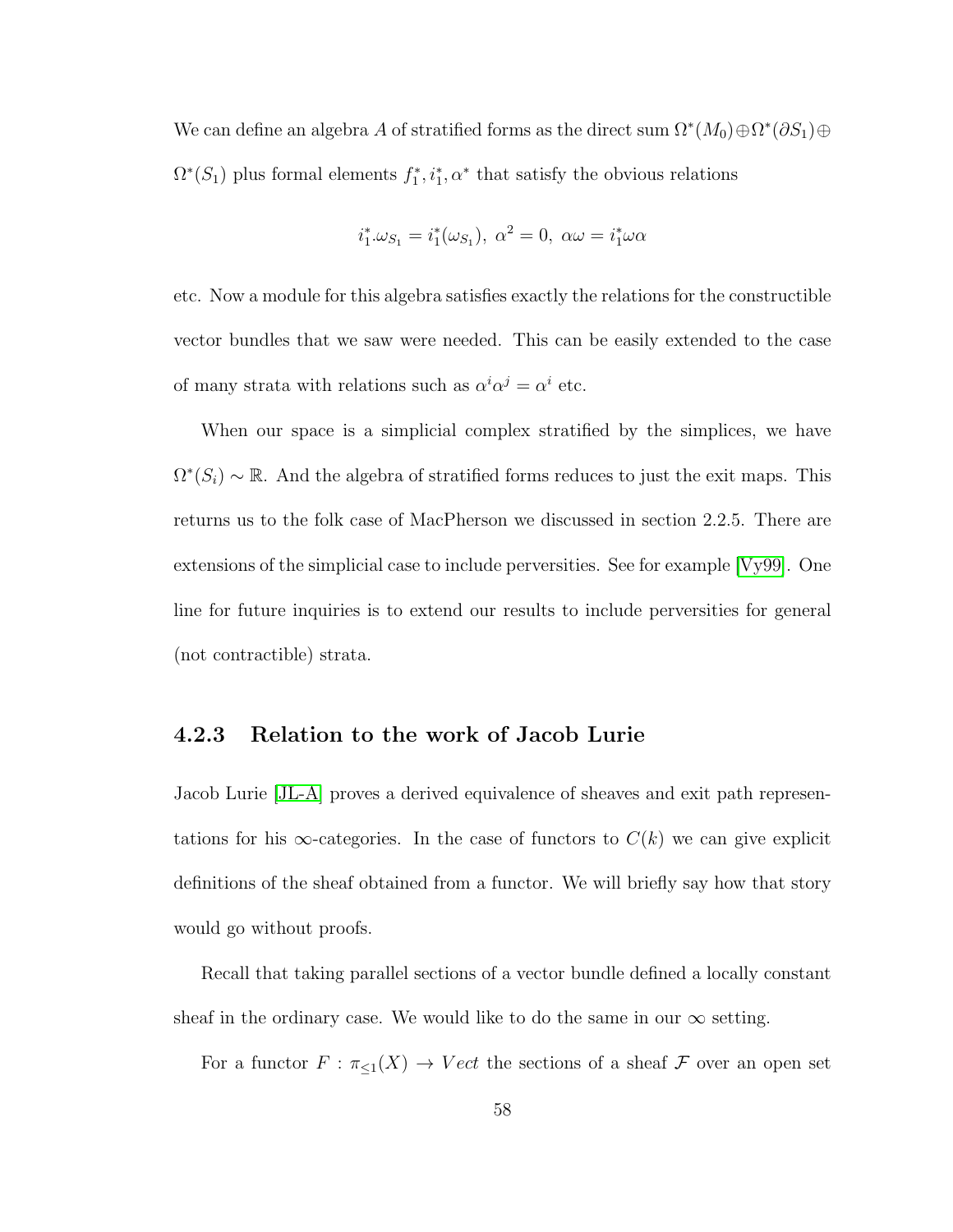were given as  $\mathcal{F}(U) = \{s \in Maps(U, E)|s(y) = F(\gamma)(s(x))\}$  where  $\gamma$  is any path in U.

This definition wouldn't work in the higher setting because homotopic paths have different transport maps and as such we shouldn't expect any sections y this definition, even when U is contractible, say. So we weaken the condition  $s(y)$  =  $F(f)(s(x)).$ 

Let  $F : \pi_{\infty}(X) \to C(k)$  be a functor (local system). Given an open set U a section of the sheaf  $s$  over  $U$  is a choice

- 1. For each point  $x \in U$ , an element  $s_0(x) \in F_x$
- 2. For a 1-simplex  $\sigma$  joining x and y, an element  $s_1(y) \in F_y[1]$ , such that  $d.s<sub>1</sub>(y) = s<sub>0</sub>(y) - F<sub>0</sub>(\sigma)s<sub>0</sub>(x).$
- 3. For a 2-simplex  $\sigma$  joining  $x, y$  and  $z$ , an element  $s_2(z) \in F_z[2]$ , such that  $d.s<sub>2</sub>(z) = F<sub>1</sub>(\sigma)s<sub>0</sub>(x) - s<sub>1</sub>(\partial\sigma).$
- 4. For a  $n+1$ -simplex  $\sigma$  joining  $x_0, ... x_n$ , an element  $s_n(x_n) \in F_{x_n}[n]$ , such that  $d.s_n(x_n) = F_n(\sigma)s_n(x_0) - s_n(\partial \sigma).$

Here  $\partial$  is the boundary of a simplex and d the differential in  $F(\sigma)$ .

It's easy to see that  $\mathcal{F}(U)$  is a complex of vector spaces by addition, differential etc. defined pointwise. So this gives us a functor

$$
(\pi_{\infty}(M), C(k)) \to PSh(M)
$$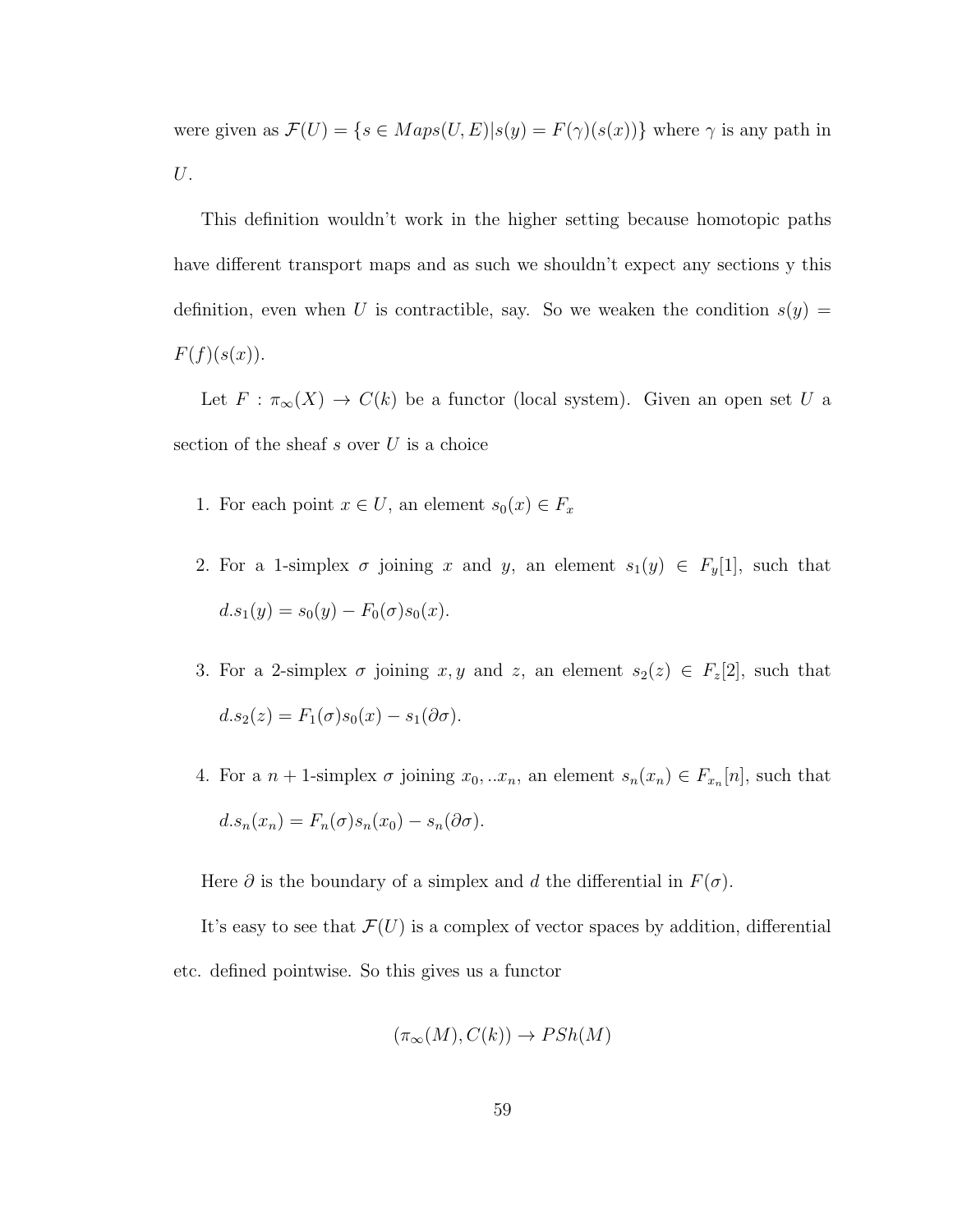where  $P Sh(M)$  is presheaves of complexes.

We need to say  $\mathcal F$  defined this way is actually a sheaf. This is a version of the nerve theorem in topology that says that the homotopy type of a space can be recovered from a Cech-complex. The sheaf would be locally constant (in cohomology) because over a contractible  $(U, x_0)$ , we can show that the restriction  $\mathcal{F}(U) \to \mathcal{F}_{x_0}$  is a quasi isomorphism. The functor going in reverse that takes a sheaf to a parallel transport can be given as a kind of Kan extension.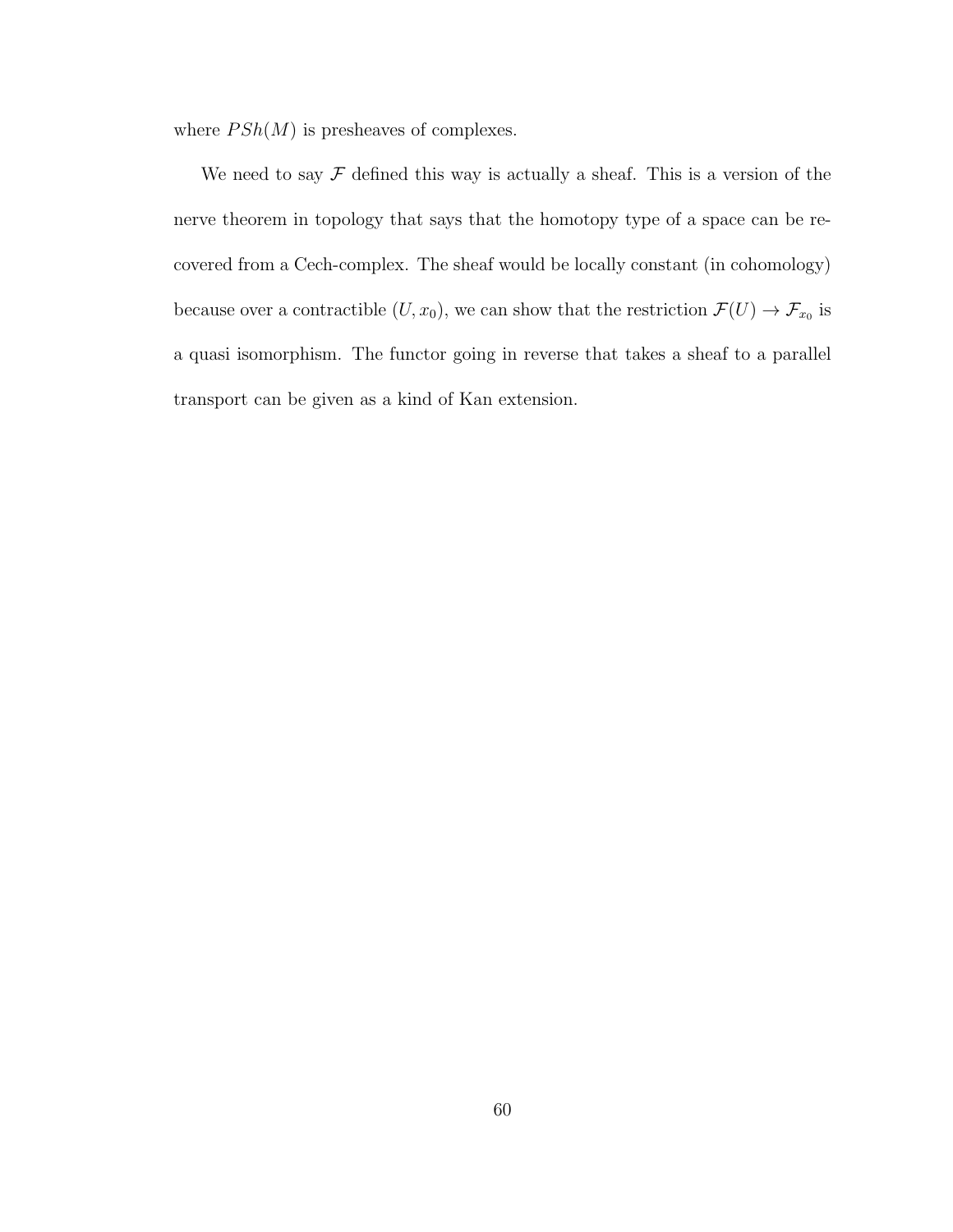# Bibliography

- <span id="page-67-1"></span>[BF02] Hans-Joachim Baues, Davide L. Ferrario, K-theory of stratified vector bundles, <http://arxiv.org/abs/math/0208186>
- <span id="page-67-2"></span>[Bl05] Jonathan Block, Duality and equivalence of module categories in noncommutative geometry I, http://arxiv.org/abs/math/0509284
- <span id="page-67-0"></span>[BS09] Jonathan Block, Aaron M. Smith, A Riemann–Hilbert correspondence for infinity local systems, Advances in Mathematics Volume 252, 15 February 2014, Pages 382405
- [Che73] Kuo-tsai Chen, Iterated integrals of differential forms and loop space homology, Ann. of Math. (2) 97 (1973), 217–246.
- [Che75] Kuo Tsai Chen, Connections, holonomy and path space homology, Differential geometry (Proc. Sympos. Pure Math., Vol. XXVII, Part 1, Stanford Univ., Stanford, Calif., 1973), Amer. Math. Soc., Providence, R. I., 1975, pp. 39–52.
- [Che77] K.-T. Chen, Iterated path integrals, Bull. Amer. Math. Soc. 83 (1977), 831–879.